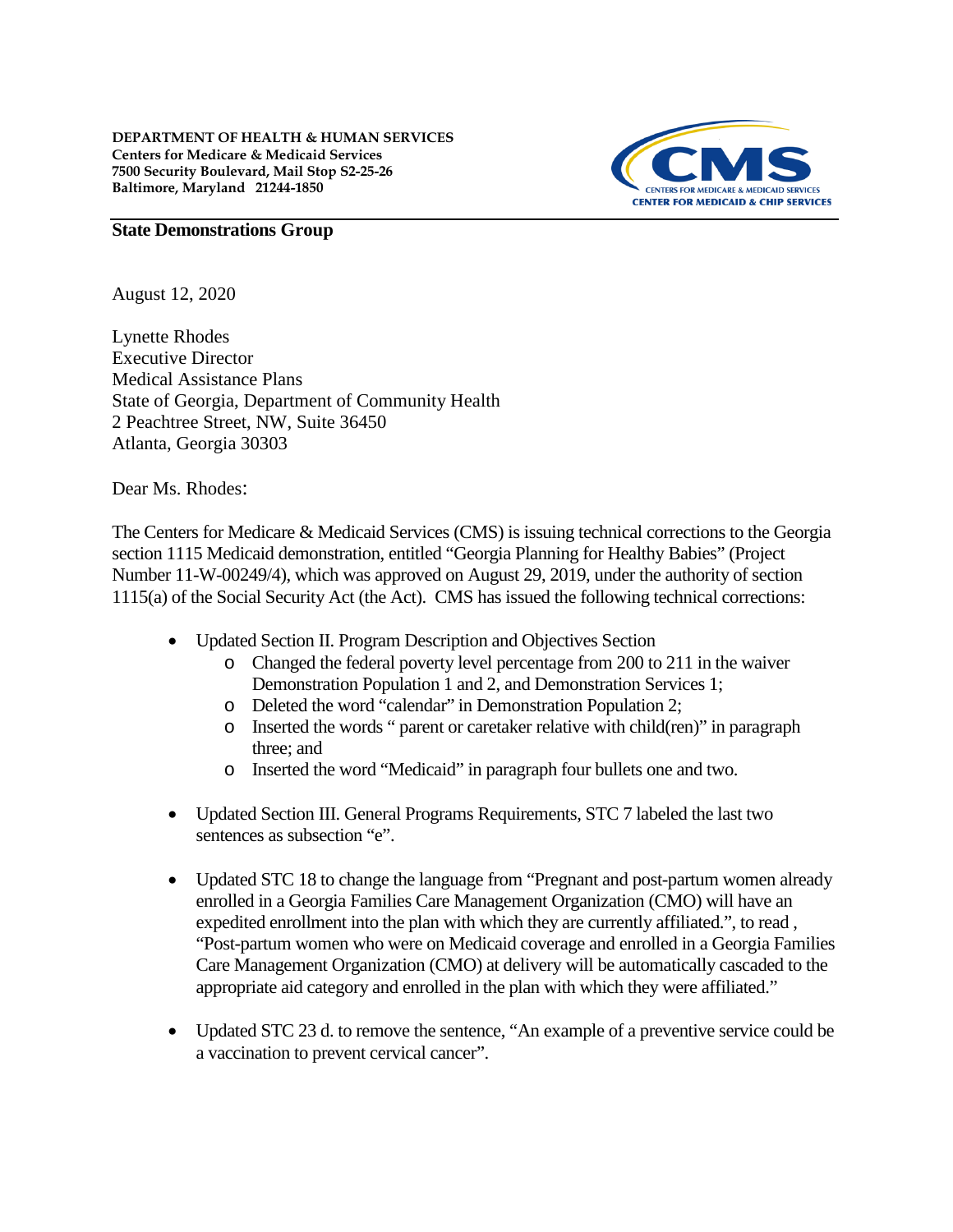- Updated STC 27 to remove the phrase, "Referral required", from the substance use disorder treatment line under notes and limitations.
- Updated STC 28 d to label the last sentence," Assist with linking beneficiaries to community resources such as the Special Supplemental Nutrition Program for Women, Infants, and Children (WIC)." as "f".
- Updated STC 44
	- o c (i.) changed demonstration years from 10- 12 to 1-2, and calendar years from 2019 -2021 to 2020- 2021,
	- o c (ii) changed demonstration years from 13-15 to 3-5, and
	- o c (iii.) changed the demonstration years from 16-18 to 6-8 and due date to December 31, 2028.
- Updated STC 56 to add an "X" to the Pregnant Women row With Waiver (WW) column, to add an "X" to the Infants 0-1 row With Waiver (WW) column, and to remove the "X" in the IPC Services row WOW Aggregate column and add an "X" to the With Waiver (WW) column.
- Updated STC 57
	- o Added a Pregnant Women row, and add "18 A" in the CMS-64.9 Line (s) to Use column, "Date of service" to the How Expend. Are Assigned to DY column, "MAP "to the MAP or ADM column, "Y" to the Report Member Months (Y/N) column, " $1/1/11$ " to the MEG Start Date column and " $12/31/29$ " to the MEG End Date column, and
	- o Added an Infants 0-1 row, and add "18 A" in the CMS-64.9 Line (s) to Use column, "Date of service" to the How Expend. Are Assigned to DY column, "MAP" to the MAP or ADM column, Y" to the Report Member Months (Y/N) column, "1/1/11" to the MEG Start Date column and "12/31/29" to the MEG End Date column.
- Updated STC 60, Table 3 to add a Financial Reporting Crosswalk column and column headers, Demonstration Year for the Current Approval Period, Demonstration Calendar Year and Time Frame columns.
- Updated STC 67, Table 4 to change "DYs 9-13" to "DYs 9-19".
- Updated STC 69
	- o Changed Table "6" to "5", removed "DYs 10- 14", and added "DYs 9-13", and
	- o Changed Table "7" to "5", added 1 and 2, removed "DYs 15-20" and added "DY 14-19".
- Updated STC 72
	- o Changed Table "9" to "6", added a Financial Reporting Crosswalk column and column headers, Demonstration Year and Percentage,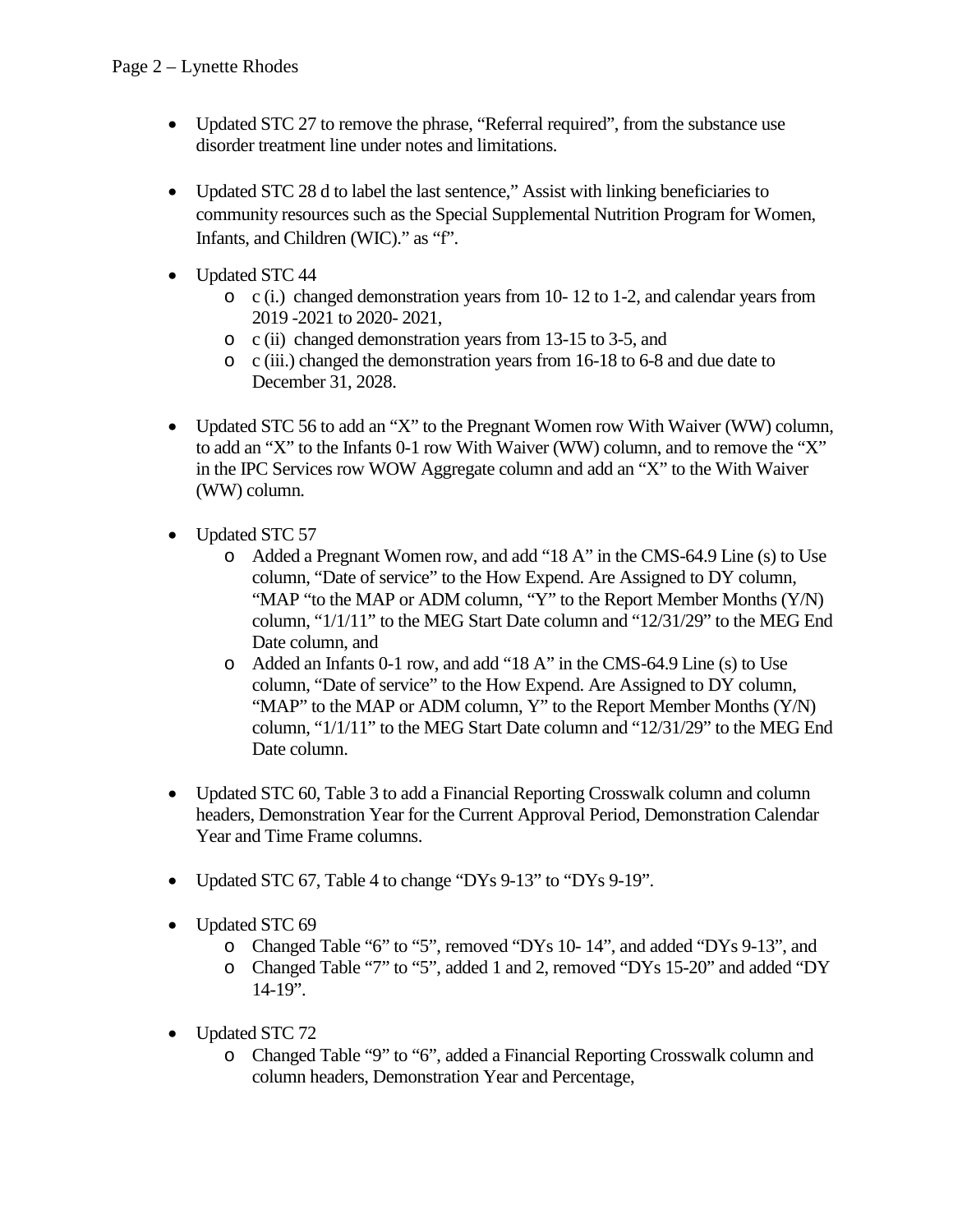- o In Table 10, row 2, changed the language from "DY 9 through DY 91" to "DY9 through DY 10", and
- o Changed Table "10" to "7", added a Financial Reporting Crosswalk column and column headers, Demonstration Year and Percentage.

To reflect the agreed terms with the state, CMS has incorporated the technical changes into the latest version of the STCs. Please find enclosed the updated STCs.

Your project officer for this demonstration is Ms. Wanda Boone-Massey. She is available to answer any question concerning your section 1115 demonstration. Ms. Boone-Massey's contact information is as follows:

> Centers for Medicare & Medicaid Services Center for Medicaid and CHIP Services Mail Stop: S2-23-27 7500 Security Boulevard Baltimore, MD 21244-1850 Email: [Wanda.Boone-Massey@cms.hhs.gov](mailto:Wanda.Boone-Massey@cms.hhs.gov)

> > Sincerely,

8/12/2020



Signed by: Andrea J. Casart -A

Andrea J. Casart **Director** Division of Eligibility and Coverage Demonstrations

Enclosure

cc: Etta Hawkins, State Monitoring Lead, Medicaid and CHIP Operations Group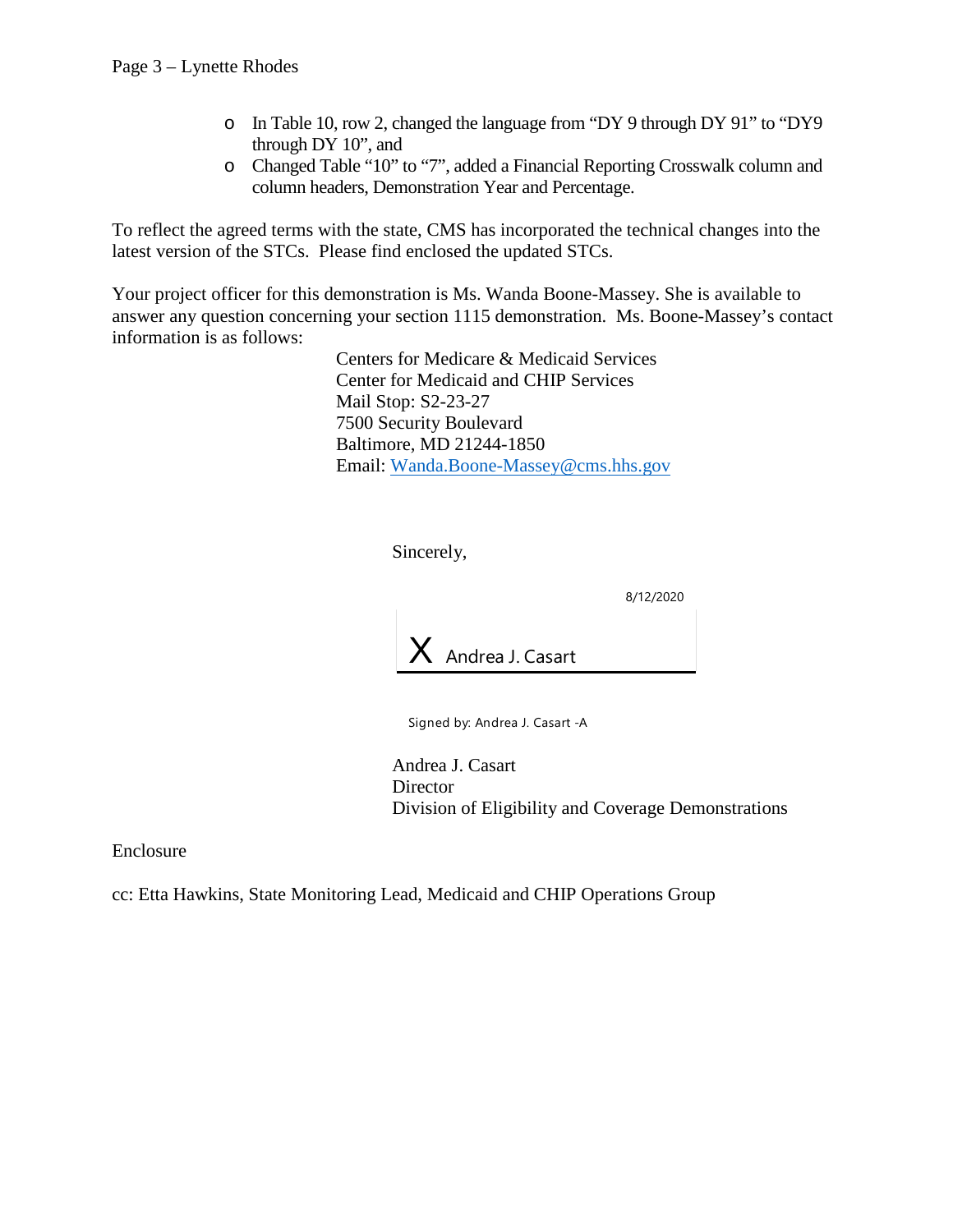# **CENTERS FOR MEDICARE & MEDICAID SERVICES EXPENDITURE AUTHORITY**

| <b>NUMBER:</b>  | $11-W-00249/4$                                    |
|-----------------|---------------------------------------------------|
| TITLE:          | <b>Georgia Planning for Healthy Babies (P4HB)</b> |
| <b>AWARDEE:</b> | <b>Georgia Department of Community Health</b>     |

Under the authority of section  $1115(a)(2)$  of the Social Security Act ("the Act"), expenditures made by Georgia for the items identified below, which are not otherwise included as expenditures under section 1903 of the Act shall, for the period from September 1, 2019, through December 31, 2029, unless otherwise specified, be regarded as expenditures under the State's title XIX plan.

As discussed in the Centers for Medicare & Medicaid Services' (CMS) approval letter, the Secretary of Health and Human Services has determined that the Georgia Planning for Healthy Babies demonstration, including the granting of the expenditure authorities described below, is likely to assist in promoting the objectives of title XIX of the Act.

The following expenditure authorities may only be implemented consistent with the approved Special Terms and Conditions (STCs) and shall enable Georgia to operate the above-identified section 1115(a) demonstration.

- **1. Demonstration Population 1:** Expenditures for extending family planning and family planning-related services provided to uninsured women who are otherwise ineligible for Medicaid or the Children's Health Insurance Program (CHIP), ages 18 through 44, who have family income at or below 211 percent of the federal poverty level (FPL), including women who are losing Medicaid pregnancy coverage at the conclusion of the 60 day postpartum coverage period.
- **2. Demonstration Population 2:** Expenditures for extending family planning, family planning-related, and interpregnancy care (IPC) services to women, ages 18 through 44, within three years of delivery of a very low birth weight (VLBW) baby (less than 1,500 grams or 3 pounds, 5 ounces), with income at or below 211 percent of the FPL, and who are not otherwise eligible for Medicaid or CHIP. Beneficiaries will be eligible for IPC services for two (2) years after the date of enrollment. Additional deliveries of subsequent VLBW babies will grant an additional two-year enrollment period to otherwise eligible beneficiaries.

**Demonstration Services 1:** Expenditures for extending Resource Mother Outreach services to women, ages 18 through 44, within three years of delivery of a VLBW baby, with income at or below 211 percent of the FPL, who are eligible for Medicaid under the Georgia Medicaid state plan. The Resource Mother Outreach services include but are not limited to, phone or in person visits to increase the adoption of healthy behaviors, including healthy eating choices and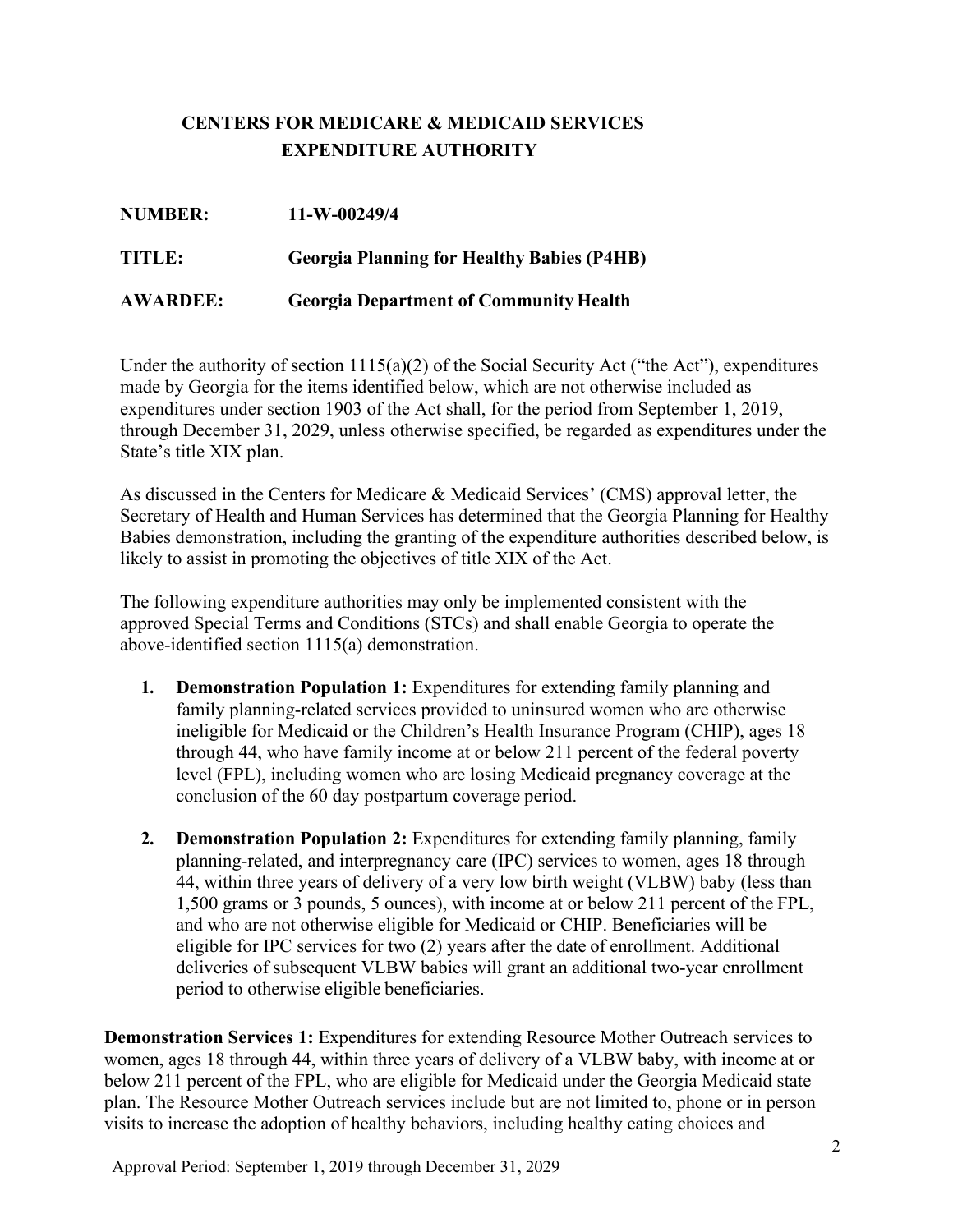smoking cessation, follow-up visits to make sure the baby receives regular "well-baby" checkups and immunizations, and referrals to community resources.

### **Requirements Not Applicable to the Demonstration Expenditures:**

### **1. Methods of Administration: Transportation Section 1902(a)(4) insofar as**

To the extent necessary, to enable the State to not assure transportation to and from providers for Demonstration Population 1.

#### **2. Eligibility Section Section 1902(a)(10)(A)**

To the extent necessary to allow Georgia to not provide medical assistance for Demonstration Populations 1 and 2 until the individual has been enrolled in a managed care organization.

### **3. Amount, Duration, and Scope of Services Section 1902(a)(10)(B)**

To the extent necessary to allow the State to offer Demonstration Population 1 a benefit package consisting only of family planning and family planning-related services and Demonstration Population 2 a benefit consisting only of family planning, family planning- related services, and IPC services.

#### **4. Freedom of Choice Section 1902(a)(23)**

To the extent necessary to enable the State to limit freedom of choice of provider for Demonstration Populations 1 and 2. If a beneficiary qualifies for IPC services and was covered by Georgia Medicaid at the time of a VLBW birth, the beneficiary will be assigned to the care management organization (CMO) they were enrolled in at the time of the delivery of their VLBW baby.

## **5. Retroactive Eligibility Section 1902(a)(34)**

To the extent necessary to enable the State to not provide medical assistance to Demonstration Populations 1 and 2 for any time prior to when an application for the Demonstration is made.

## **6. Early and Periodic Screening, Diagnostic, Section 1902(a)(43)(A) and Treatment (EPSDT)**

To the extent necessary to enable the State to not furnish or arrange for all EPSDT services to Demonstration Populations 1 and 2.

**it incorporates 42 CFR 431.53**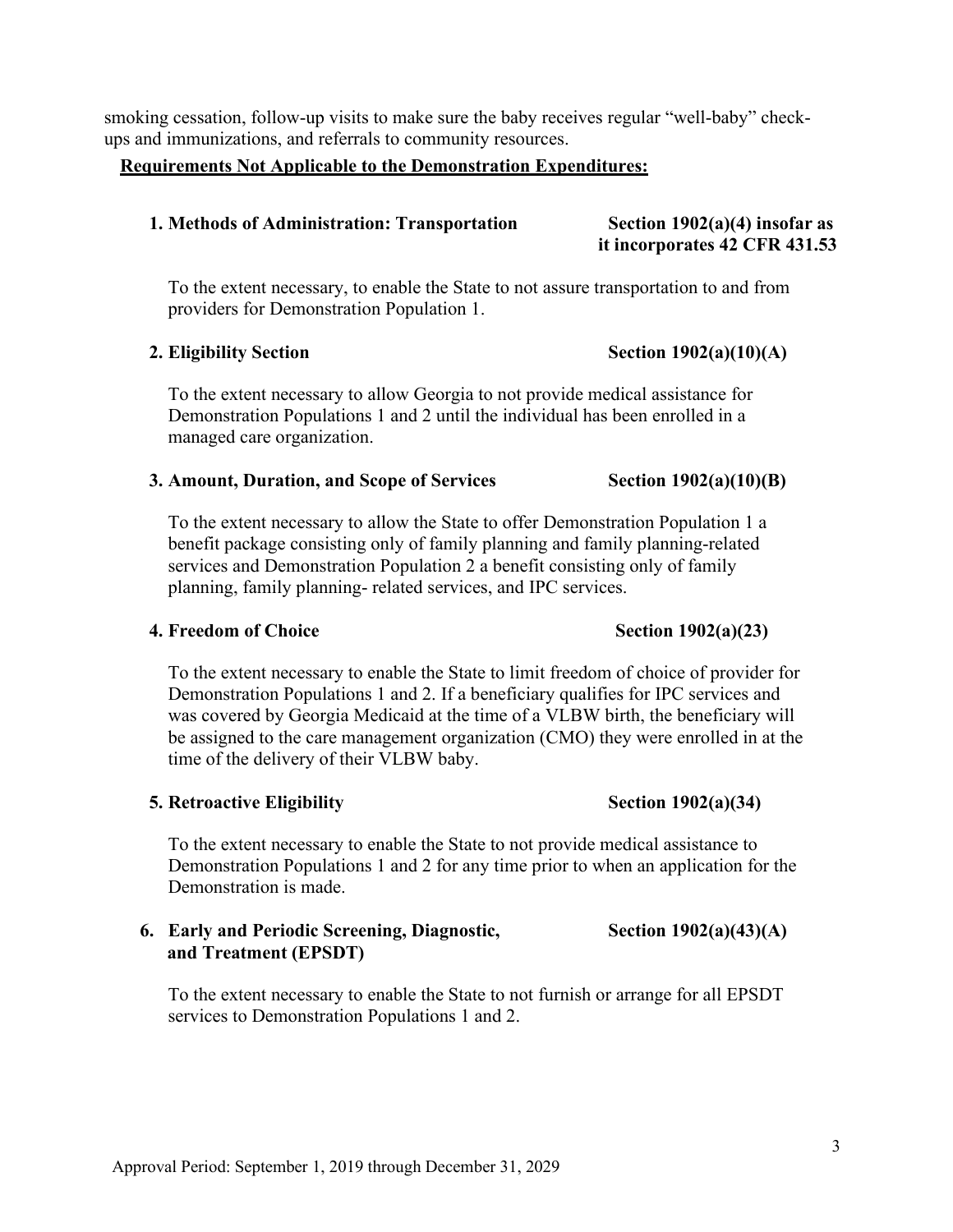# **CENTERS FOR MEDICARE & MEDICAID SERVICES SPECIAL TERMS AND CONDITIONS**

| <b>NUMBER:</b>  | 11-W-00249/4                                  |
|-----------------|-----------------------------------------------|
| <b>TITLE:</b>   | <b>Planning for Healthy Babies (P4HB)</b>     |
| <b>AWARDEE:</b> | <b>Georgia Department of Community Health</b> |

## **I. PREFACE**

The following are the Special Terms and Conditions (STCs) for Georgia's "Planning for Healthy Babies" section 1115(a) Demonstration (hereinafter "demonstration") to enable the Georgia Department of Community Health (DCH) to operate this demonstration. The Centers for Medicare & Medicaid Services (CMS) has granted the state waiver and expenditure authorities authorizing federal matching of demonstration costs that are not otherwise matchable, and which are separately enumerated. The STCs set forth in detail the nature, character, and extent of federal involvement in the demonstration and the State's obligations to CMS related to this demonstration. The "Planning for Healthy Babies" (P4HB) demonstration will be statewide and is approved from September 1, 2019 through December 31, 2029.

The STCs have been arranged into the following subject areas:

- I. Preface
- II. Program Description and Objectives
- III. General Program Requirements
- IV. Eligibility and Enrollment
- V. Benefits and Delivery Systems
- VI. General Reporting Requirements
- VII. Monitoring
- VIII. Evaluation of the Demonstration
- IX. General Financial Requirements under Title XIX
- X. Monitoring Budget Neutrality for the Demonstration

Attachment A: Developing the Evaluation Design Attachment B: Preparing the Interim and Summative Evaluation Reports Attachment C: Evaluation Design (reserved)

# **II. PROGRAM DESCRIPTION AND OBJECTIVES**

The Georgia section 1115(a) family planning demonstration, P4HB, has been operating since January 1, 2011. The demonstration has three components. The first component is the family planning program, which extends eligibility for family planning (FP) and family planning- related services to uninsured women, ages 18 through 44, who have income at or below 211 percent of the FPL, and who are not otherwise eligible for Medicaid or the CHIP, including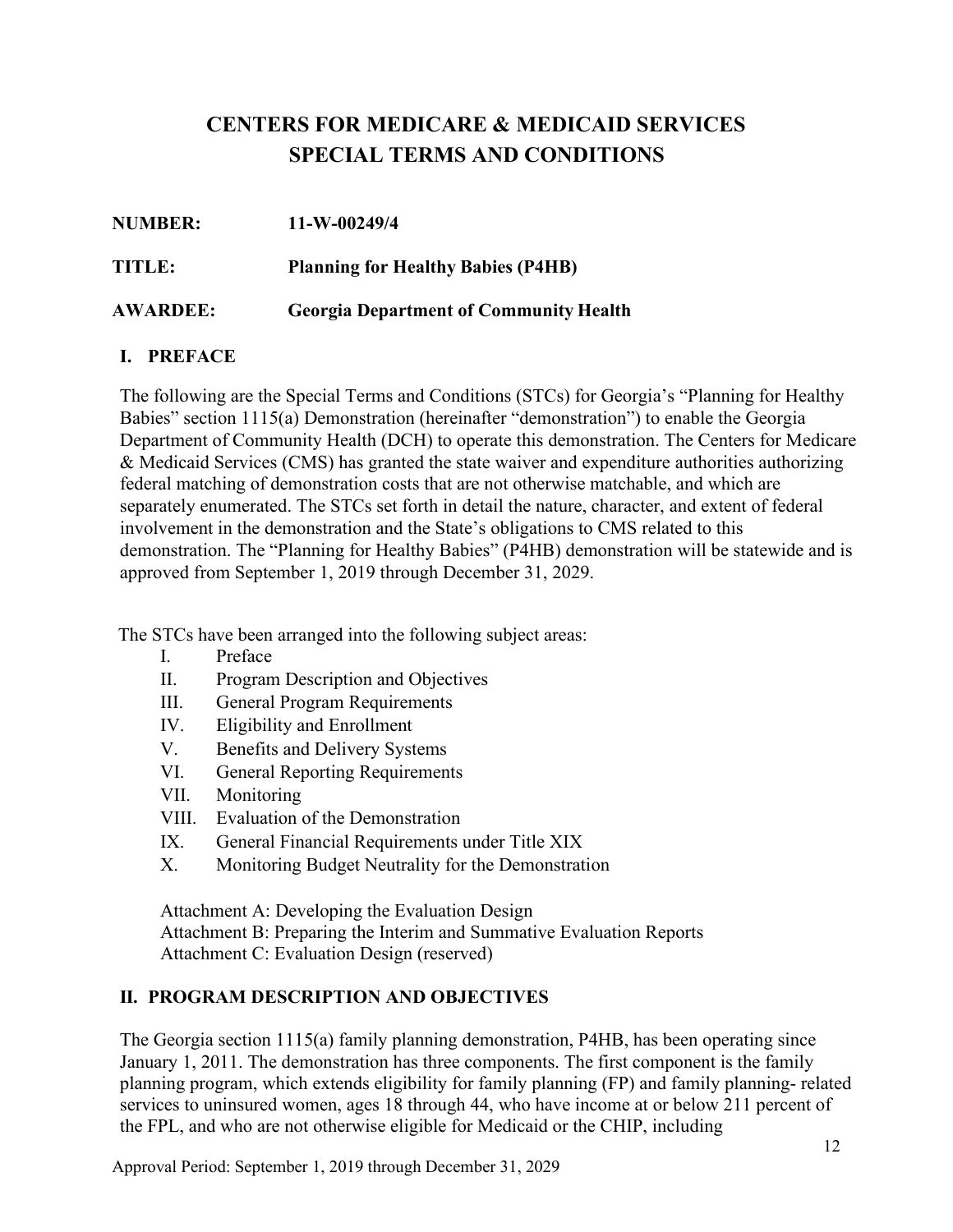women who are losing Medicaid pregnancy coverage at the conclusion of the 60 day postpartum coverage period.

The second component, entitled Interpregnancy Care (IPC), offers, in addition to the family planning and family planning-related services described above, a limited benefit package of services to women who meet the same eligibility requirements described above and who deliver a very low birth weight (VLBW) baby (less than 1,500 grams or 3 pounds, 5 ounces).

The third component of the demonstration is the provision of Resource Mother Outreach services, as defined at V.28, to women ages 18 through 44, who have income at or below 211 percent of the FPL, who deliver a VLBW baby and who are eligible in the parent or caretaker relative with child(ren) eligibility group or an aged, blind, or disabled eligibility group under the Georgia Medicaid state plan.

Under this demonstration, Georgia expects to achieve the following to promote the objectives of title XIX:

- Reduce Georgia's Medicaid low birth weight (LBW) and VLBWrates;
- Reduce the number of unintended pregnancies in Georgia Medicaid;
- Reduce Georgia's Medicaid costs by reducing the number of unintended pregnancies by women who otherwise would be eligible for Medicaid pregnancy-related services;
- Provide access to IPC health services for eligible women who have previously delivered a VLBW baby; and
- Increase child spacing intervals through effective contraceptive use.

## **III. GENERAL PROGRAM REQUIREMENTS**

- **1. Compliance with Federal Non-Discrimination Laws.** The state must comply with all applicable federal civil rights laws relating to non-discrimination in services and benefits in its programs and activities. These include, but are not limited to, the Americans with Disabilities Act of 1990 (ADA), title VI of the Civil Rights Act of 1964, section 504 of the Rehabilitation Act of 1973 (Section 504), and the Age Discrimination Act of 1975, and section 1557 of the Patient Protection and Affordable Care Act (ACA).
- **2. Compliance with Medicaid and CHIP Law, Regulation, and Policy.** All requirements of the Medicaid and CHIP programs expressed in federal law, regulation, and policy statement not expressly waived or identified as not applicable in the waiver and expenditure authority documents (of which these terms and conditions are part), apply to the demonstration.
- **3. Changes in Medicaid and CHIP Law, Regulation, and Policy.** The state must, within the timeframes specified in federal law, regulation, or written policy, come into compliance with any changes in law, regulation, or policy affecting the Medicaid or CHIP programs that occur during this demonstration approval period, unless the changed provisions being changed is are explicitly waived or identified as not applicable. In addition, CMS reserves the right to amend the STCs to reflect such changes and/or changes as needed without requiring the state to submit an amendment to the demonstration under STC 7. CMS will notify the state 30 business days in advance of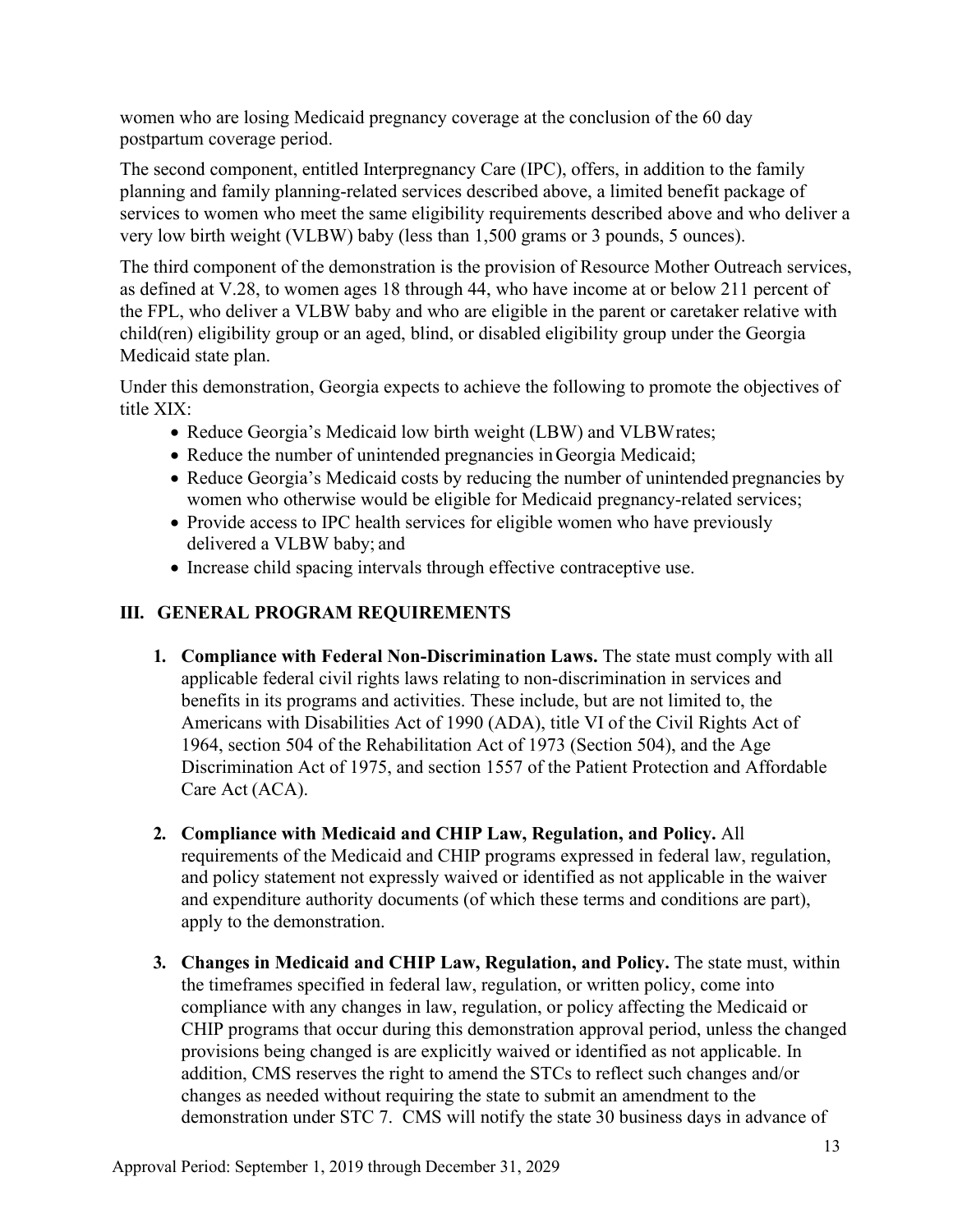the expected approval date of the amended STCs to allow the state to provide comment. Changes will be considered in force upon issuance of the approval letter by CMS. The state must accept the changes in writing.

## **4. Impact on Demonstration of Changes in Federal Law, Regulation, and Policy.**

- a. To the extent that a change in federal law, regulation, or policy requires either a reduction or an increase in Federal financial participation (FFP) for expenditures made under this demonstration, the states must adopt, subject to CMS approval, a modified budget neutrality agreement for the demonstration as necessary to comply with such change, as well as a modified allotment neutrality agreement worksheet as necessary to comply with such change. The trend rates for the budget neutrality agreement are not subject to change under this subparagraph. Further, the state may seek an amendment to the demonstration (as per STC 7 of this section) as a result of the change in FFP.
- b. If mandated changes in the federal law require state legislation, unless otherwise prescribed by the terms of the federal law, the STC changes must take effect on the day such states legislation becomes effective, or on the last day such legislation was required to be in effect under the law, whichever is sooner.
- **5. State Plan Amendments.** The State will not be required to submit title XIX or title XXI states plan amendments (SPAs) for changes affecting any populations made eligible solely through the demonstration. If a population eligible through the Medicaid or CHIP states plan is affected by a change to the demonstration, a conforming amendment to the appropriate states plan is required, except as otherwise noted in these STCs. In all such cases, the Medicaid and CHIP state plans govern.
- **6. Changes Subject to the Amendment Process.** Changes related to eligibility, enrollment, benefits, delivery systems, cost sharing, sources of non-federal share of funding, budget neutrality, and other comparable program elements must be submitted to CMS as amendments to the demonstration. All amendment requests are subject to approval at the discretion of the Secretary in accordance with section 1115 of the Act. The states must not implement changes to these elements without prior approval by CMS either through an approved amendment to the Medicaid or CHIP state plan or amendment to the demonstration. Amendments to the demonstration are not retroactive and no FFP of any kind, including for administrative or medical assistance expenditures, will be available under changes to the demonstration that have not been approved through the amendment process set forth in STC 7 below, except as provided in STC 3.
- **7. Amendment Process.** Requests to amend the demonstration must be submitted to CMS for approval no later than 120 days prior to the planned date of implementation of the change and may not be implemented until approved. CMS reserves the right to deny or delay approval of a Demonstration amendment based on non-compliance with these STCs, including, but not limited to, failure by the state to submit required reports and other deliverables in a timely fashion according to the deadlines specified therein. Amendment requests must include, but are not limited to, the following: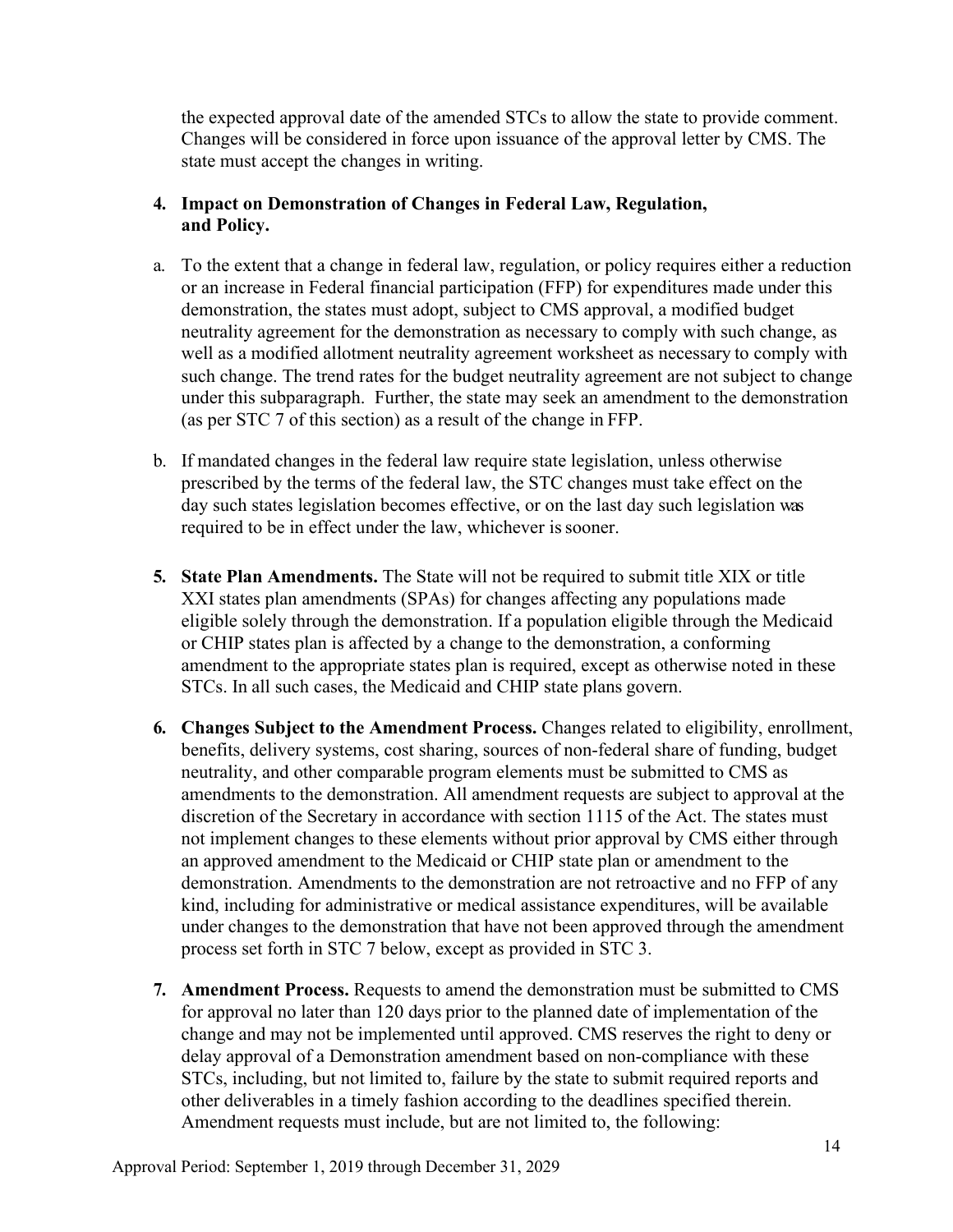- a. An explanation of the public process used by the state consistent with the requirements of STC 12. Such explanation must include a summary of any public feedback received and identification of how this feedback was addressed by the state in the final amendment request submitted to CMS;
- b. A detailed description of the amendment, including impact on beneficiaries, with sufficient supporting documentation;
- c. A data analysis which identifies the specific "with waiver" impact of the proposed amendment on the current budget neutrality expenditure limit. Such analysis must include current total computable "with waiver" and "without waiver" status on both a summary and detailed level through the current approval period using the most recent actual expenditures, as well as summary and detailed projections of the change in the "with waiver" expenditure total as a result of the proposed amendment which isolates (by Eligibility Group) the impact of the amendment;
- d. A detailed description of the amendment, including impact on beneficiaries, with sufficient supporting documentation; and
- e. The state must provide updates to existing demonstration reporting, quality and evaluation plans. This includes description of how the evaluation design and annual progress reports will be modified to incorporate the amendment provisions, as well as the oversight, monitoring and measurement of the provisions.
- **8. Extension of the Demonstration.** States that intend to request an extension of the demonstration must submit an application to CMS from the Governor or Chief Executive Officer of the state in accordance with the requirements of 42 CFR § 431.412(c). States that do not intend to request an extension of the demonstration beyond the period authorized in these STCs must submit a phase-out plan consistent with the requirements of STC 9.
- **9. Demonstration Phase-Out.** The state must only suspend or terminate this demonstration in whole, or in part, consistent with the following requirements.
- a. Notification of Suspension or Termination: The state must promptly notify CMS in writing of the reason(s) for the suspension or termination, together with the effective date and a transition and phase-out plan. The state must submit a notification letter and a draft transition and phase-out plan to CMS no less than six months before the effective date of the demonstration's suspension or termination. Prior to submitting the draft transition and phase-out plan to CMS, the state must publish on its website the draft transition and phase-out plan for a 30-day public comment period. In addition, the state must conduct tribal consultation in accordance with STC 12, if applicable. Once the 30-day public comment period has ended, the state must provide a summary of the issues raised by the public during the comment period and how the state considered the comments received when developing the revised transition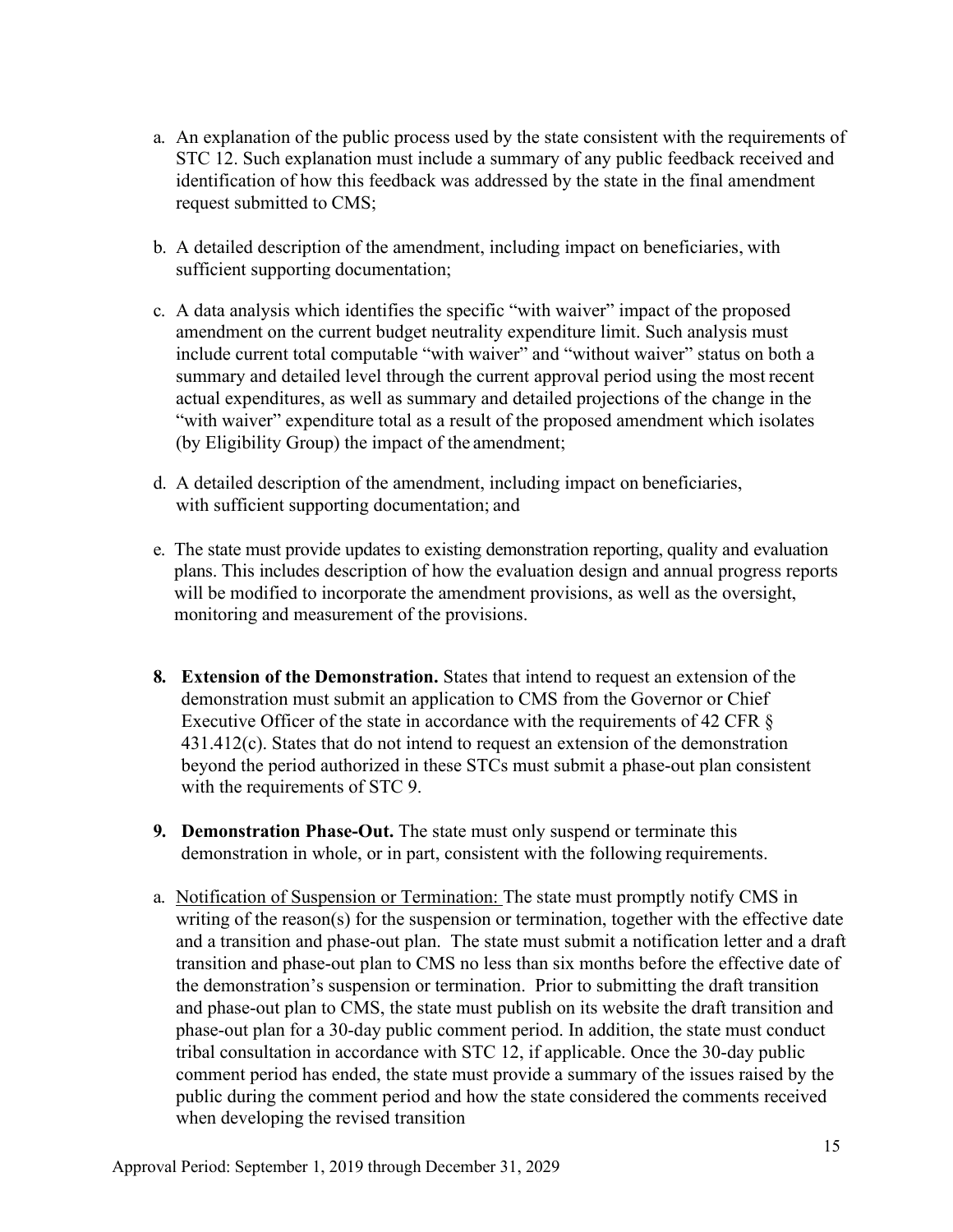phase-out plan.

- b. Transition and Phase-Out Plan Requirements: The state must include, at a minimum, in its phase-out plan the process by which it will notify affected beneficiaries, the content of said notices (including information on the beneficiary's appeal rights), the process by which the state will conduct administrative reviews of Medicaid or CHIP eligibility prior to the termination of the demonstration for the affected beneficiaries, and ensure ongoing coverage for eligible beneficiaries, as well as any community outreach activities the state will undertake to notify affected beneficiaries, as well as any community outreach activities the state will undertake to notify affected beneficiaries, including community resources that are available.
- c. Transition and Phase Out Plan Approval: The state must obtain CMS approval of the transition and phase-out plan prior to the implementation of transition and phase-out activities. Implementation of transition and phase-out activities must be no sooner than 14 calendar days after CMS approval of the transition and phase-out plan.
- d. Transition and Phase-out Procedures: The state must comply with applicable notice requirements found in 42 CFR, part 431 subpart E, including sections 431.206, 431.210, and 431.213. In addition, the state must assure all applicable and hearing rights are afforded to beneficiaries in the demonstration as outlined in 42 CFR, part 431 subpart E, including §§ 431.220 and 431.221. If a beneficiary in the demonstration requests a hearing before the date of action, the state must maintain benefits as required in 42 CFR 431.230. In addition, the state must conduct administrative renewals for all affected beneficiaries in order to determine if they qualify for Medicaid or CHIP eligibility under a different eligibility category priorto termination, as discussed in the October 1, 2010 State Health Official letter #10-008 and as required under 42 CFR 435.916(f)(1). For individuals determined ineligible for Medicaid, the state must determine potential eligibility for other insurance affordability programs and comply with the procedures set forth in 42 CFR 435.1200(e).
- e. Exemption from Public Notice Procedures, 42 CFR 431.416(g). CMS may expedite the federal and state public notice requirements under circumstances described in 42 CFR 431.416(g).
- f. Enrollment Limitation during Demonstration Phase-Out. If the state elects to suspend, terminate, or not extend this demonstration, during the last six months of the demonstration, enrollment of new individuals into the demonstration must be suspended. The limitation of enrollment into the demonstration does not impact the state's obligation to determine Medicaid eligibility in accordance with the approved Medicaid state plan.
- g. Federal Financial Participation (FFP). If the project is terminated or any relevant waivers are suspended by the state, FFP must be limited to normal closeout costs associated with the termination or expiration of the demonstration, including services, continued benefits as a result of beneficiaries' appeals, and administrative costs of disenrolling beneficiaries.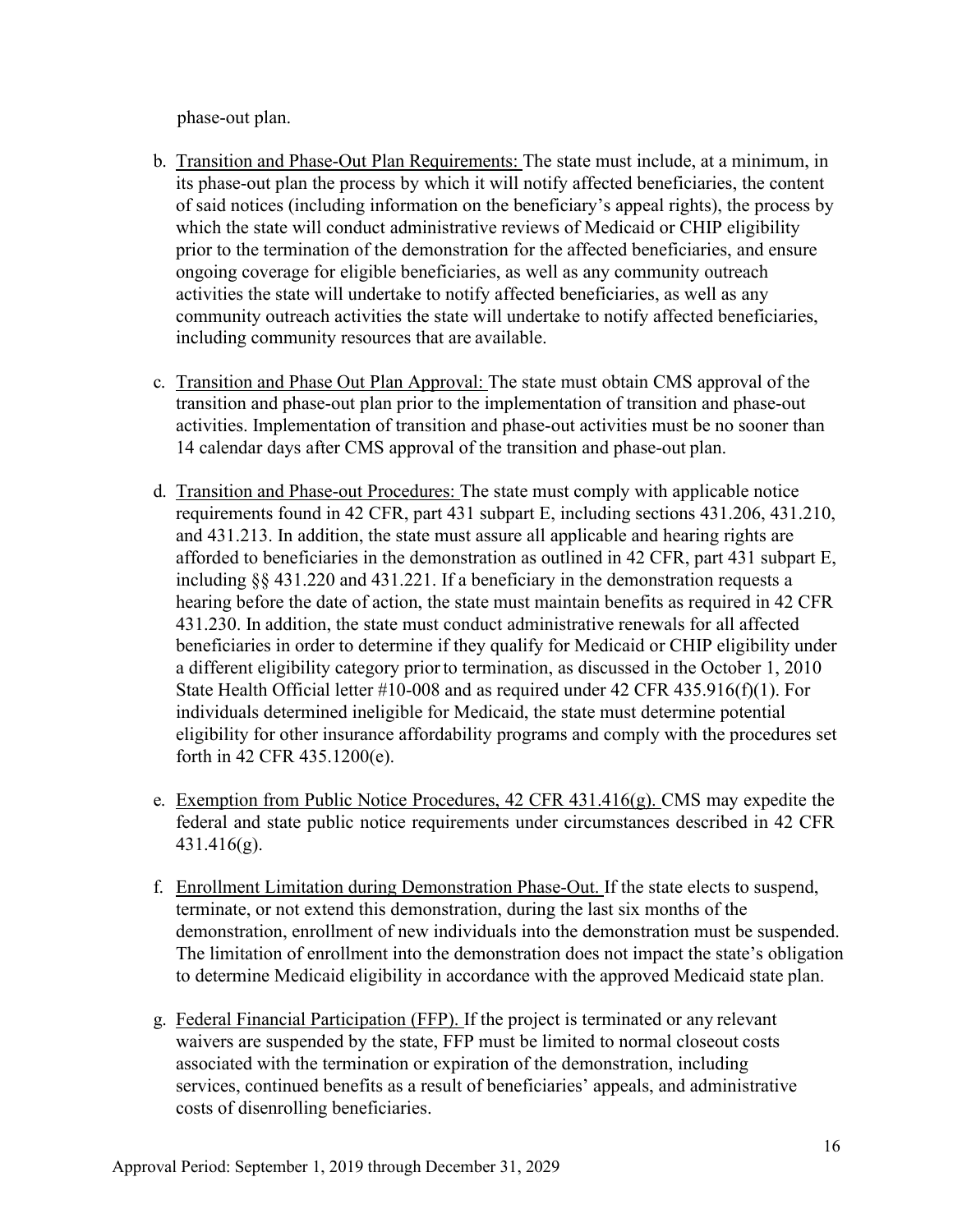- **10. Withdrawal of Waiver or Expenditure Authority.** CMS reserves the right to withdraw waivers and/or expenditure authorities at any time it determines that continuing the waivers or expenditure authorities would no longer be in the public interest or promote the objectives of title XIX. CMS will promptly notify the state in writing of the determination and the reasons for the withdrawal, together with the effective date, and must afford the states an opportunity to request a hearing to challenge CMS' determination prior to the effective date. If a waiver or expenditure authority is withdrawn, FFP is limited to normal closeout costs associated with terminating the waiver or expenditure authorities, including services, continued benefits as a result of beneficiary appeals, and administrative costs of disenrolling participants.
- **11. Adequacy of Infrastructure.** The State will ensure the availability of adequate resources for implementation and monitoring of the demonstration, including education, outreach, and enrollment; maintaining eligibility systems; compliance with cost sharing requirements; and reporting on financial and other demonstration components.
- **12. Public Notice, Tribal Consultation, and Consultation with Interested Parties.** The state must comply with the state notice procedures as required in 42 CFR §431.408 prior to submitting an application to extend the demonstration. For applications to amend the demonstration, the state must comply with the state notice procedures set forth in 59 Fed. Reg. 49249 (September 27, 1994) prior to submitting such request. The state must also comply with the public notice procedures set forth in 42 CFR § 447.205 for changes in statewide methods and standards for setting payment rates.

The state must also comply with tribal and Indian Health Program/Urban Indian Organization consultation requirements at section 1902(a)(73) of the Act, 42 CFR §431.408(b), State Medicaid Director Letter #01-024, or as contained in the state's approved Medicaid state plan, when any program changes to the demonstration, either through amendment as set out in STC 7 or extension, are proposed by the state.

- **13. Federal Financial Participation (FFP).** No matching funds for expenditures for this demonstration, including for administrative and medical assistance expenditures, will be available until the effective date identified in the demonstration approval letter, or if later, as expressly stated within these STCs.
- **14. Administrative Authority.** When there are multiple entities involved in the administration of the demonstration, the Single State Medicaid Agency must maintain authority, accountability, and oversight of the program. The State Medicaid Agency must exercise oversight of all delegated functions to operating agencies, managed care organizations (MCOs), and any other contracted entities. The Single State Medicaid Agency is responsible for the content and oversight of the quality strategies for the demonstration.
- **15. Common Rule Exemption.** The state must ensure that the only involvement of human subjects in research activities that may be authorized and/or required by this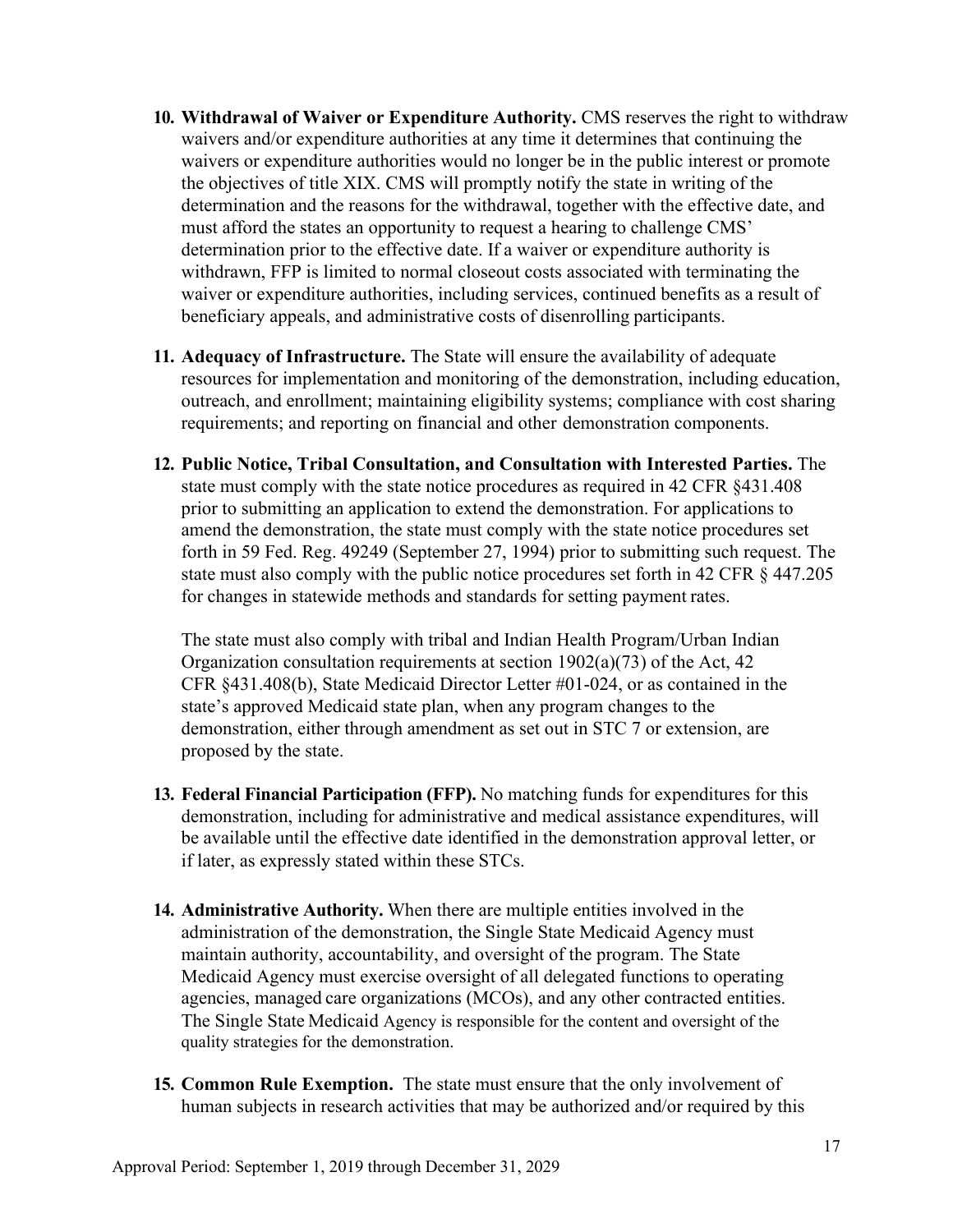demonstration is for projects which are conducted by or subject to the approval of CMS, and that are designed to study, evaluate, or otherwise examine the Medicaid or CHIP program—including public benefit or service programs, procedures for obtaining Medicaid or CHIP benefits or services, possible changes in or alternatives to Medicaid or CHIP programs or procedures, or possible changes in methods or levels of payment for Medicaid benefits or services. CMS has determined that this demonstration as represented in these approved STCs meets the requirements for exemption from the human subject research provisions of the Common Rule set forth in 45 CFR 46.104(b)(5).

**16. Minimum Essential Coverage (MEC).** This demonstration is limited to the provision of services as described in Section V of the STCs and, consequently, is not recognized as Minimum Essential Coverage (MEC) as outlined in section  $5000A(f)(1)(A)(ii)$  of the Internal Revenue Code of 1986. The state shall adhere to all applicable Internal Revenue Service reporting requirements with respect to MEC for demonstration enrollees.

## **IV. ELIGIBILITY AND ENROLLMENT**

## **17. Eligibility Requirements.**

- a. The state must enroll only individuals meeting the following eligibility criteria into the family planning component of the demonstration:
	- Uninsured women, ages 18 through 44, who have family income up to and including 211 percent of the FPL, who are not otherwise eligible for Medicaid or CHIP, including women losing Medicaid pregnancy coverage at the conclusion of 60 days postpartum.
- b. The State must enroll only individuals meeting the following eligibility criteria into the IPC component of the Demonstration:
	- Uninsured women ages 18 through 44, within three years of delivery of a VLBW baby, who have income up to and including 211 percent of the FPL, who are not otherwise eligible for Medicaid orCHIP.
- c. The state will enroll individuals into the Resource Mothers Outreach component of the demonstration who are:
	- Women, ages 18 through 44, who have income at or below 211 percent of the FPL, within three years of delivery of a VLBW baby , and who qualify under Medicaid State plan.
- **18. Demonstration Enrollment.** Post-partum women who were on Medicaid coverage and enrolled in a Georgia Families Care Management Organization (CMO) at delivery will be automatically cascaded to the appropriate aid category and enrolled in the plan with which they were affiliated. These women will be afforded the opportunity to choose a new CMO if desired. The enrollment processes for each component of the Demonstration are described below: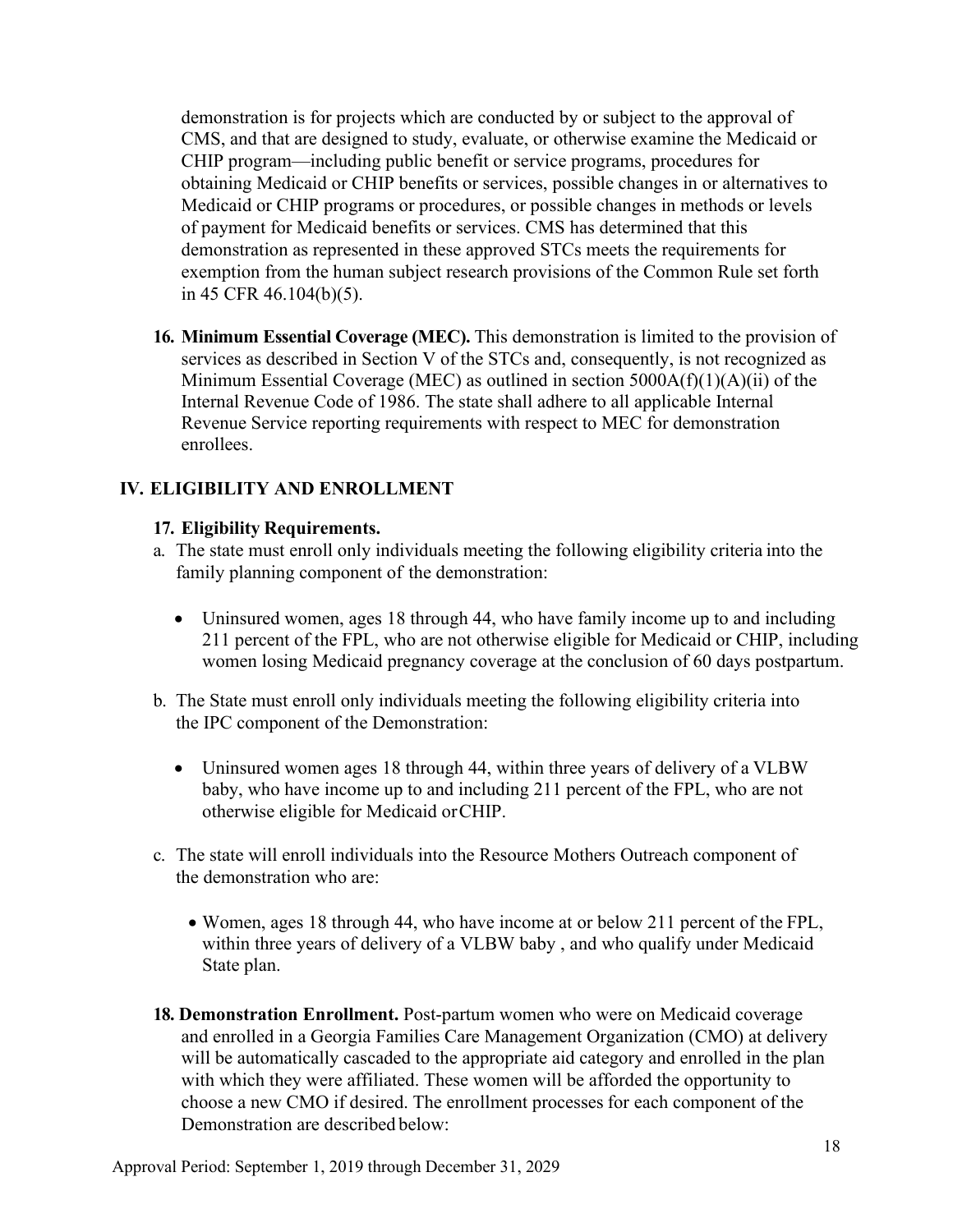- a. **FP Component.** The state will follow applicable Federal law and regulations for determining eligibility and enrolling those determined eligible into one of the CMOs. Individuals must enroll in a managed care plan to receive family planning and family planning-related services.
- b. **IPC Component.** Women in the IPC component must enroll in a managed care plan to receive Family Planning and IPC services.

## **c. Resource Mothers Outreach.**

- i. Women ages 18 through 44 who are eligible under the Medicaid state plan and who are eligible for Resource Mothers Outreach services are auto-assigned or passively enrolled into a CMO. The member will have the opportunity to participate in a choice change period immediately after being auto-assigned.
- ii. Women ages 18 through 44, within three years of delivery of a VLBW baby and who are eligible under the Medicaid State Plan, will receive Resource Mothers Outreach via a CMO. Eligible women will be allowed to choose a CMO through which they will receive only Resource Mothers Outreach services.

## **19. Demonstration Disenrollment.**

- a. If a woman becomes pregnant while enrolled in the demonstration, she may be determined eligible for Medicaid in the pregnant woman eligibility group in accordance with 42 CFR 435.916.
- b. Women who choose to receive a sterilization procedure and complete all necessary follow-up procedures will be disenrolled from the demonstration.
- c. Women receiving IPC services will be disenrolled from the IPC component of the demonstration and enrolled into the family planning-only component of the demonstration after 2 years of participation. Additional deliveries of subsequent VLBW babies will grant an additional two-year enrollment period in the IPC component of the demonstration to otherwise eligible beneficiaries.
- d. Before disenrollment of any beneficiary eligible under the demonstration is effectuated, the state must conduct administrative renewals for all affected beneficiaries in order to determine if they qualify for Medicaid eligibility under a different eligibility category prior to termination, as discussed in October 1, 2010, State Health Official Letter #10-008 and as required under 42 C.F.R. 435.916(f)(1).
- **20. Redeterminations.** The states must ensure that redeterminations of eligibility for the demonstration are conducted no more frequently than every 12 months in accordance with 42 CFR 435.916(a).
- **21. Primary Care Referral.** The states assures that providers of family planning services will make appropriate referrals to primary care providers, including providers practicing in Federally Qualified Health Centers (FQHCs and Rural Health Centers (RHCs)), as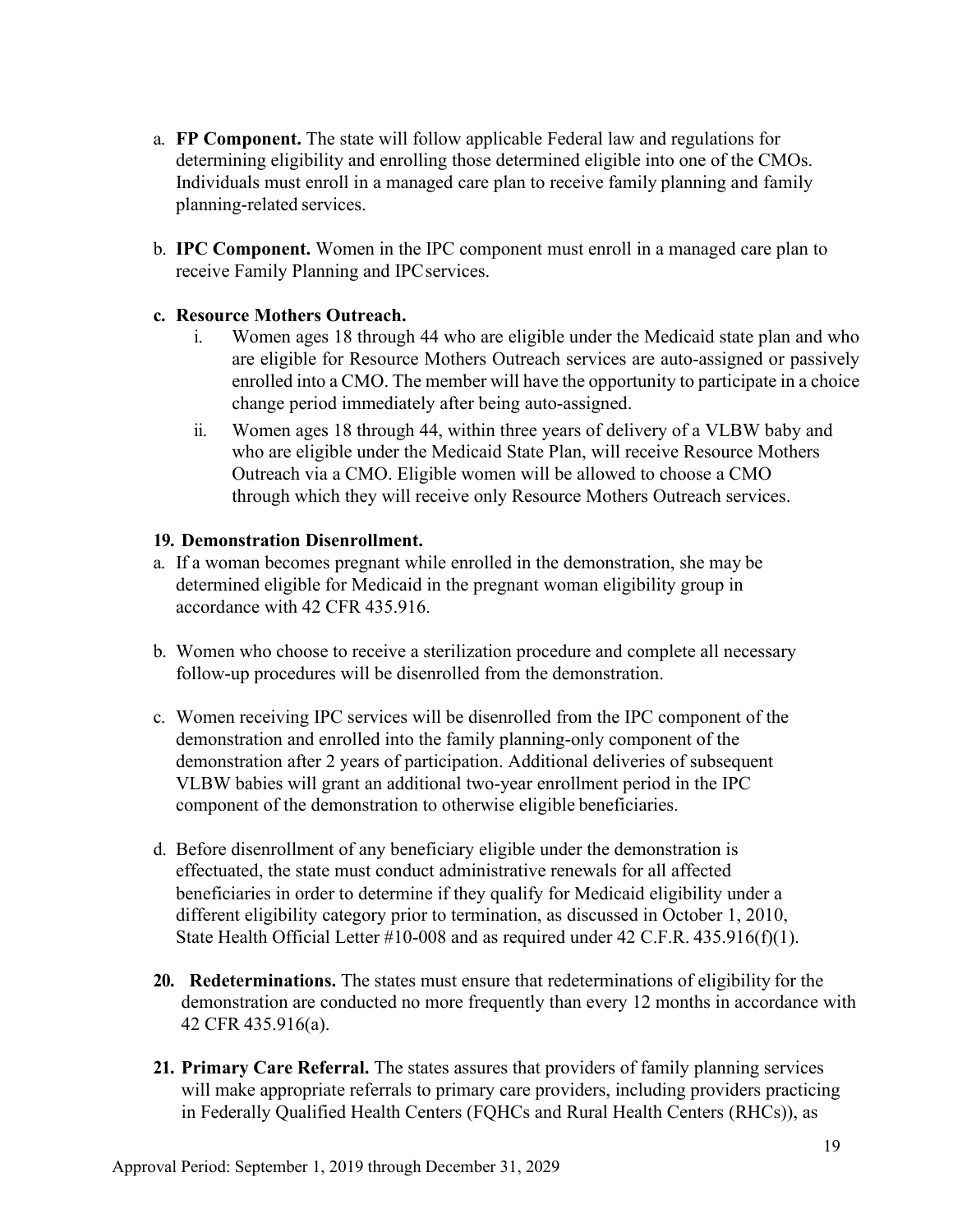medically indicated. The state also assures that individuals enrolled in this demonstration receive written materials and information about how to access primary care services. The written materials must explain to the participants how they can access primary care services.

## **V. BENEFITS AND DELIVERY SYSTEMS**

- **22. Benefits.** Family planning services and supplies described in section 1905(a)(4)(C) of the Act are reimbursable at the 90 percent matching rate,including:
- a. FDA-approved methods of contraception;
- b. Sexually transmitted infection (STI)/sexually transmitted disease (STD) testing, Pap smears and pelvic exams. The laboratory tests done during an initial family planning visit for contraception include a Pap smear, screening tests for STIs/STDs, blood count, and a pregnancy test. Additional screening tests may be performed depending on the method of contraception desired and the protocol established by the clinic, program, or provider. Additional laboratory tests may be needed to address a family planning problem or need during an inter-periodic family planning visit for contraception;
- c. Drugs, supplies, or devices related to women's health services described above that are prescribed by a health care provider who meets the state's provider enrollment requirements, (subject to the national drug rebate program requirements);and,
- d. Contraceptive management, patient education, and counseling.
- **23. Family Planning-Related Benefits.** Family planning-related services and supplies are defined as those services provided as part of, or as follow-up to, a family planning visit and are reimbursable at the State's regular FMAP rate. Such services are provided because a "family planning-related" problem was identified and/or diagnosed during a routine or periodic family planning visit. The following are examples of family- planning related services:
- a. Colposcopy (and procedures done with/during a colposcopy) or repeat Pap smear performed as a follow-up to an abnormal Pap smear which is done as part of a routine/periodic family planning visit.
- b. Drugs for the treatment of STIs, except for HIV/AIDS and hepatitis, follow-up visit/encounter for the treatment/drugs and subsequent follow-up visits to rescreen for STIs based on the Centers for Disease Control and Prevention (CDC) guidelines may be covered.
- c. Drugs for vaginal infections/disorders, other lower genital tract and genital skin infections/disorders, and urinary tract infections, where these conditions are identified/diagnosed during a routine/periodic family planning visit. A follow-up visit/encounter for the treatment/ drugs may be covered.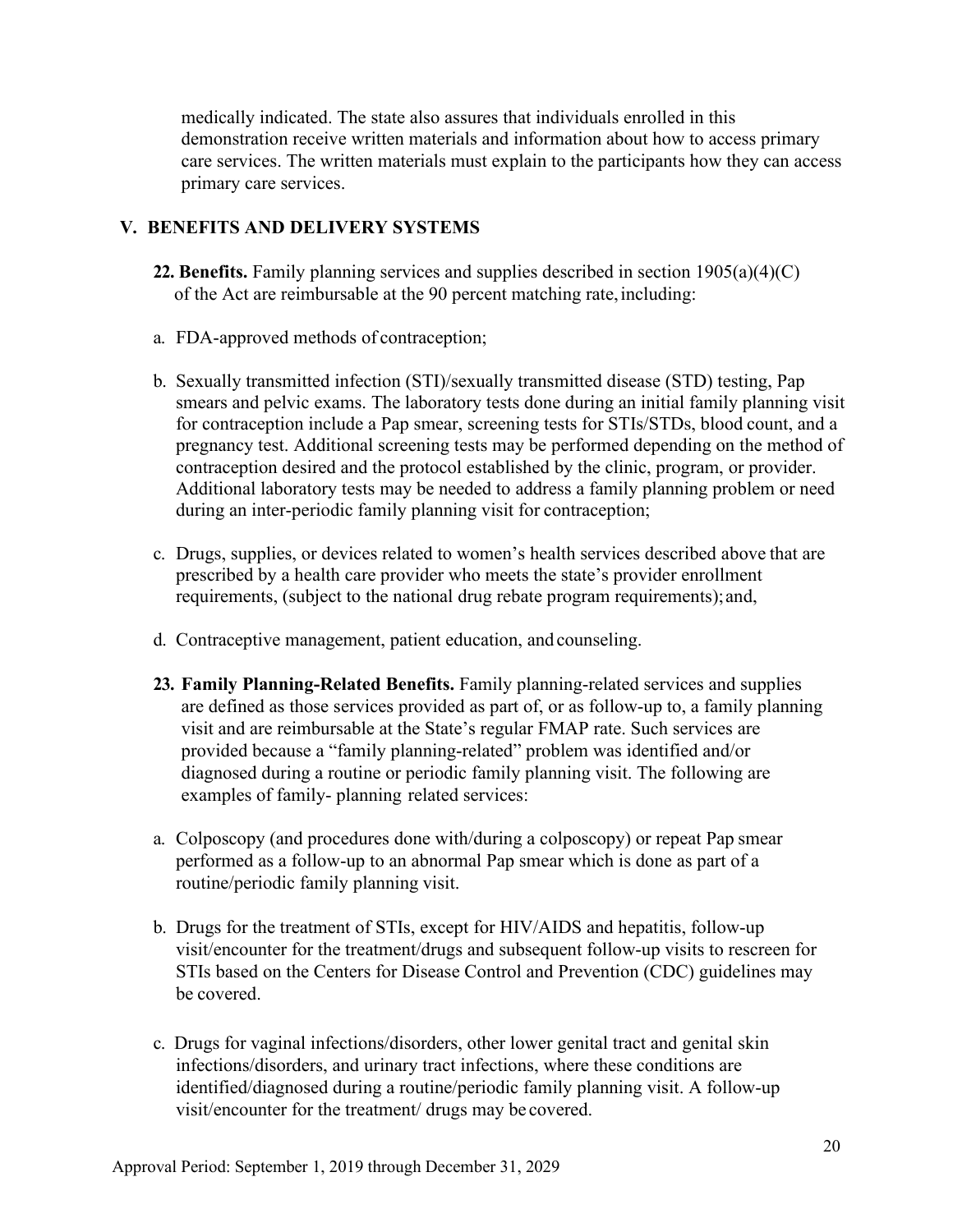- d. Other medical diagnosis, treatment, and preventive services that are routinely provided pursuant to family planning services in a family planning setting.
- e. Treatment of major complications arising from a family planning procedure such as:
	- i. Treatment of a perforated uterus due to an intrauterine device insertion;
	- ii. Treatment of severe menstrual bleeding caused by a Depo-Provera injection requiring a dilation and curettage; or
	- iii. Treatment of surgical or anesthesia-related complications during a sterilization procedure.
- **24. Primary Care Referrals.** Primary care referrals to other social service and health care providers as medically indicated are provided; however, the costs of those primary care services are only covered for women enrolled in the IPC component of the demonstration. These primary care services are not covered for enrollees who are not in the IPC component of this demonstration.
- **25. Vitamins.** Participants will have access to folic acid, and/or a multivitamin with folic acid, which is crucial to a baby in the beginning of their development and this benefit will be reimbursable at the state's FMAP rate.
- **26. Immunization Benefits.** Participants ages 19 and 20 will be eligible to receive the Hepatitis B, tetanus-diphtheria (Td), and combined tetanus, diphtheria, and pertussis (TdAP) vaccinations. Participants who are 18 years old are eligible to receive immunizations at no cost via the Vaccines for Children (VFC) Program. These services are reimbursable at the state's FMAP rate.
- **27. IPC Component Benefits.** In addition to the family planning and family planningrelated services described above, women who are enrolled in the IPC component of the Demonstration are also eligible for the benefits described in the table below. These services are reimbursable at the State's FMAP rate.

| <b>Services</b>                              | <b>Notes/Limitations</b>                       |
|----------------------------------------------|------------------------------------------------|
| Primary care                                 | Limited to 5 office/outpatient visits per year |
| Management and treatment of chronic diseases |                                                |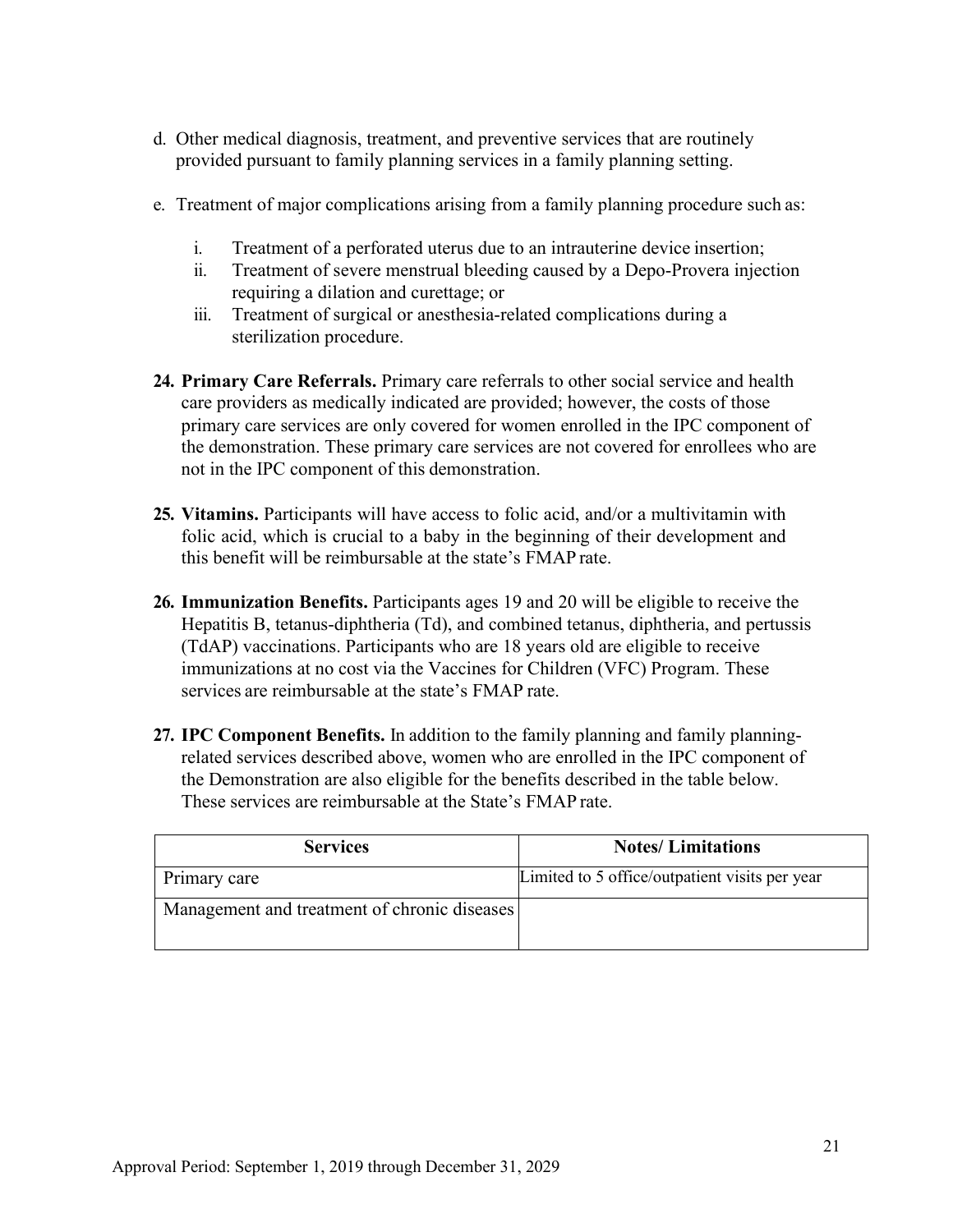| Substance use disorder treatment<br>(detoxification and intensive outpatient)<br>rehabilitation) |                                                                                                                                                    |
|--------------------------------------------------------------------------------------------------|----------------------------------------------------------------------------------------------------------------------------------------------------|
| <b>Limited Dental</b>                                                                            | Services are limited to exams and cleanings every<br>six months; x-rays every 12 months; and simple<br>extractions; and emergency dental services. |
| Prescription Drugs (non-family planning)                                                         | Prescription drug coverage is limited to the IPC<br>formulary.                                                                                     |
| Non-emergency medical transportation                                                             | Only available for beneficiaries eligible under the<br>IPC component of the demonstration.                                                         |
| Case management/Resource Mother Outreach                                                         |                                                                                                                                                    |

**28. Resource Mother Outreach.** Women served under the IPC and Resource Mother components of the demonstration will have access to Resource Mother Outreach. The purpose of the Resource Mother Outreach is to provide peer services in coordination with a nurse case manager. The Resource Mother provides a broad range of paraprofessional services to P4HB participants in the Interpregnancy Care component of the Planning for Healthy Babies Program and their families. The Resource Mother performs certain aspects of case management including the provision of assistance in dealing with personal and social problems and may provide supportive counseling to P4HB participants and their families and/or serve as a liaison for social services. The Resource Mother benefit is part of the CMO PMPM capitated rate.

## **a.Qualifications and Technical Competencies**

The CMOs will employ or contract with Resource Mothers who meet the following qualifications:

- High School diploma or GED with two-years' experience in social services related position or
- Bachelor's degree is a social services related field
- Valid Driver's license
- Reliable vehicle with motor vehicle insurance coverage
- Good communication skills

The Resource Mother must meet the Technical Competencies:

- Successfully complete Resource Mother training module and participate in ongoing in- service training as provided.
- Knowledge of agency policies and procedures.
- Ability to coordinate and organize the delivery services.
- Ability to interview clients and/or families using established techniques.
- Ability to develop client profile.
- Knowledge of agency confidentiality policies.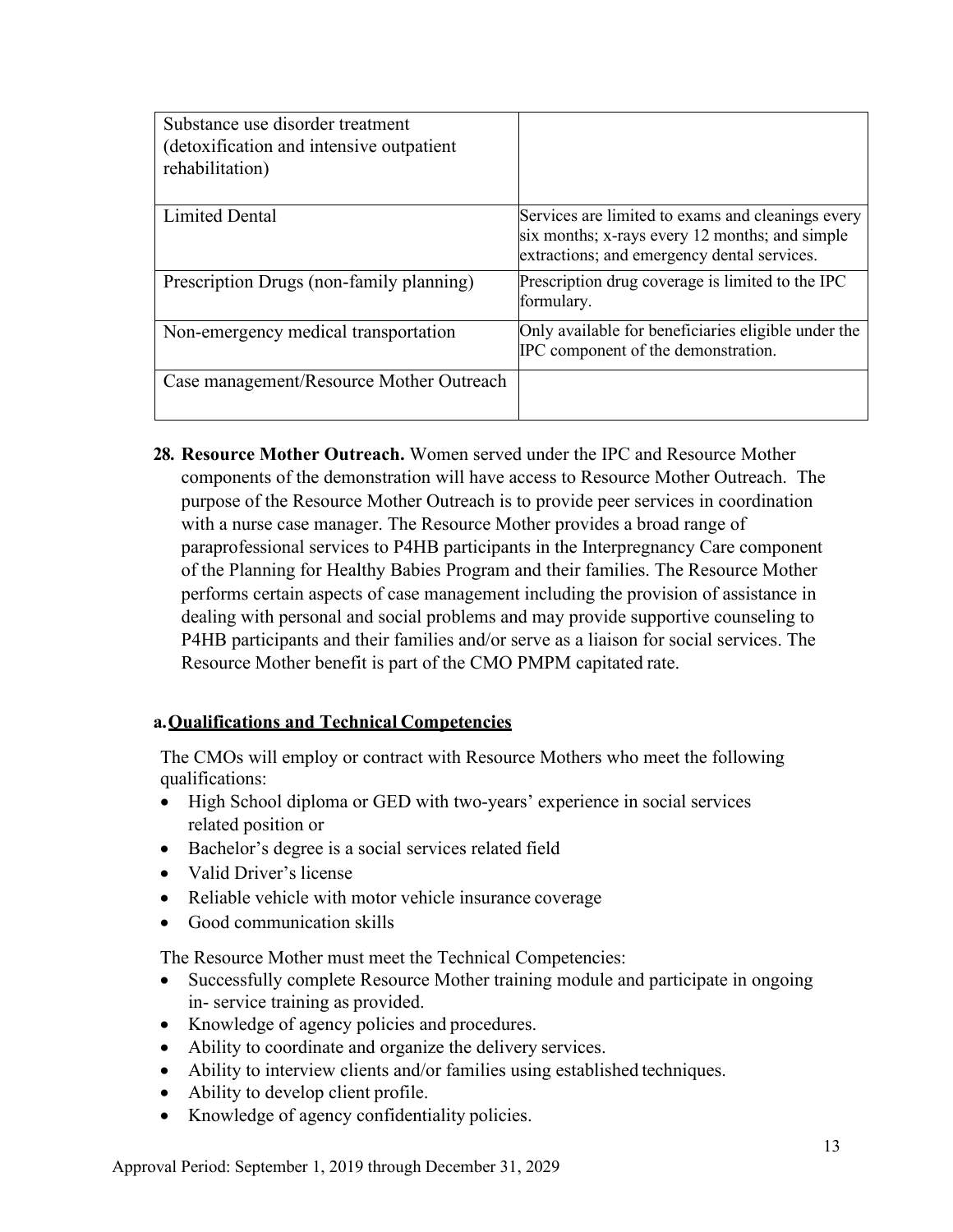- Knowledge of state and federal confidentiality laws and regulations.
- Knowledge of available community resources.
- Ability to make appropriate referrals.
- Knowledge of crisis intervention
- Knowledge of what qualifies as an emergency situation.
- Ability to develop P4HB participant service plan to assist P4HB participant in attaining social, educational and vocational goals.
- Ability to contact health care professionals to obtain additional background information.
- Knowledge of target population.
- Knowledge of agency specific software.
- Knowledge of available databases.
- Ability to prepare reports and case history records.
- Knowledge of eligibility requirements.
- Knowledge of what qualifies as an emergency situation.

## **b. Training**

The CMOs has the responsibility for training the Resource Mother and must utilize the standardized Resource Mother training Manual specified by the state.

## **c. Supervision**

CMOs using Resource Mothers are required to provide supervision by a competent nurse case manager or similarly qualified program staff member. The amount duration and scope of supervision will vary depending on demonstrated competence and experience to provide peer support. The CMOs must ensure the Resource Mother Outreach is effective through monitoring of the Resource Mother's performance including an evaluation of the Resource Mother's P4HB participant contact activities and contact duration.

## **d. Outreach Case Management Services**

RM Outreach must be coordinated within the contact of a comprehensive plan that addresses specific program goals of:

- a. Increase the beneficiary's adoption of healthy behaviors such as healthy eating choices and smoking cessation;
- b. Support the beneficiary's compliance with primary care medical appointments, including assisting with arranging non-emergency medical transportation;
- c. Assist the mother of a VLBW baby to obtain regular preventive health visits and appropriate immunizations for her child;
- d. Support the beneficiary's compliance with medications to treat chronic health conditions
- e. Assist with coordination of social services support; and,
- f. Assist with linking beneficiaries to community resources such as the Special Supplemental Nutrition Program for Women, Infants, and Children (WIC).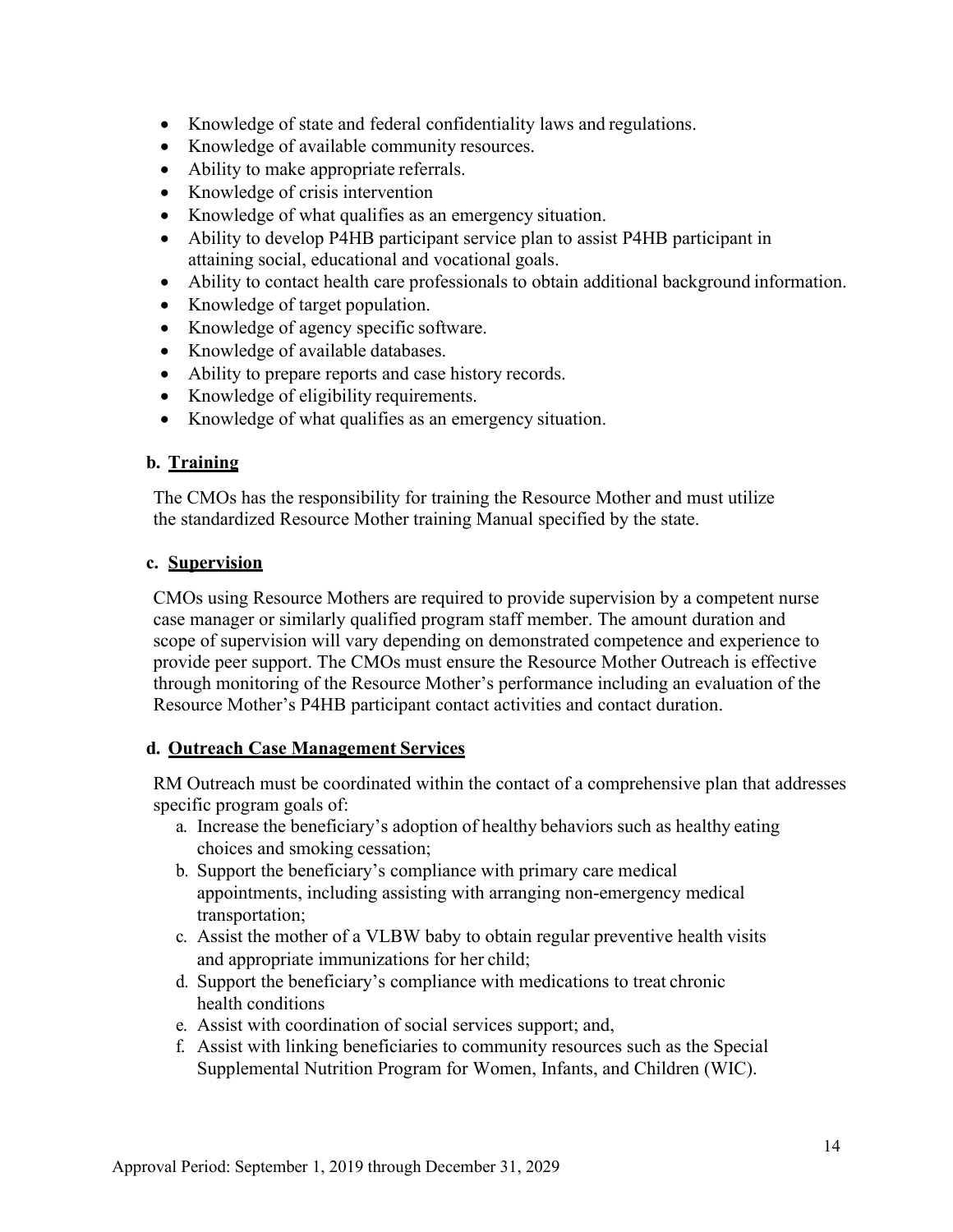**29. Delivery System.** Services provided through this demonstration are paid via a managed care delivery system via CMOs. Standard Medicaid managed care rules will apply including freedom of choice of provider for family planning services as specified in 42 CFR 431.51(a)(5).

## **VI. GENERAL REPORTING REQUIREMENTS**

**30. Deferral for Failure to Submit Timely Demonstration Deliverables.** CMS may issue deferrals in accordance with 42 CFR part 430 subpart C, in an amount up to \$1,000,000 per deliverable (federal share) when items required by these STCs (e.g., required data elements, analyses, reports, design documents, presentations, and other items specified in these STCs) (hereafter singly or collectively referred to as "deliverable(s)") are not submitted timely to CMS or are found to not be consistent with the requirements approved by CMS. A deferral shall not exceed the value of the federal amount for the current demonstration period. The state does not relinquish its rights provided under 42 CFR part 430 subpart C to challenge any CMS finding that the state materially failed to comply with the terms of this agreement.

The following process will be used: 1) Thirty (30) days after the deliverable was due if the state has not submitted a written request to CMS for approval of an extension as described in subsection (b) below; or 2) Thirty days after CMS has notified the state in writing that the deliverable was not accepted for being insufficient, or inconsistent with the requirements of this agreement and the information needed to bring the deliverable into alignment with CMS requirements:

- a. CMS will issue a written notification to the state providing advance notification of a pending deferral for late or non-compliant submissions of required deliverable(s).
- b. For each deliverable, the state may submit to CMS a written request for an extension to submit the required deliverable that includes a supporting rationale for the cause(s) of the delay and the state's anticipated date of submission. Should CMS agree to the state's request, a corresponding extension of the deferral process can be provided. CMS may agree to a corrective action plan submitted by the state as an interim step before applying the deferral, if the state proposes a corrective action plan in the state's written extension request.
- c. If CMS agrees to an interim corrective plan in accordance with subsection (b), and the state fails to comply with the corrective action plan or, despite the corrective action plan, still fails to submit the overdue deliverable(s) with all required contents in satisfaction of the terms of this agreement, CMS may proceed with the issuance of a deferral against the next Quarterly Statement of Expenditures reported in Medicaid Budget and Expenditure System/State Children's Health Insurance Program Budget and Expenditure System (MBES/CBES) following a written deferral notification to the state.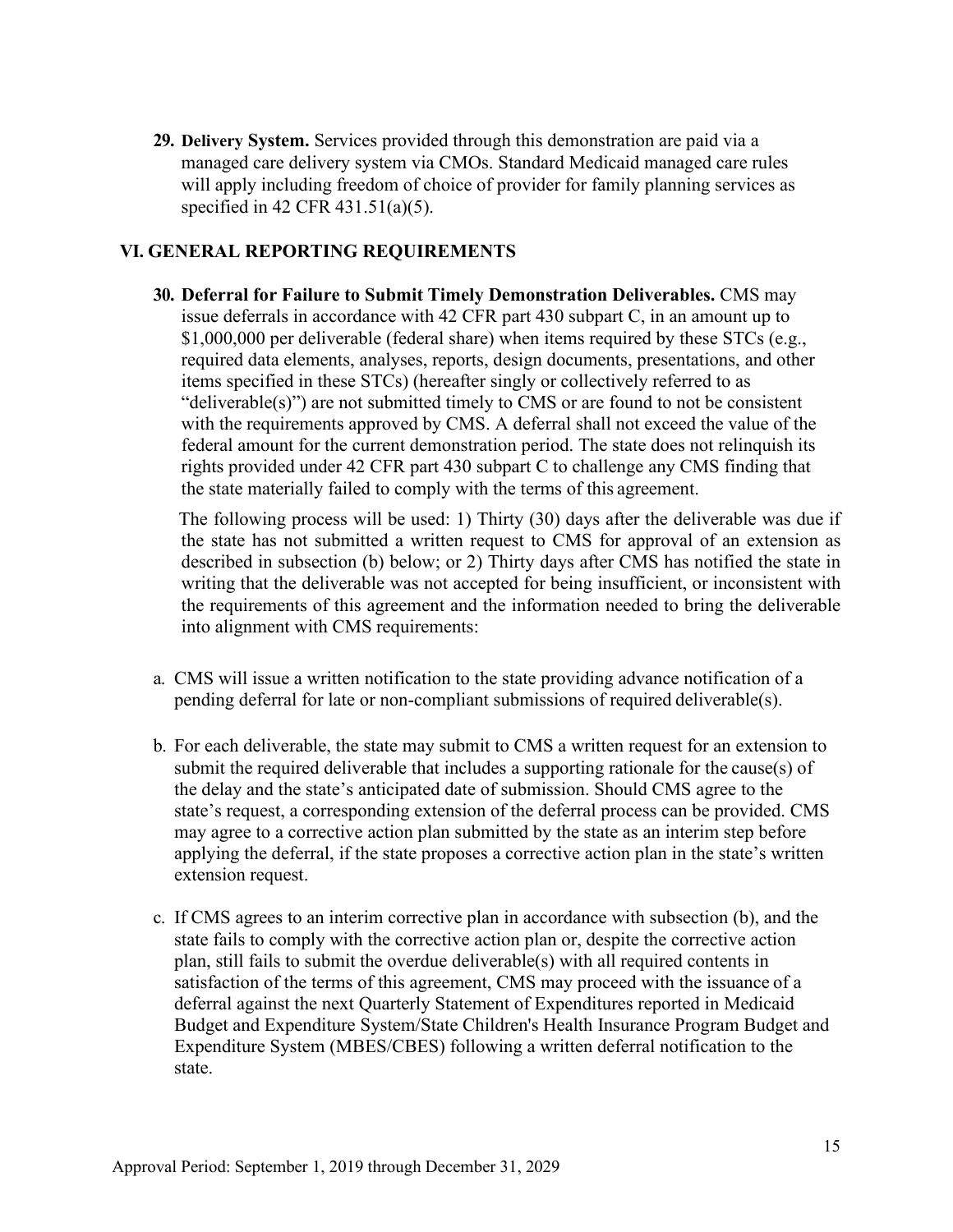- d. If the CMS deferral process has been initiated for state non-compliance with the terms of this agreement with respect to required deliverable(s), and the state submits the overdue deliverable(s), and such deliverable(s) are accepted by CMS as meeting the requirements specified in these STCs, the deferral(s) will be released.
- e. As the purpose of a section 1115 demonstration is to test new methods of operation or service delivery, a state's failure to submit all required reports, evaluations and other deliverables will be considered by CMS in reviewing any application for an extension, amendment, or for a new demonstration.
- **31. Submission of Post-Approval Deliverables.** The state must submit all deliverables as stipulated by CMS and within the timeframes outlined within these STCs.
- **32. Compliance with Federal Systems Updates.** As federal systems continue to evolve and incorporate additional section 1115 demonstration reporting and analytics functions, the state will work with CMS to:
- a. Revise the reporting templates and submission processes to accommodate timely compliance with the requirements of the new systems;
- b. Ensure all 1115, T-MSIS, and other data elements that have been agreed to for reporting and analytics are provided by the state; and
- c. Submit deliverables to the appropriate system as directed by CMS.

# **VII. MONITORING**

- **33. Monitoring Reports.** The State must submit one (1) Semi-Annual Report and one (1) compiled Annual Report each DY. The Semi-Annual Reports are due no later than sixty (60) calendar days following the end of each demonstration six (6) month period. The compiled Annual Report is due no later than ninety (90) calendar days following the end of the DY. The reports will include all required elements as per 42 CFR 431.428, and should not direct readers to links outside the report. Additional links not referenced in the document may be listed in a reference/bibliography section. The Monitoring Reports must follow the framework provided by CMS, which is subject to change as monitoring systems are developed/evolve, and must be provided in a structured manner that supports federal tracking and analysis.
- a. Operational Updates. The operational updates will focus on progress toward meeting the demonstration's milestones. Additionally, per 42 CFR 431.428, the Monitoring Reports must document any policy or administrative difficulties in operating the demonstration. The reports shall provide sufficient information to document key challenges, underlying causes of challenges, how challenges are being addressed, as well as key achievements and to what conditions and efforts successes can be attributed. The discussion should also include any issues or complaints identified by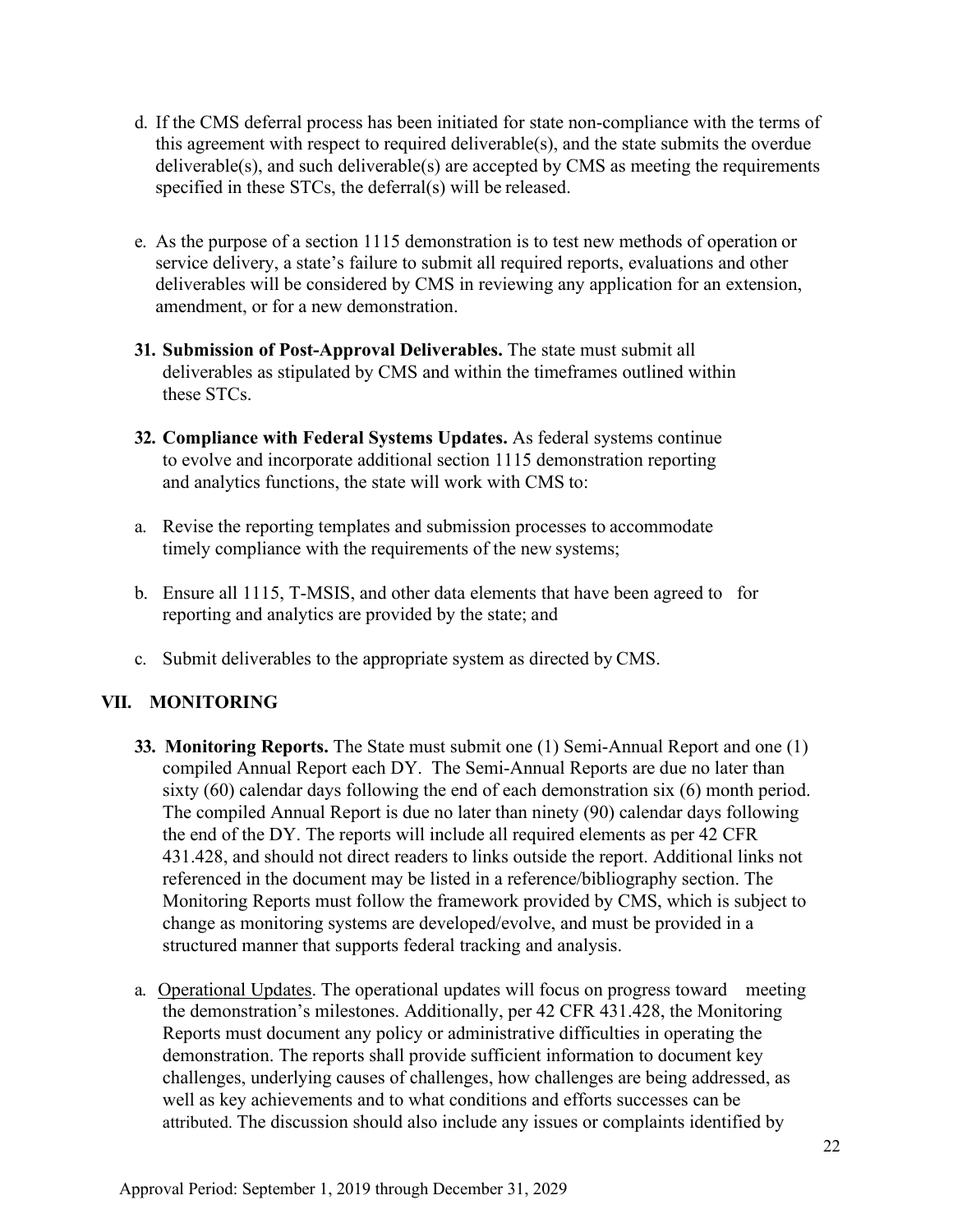beneficiaries; lawsuits or legal actions; unusual or unanticipated trends; updates on the state's financing plan and maintenance of effort described in STC 18.b; legislative updates; and descriptions of any public forums held. The Monitoring Report should also include a summary of all public comments received through post-award public forums regarding the progress of the demonstration.

- b. Performance Metrics. The performance metrics will provide data to demonstrate how the state is progressing towards meeting the demonstration's milestones. Additionally, per 42 CFR 431.428, the Monitoring Reports must document the impact of the demonstration in providing insurance coverage to beneficiaries and the uninsured population, as well as outcomes of care, quality and cost of care, and access to care. This may also include the results of beneficiary satisfaction surveys, if conducted, grievances and appeals. The requiring monitoring and performance metrics must be included in writing in the Monitoring Reports, and will follow the framework provided by CMS to support federal tracking and analysis.
- c. Budget Neutrality and Financial Reporting Requirements. Per 42 CFR 431.428, the Monitoring Reports must document the financial performance of the demonstration. The state must provide an updated budget neutrality workbook with every Monitoring Report that meets all the reporting requirements for monitoring budget neutrality set forth in the General Financial Requirements section of these STCs, including the submission of corrected budget neutrality data upon request. In addition, the state must report quarterly and annual expenditures associated with the populations affected by this demonstration on the Form CMS-64. No later than 6 months after the end of each DY, or as soon thereafter as data are available, the state will calculate and report to CMS annual expenditure targets for the IPC component of the demonstration for the completed year. Administrative costs should be reported separately.
- d. Evaluation Activities and Interim Findings. Per 42 CFR 431.428, the Monitoring Reports must document any results of the demonstration to date per the evaluation hypotheses. Additionally, the state shall include a summary of the progress of evaluation activities, including key milestones accomplished, as well as challenges encountered and how they were addressed.
- **34. Corrective Action.** If monitoring indicates that demonstration features are not likely to assist in promoting the objectives of Medicaid, CMS reserves the right to require the state to submit a corrective action plan to CMS for approval. This may be an interim step to withdrawing waivers or expenditure authorities, as outlined in STC 10.
- **35. Close-Out Report.** Within 120 calendar days of the expiration of the demonstration, the state must submit a Draft Close-Out Report to CMS for comments.
- a. The draft close-out report must comply with the most current guidance from CMS.
- b. The state will present to and participate in a discussion with CMS on the close-out report.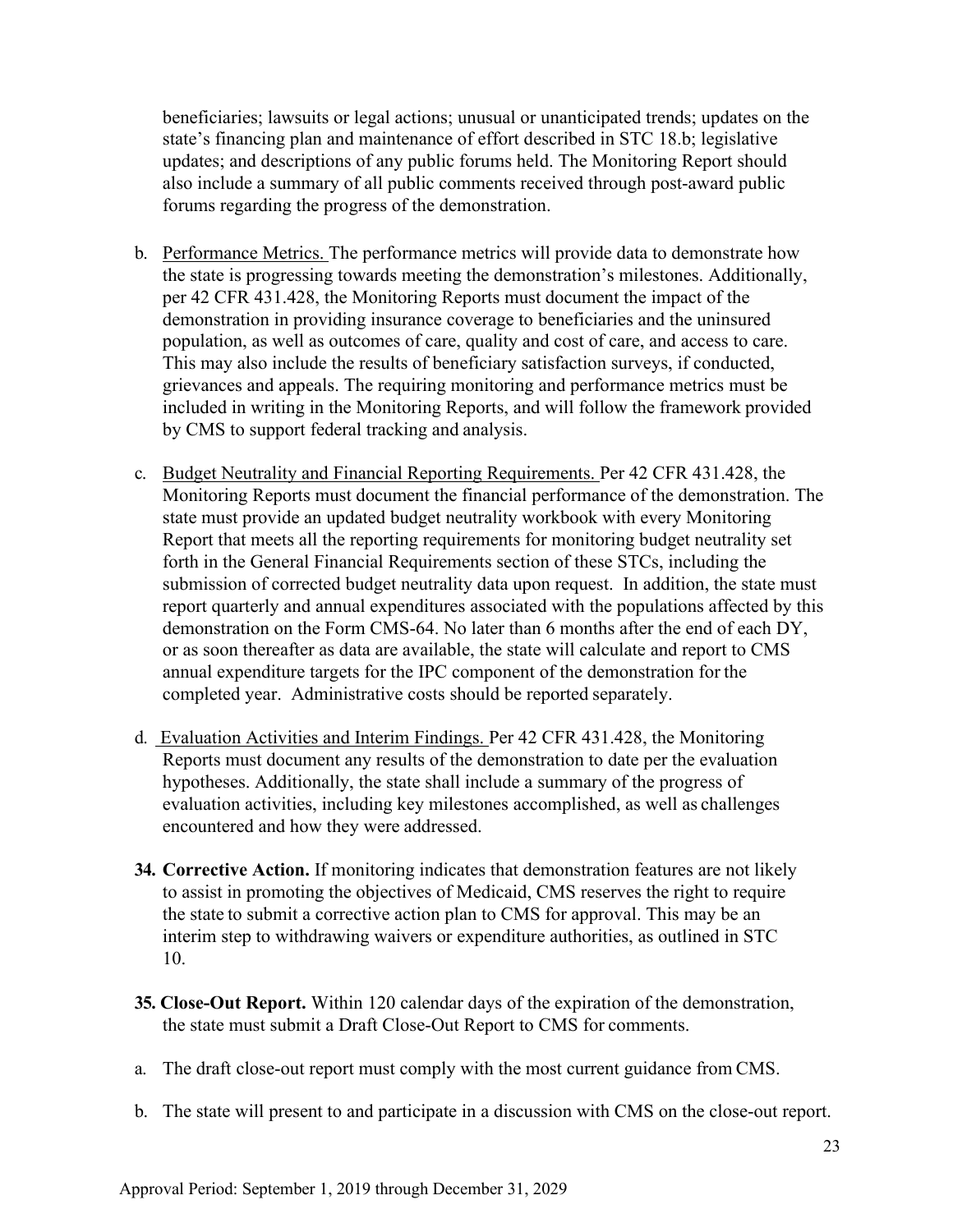- c. The state must take into consideration CMS' comments for incorporation into the final close-out report.
- d. The final close-out report is due to CMS no later than thirty (30) calendar days after receipt of CMS' comments.
- e. A delay in submitting the draft or final version of the close-out report may subject the state to the penalties described in STC 30.

**36. Monitoring Calls.** CMS will convene periodic conference calls with the state.

- a. The purpose of these calls is to discuss ongoing demonstration operation, to include (but not limited to) any significant actual or anticipated developments affecting the demonstration. Examples include implementation activities, trends in reported data on metrics and associated mid-course adjustments, enrollment and access, budget neutrality, and progress on evaluation activities.
- b. CMS will provide updates on any pending actions, as well as federal policies and issues that may affect any aspect of the demonstration.
- c. The State and CMS will jointly develop the agenda for the calls.
- **37. Post-Award Forum.** Pursuant to 42 CFR 431.420(c), within six (6) months of the demonstration's implementation, and annually thereafter, the state must afford the public with an opportunity to provide meaningful comment on the progress of the demonstration. At least thirty (30) days prior to the date of the planned public forum, the state must publish the date, time, and location of the forum in a prominent location on its website. The state must also post the most recent annual report on its website with the public forum announcement. Pursuant to 42 CFR 431.420(c), the state must include a summary of the comments in the Monitoring Report associated with the demonstration period in which the forum was held, as well as in its compiled Annual Report.

## **VIII. EVALUATION OF THE DEMONSTRATION**

**38. Cooperation with Federal Evaluators.** As required under 42 CFR 431.420(f), the state must cooperate fully and timely with CMS and its contractors in any federal evaluation of the demonstration or any component of the demonstration. This includes, but is not limited to, commenting on design and other federal evaluation documents and providing data and analytic files to CMS, including entering into a data use agreement that explains how the data and data files will be exchanged, and providing a technical point of contact to support specification of the data and files to be disclosed, as well as relevant data dictionaries and record layouts. The state must include in its contracts with entities who collect, produce, or maintain data and files for the demonstration, that they must make such data available for the federal evaluation as is required under 42 CFR 431.420(f) to support federal evaluation. The state may claim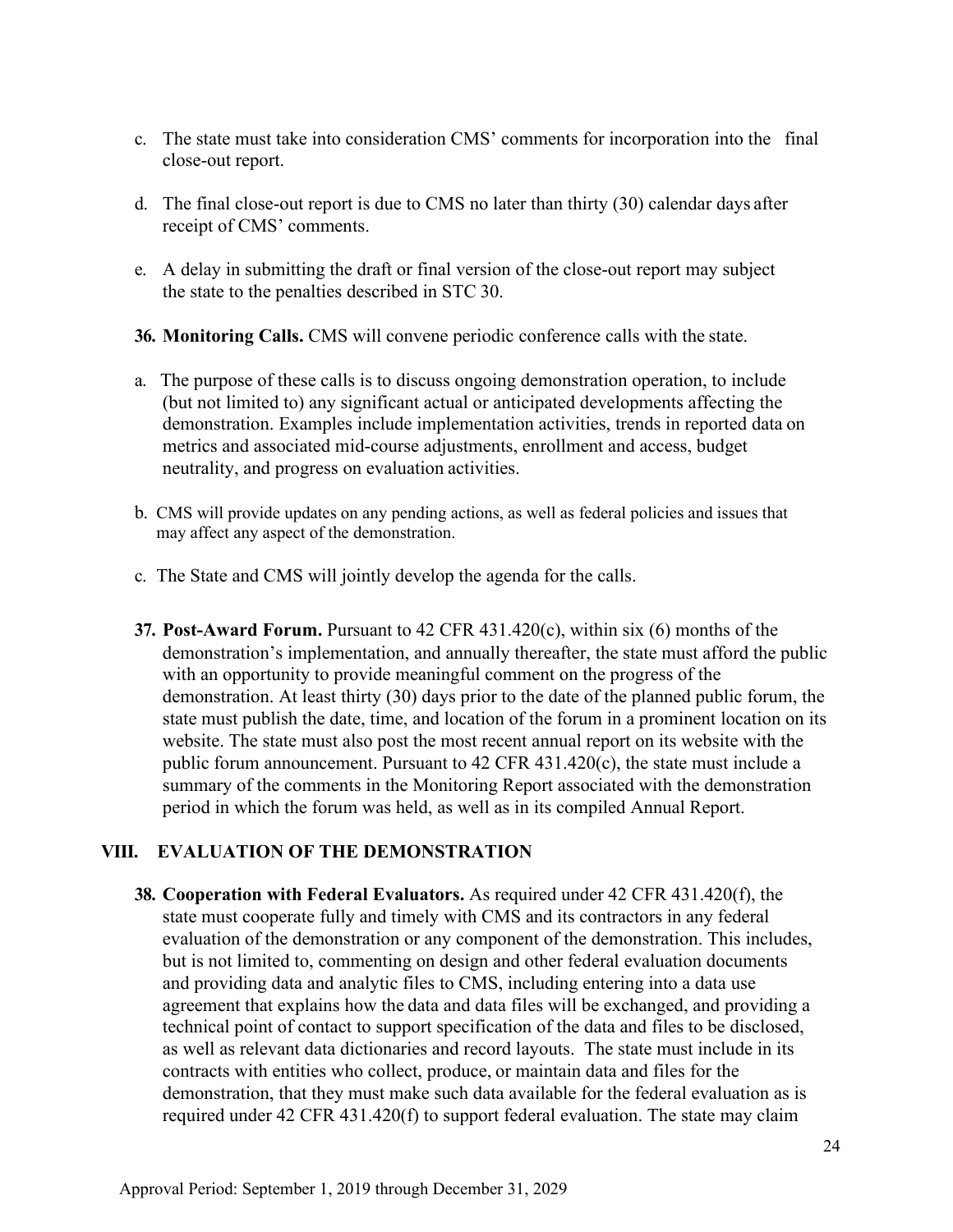administrative match for these activities. Failure to comply with this STC may result in a deferral being issued as outlined in STC 30.

- **39. Independent Evaluator.** Upon approval of the demonstration, the state must begin to arrange with an independent party to conduct an evaluation of the demonstration to ensure that the necessary data is collected at the level of data needed to research the approved hypotheses. The state must require the independent party to sign an agreement that the independent party will conduct the demonstration evaluation in an independent manner in accordance with the CMS-approved draft Evaluation Design. When conducting analyses and developing the evaluation reports, every effort should be made to follow the approved methodology. However, the state may request, and CMS may agree to, changes in the methodology in appropriate circumstances.
- **40. Draft Evaluation Design.** The draft Evaluation Design must be developed in accordance with Attachment A (Developing the Evaluation Design) of these STCs. The state must submit, for CMS comment and approval, a draft evaluation design with implementation timeline, no later than 180 days after the approval of the demonstration. Any modifications to an existing approved Evaluation Design will not affect previously established requirements and timelines for report submission for the demonstration, if applicable. The draft Evaluation Design must be developed in accordance with the following CMS guidance (including but not limited to):
- a. All applicable Evaluation Design guidance. Hypotheses applicable to the demonstration as a whole, and to all key policies referenced above, will include (but will not be limited to): the effects of the demonstration on health outcomes of participants in the demonstration; the demonstration's progress on achieving its intended outcomes; and the financial impact of the demonstration.
- b. Attachment A (Developing the Evaluation Design) of these STCs, technical assistance for developing Evaluation Designs (as applicable, and as provided by CMS), and all applicable technical assistance on how to establish comparison groups to develop a draft Evaluation Design.
- **41. Evaluation Budget.** A budget for the evaluations must be provided with the draft Evaluation Designs. It will include the total estimated cost, as well as a breakdown of estimated staff, administrative and other costs for all aspects of the evaluations, such as any survey and measurement development, quantitative and qualitative data collection and cleaning, analyses and report generation. A justification of the costs may be required by CMS if the estimates provided do not appear to sufficiently cover the costs of the design or if CMS finds that the designs are not sufficiently developed, or if the estimates appear to be excessive.
- **42. Evaluation Design Approval and Updates.** The state must submit the revised draft Evaluation Designs within sixty (60) calendar days after receipt of CMS' comments. Upon CMS approval of the draft Evaluation Designs, the documents will be included as an attachment to these STCs. Per 42 CFR 431.424(c), the state will publish the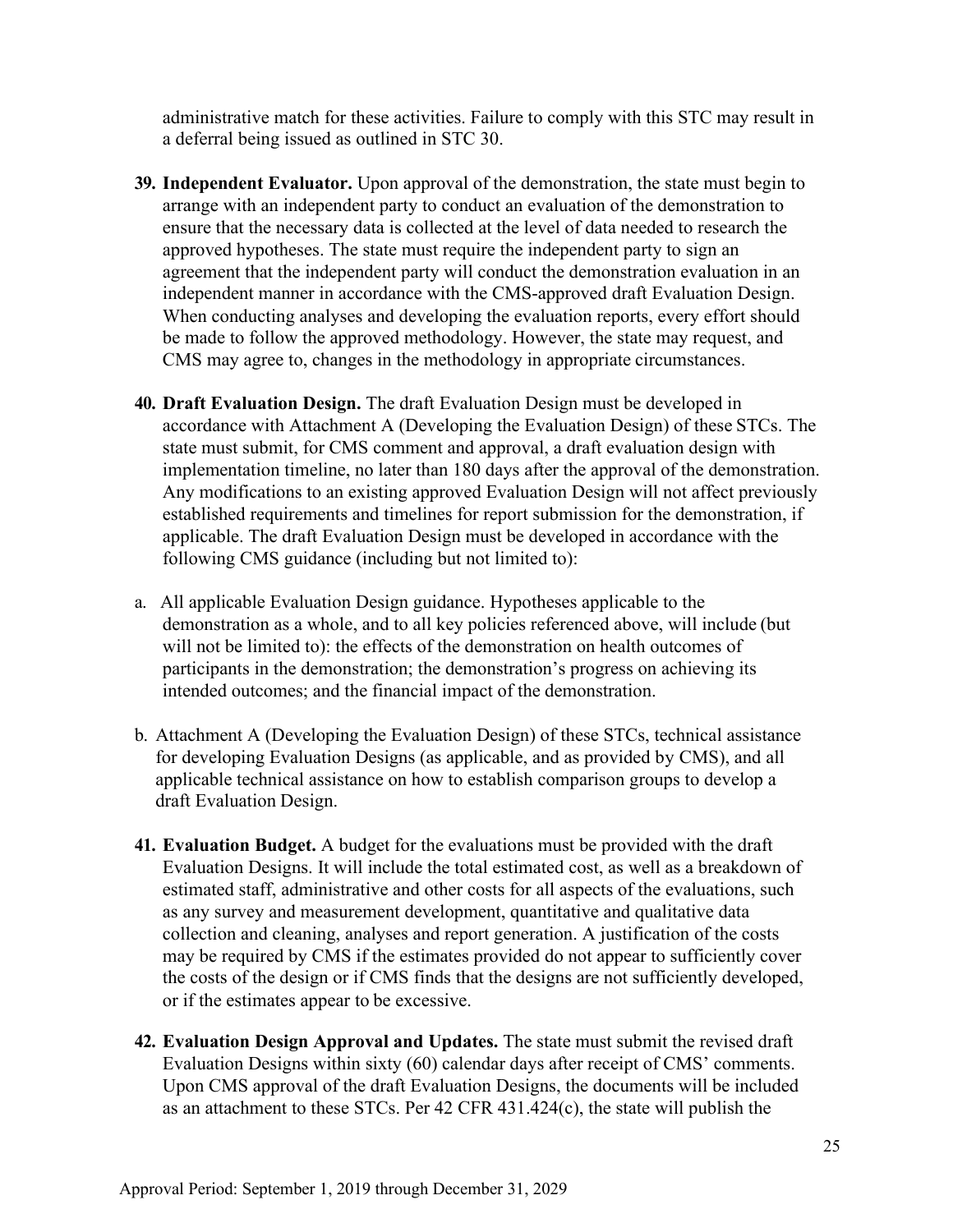approved Evaluation Design to the state's website within thirty (30) calendar days of CMS approval. The state must implement the evaluation designs and submit a description of its evaluation implementation process in each of the Monitoring Reports, including any required Rapid Cycle Assessments specified in these STCs. Once CMS approves the evaluation designs, if the state wishes to make changes, the state must submit a revised evaluation design to CMS for approval.

- **43. Evaluation Questions and Hypotheses.** Consistent with Attachments A and B (Developing the Evaluation Design and Preparing the Evaluation Report) of these STCs, the evaluation documents must include a discussion of the evaluation questions and hypotheses that the state intends to test. Each demonstration component should have at least one evaluation question and hypotheses. The hypothesis testing should include, where possible, assessment of both process and outcome measures. Proposed measures should be selected from nationally-recognized sources and national measures sets, where possible. Measures sets could include CMS' Core Set of Health Quality Measures for Children in Medicaid and CHIP, Consumer Assessment of Health Care Providers and Systems (CAHPS), the Initial Core Set of Health Quality Measures for Medicaid-Eligible Adults and/or measures endorsed by the National Quality Forum (NQF).
- **44. Interim Evaluation Reports.** The State must submit an Interim Evaluation Report for the approved evaluation design for the completed years of the demonstration specified in subparagraph c, and for each subsequent renewal or extension of the demonstration, as outlined in 42 CFR 431.412(c)(2)(vi). When submitting an application for renewal, the Evaluation Reports should be posted to the state's website with the application for public comment.
- a. The Interim Evaluation Report will discuss evaluation progress and present findings to date as per the approved evaluation design.
- b. For demonstration authority that expires prior to the overall demonstration's expiration date, the Interim Evaluation Report must include an evaluation of the authority as approved by CMS.
- c. The state must provide a draft Interim Evaluation Report for the corresponding years, no longer than one (1) year after completion of the measurement period, as described in i-iii below. The state must submit a final Interim Evaluation Report for each measurement period sixty (60) calendar days after receiving CMS comments on the draft Interim Evaluation Report and post the documents to the state's website.
	- i. A Draft Interim Evaluation Report for demonstration years 1-2 (calendar years 2020- 2021) will be due no later than December 31, 2022.
	- ii. A Draft Interim Evaluation Report for demonstration years 3-5 (calendar years 2022- 2024) will be due no later than December 31, 2025.
	- iii. A Draft Interim Evaluation Report for demonstration years 6-8 (calendar years 2025- 2027) will be due no later than December 31, 2028.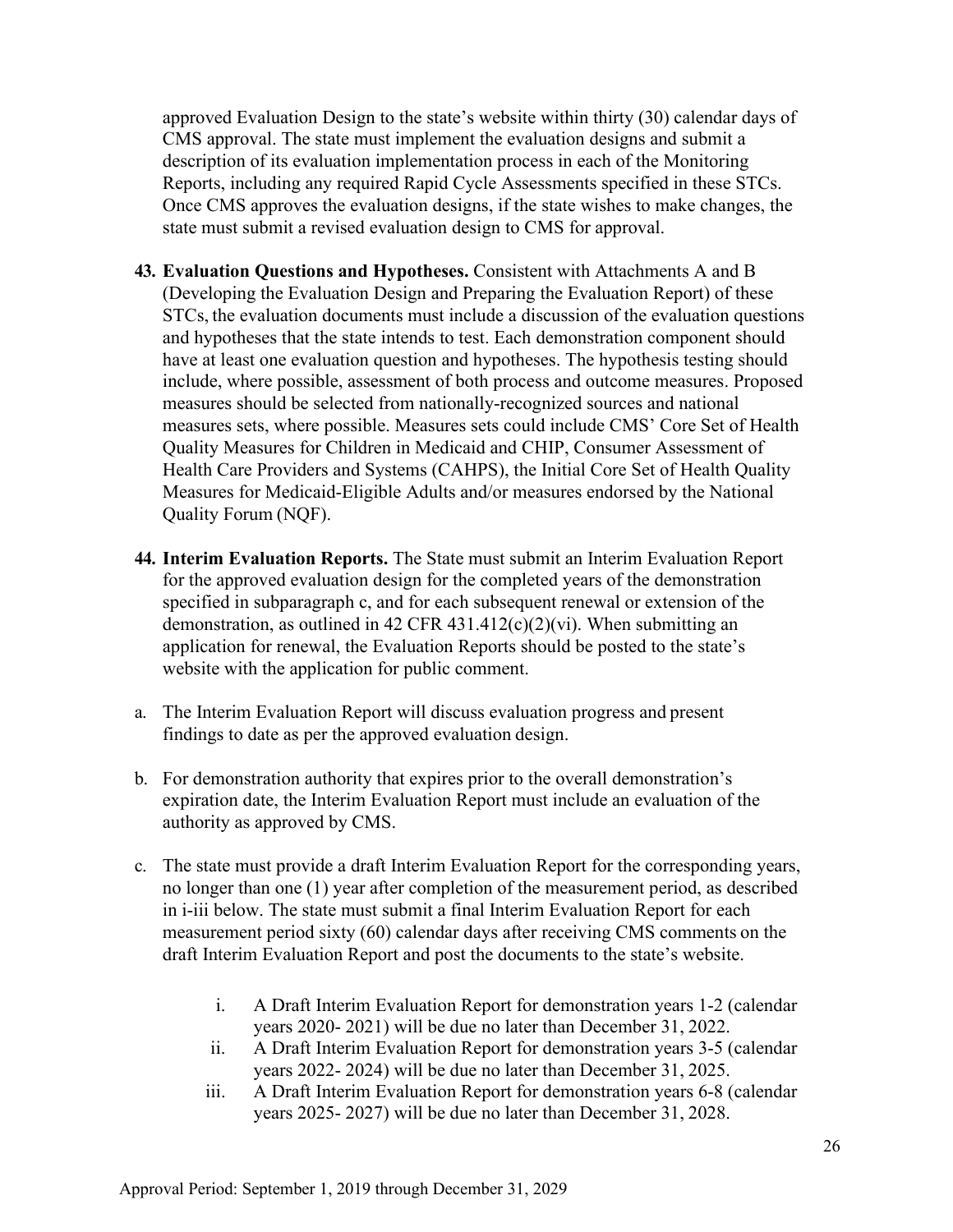- d. If the state is seeking to renew or extend the demonstration, the last draft Interim Evaluation Report, representing demonstration years 6-8 (calendar years 2025-2027) is due when the application for renewal is submitted. If the state made changes to the demonstration in its application for renewal, the research questions and hypotheses and a description of how the design was adapted should be included. If the state is not requesting a renewal for the demonstration, as noted at subsection c.iii, the Interim Evaluation Report is due one (1) year prior to the end of the demonstration. For demonstration phase-outs prior to the expiration of the approval period, the draft Interim Evaluation Report is due to CMS on the date that will be specified in the notice of termination or suspension.
- e. All Interim Evaluation Reports must comply with Attachment B (Preparing the Evaluation Report) of these STCs.
- **45. Summative Evaluation Report.** The draft Summative Evaluation Reports must be developed in accordance with Attachment B (Preparing the Evaluation Report) of these STCs. The state must submit the draft Summative Evaluation Report for the demonstration's current approval period within eighteen (18) months of the end of the approval period represented by these STCs. The Summative Evaluation Report must include the information in the approved Evaluation Design.
- a. Unless otherwise agreed upon in writing by CMS, the state must submit the final Summative Evaluation Report within sixty (60) calendar days of receiving comments from CMS on the draft.
- b. The final Summative Evaluation Report must be posted to the state's Medicaid website within thirty (30) calendar days of approval by CMS.
- **46. Corrective Action Plan Related to Evaluation**. If evaluation findings indicate that demonstration features are not likely to assist in promoting the objectives of Medicaid, CMS reserves the right to require the state to submit a corrective action plan to CMS for approval. These discussions may occur as part of a renewal process when associated with the state's Interim Evaluation Report. This may be an interim step to withdrawing waivers or expenditure authorities, as outlined in STC 11.
- **47. State Presentations for CMS**. CMS reserves the right to request that the state present and participate in a discussion with CMS on the Evaluation Design, the Interim Evaluation Report, and/or the Summative Evaluation Report.
- **48. Public Access.** The state shall post the final documents (e.g., Monitoring Reports, Close Out Report, the approved Evaluation Design, Interim Evaluation Reports, and Summative Evaluation Reports) on the state's website within thirty (30) calendar days of approval by CMS.
- **49. Additional Publications and Presentations.** For a period of twelve (12) months following CMS approval of the final reports, CMS will be notified prior to presentation of these reports or their findings, including in related publications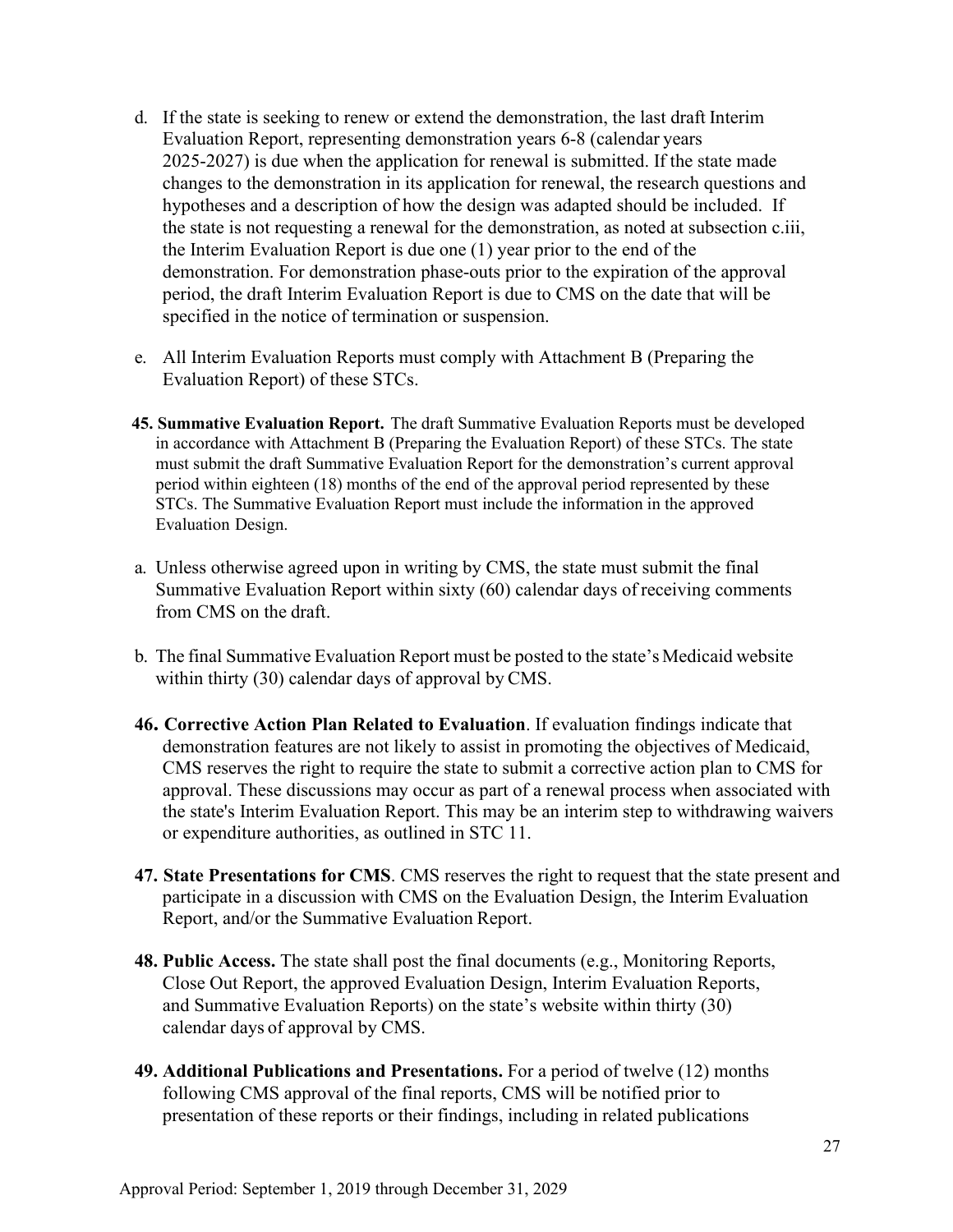(including, for example, journal articles), by the state, contractor, or any third party directly connected to the demonstration. Prior to release of these reports, articles, or other publications, CMS will be provided a copy including any associated press materials. CMS will be given ten (10) business days to review and comment on publications before they are released. CMS may choose to decline to comment on or review some or all of these notifications and reviews. This requirement does not apply to the release or presentation of these materials to state or local government officials.

## **IX. GENERAL FINANCIAL REQUIREMENTS UNDER TITLE XIX**

- **50. Allowable Expenditures.** This demonstration project is approved for expenditure applicable to services rendered during the demonstration approval period designated by CMS. CMS will provide FFP for allowable demonstration expenditures so long as they do not exceed the pre-defined limits as specified in these  $STCs$ <sup>1</sup>
- **51. Standard Medicaid Funding Process.** The standard Medicaid funding process will be used for this demonstration. The state will provide quarterly expenditure reports through the Medicaid and CHIP Budget and Expenditure System (MBES/CBES) to report total expenditures for services provided under this demonstration following routine CMS-37 and CMS-64 reporting instructions as outlined in section 2500 of the State Medicaid Manual. The state will estimate matchable demonstration expenditures (total computable and federal share) subject to the budget neutrality expenditure limit and separately report these expenditures by quarter for each federal fiscal year on the Form CMS-37 for both the medical assistance payments (MAP) and state and local administration costs (ADM). CMS shall make federal funds available based upon the state's estimate, as approved by CMS. Within thirty (30) days after the end of each quarter, the state shall submit Form CMS- 64 Quarterly Medicaid Expenditure Report, showing Medicaid expenditures made in the quarter just ended. If applicable, subject to the payment deferral process, CMS shall reconcile expenditures reported on Form CMS-64 with federal funding previously made available to the state, and include the reconciling adjustment in the finalization of the grant award to the State.

<sup>1</sup> For a description of CMS's current policies related to budget neutrality for Medicaid demonstration projects authorized under section 1115(a) of the Act, see State Medicaid Director Letter #18-009.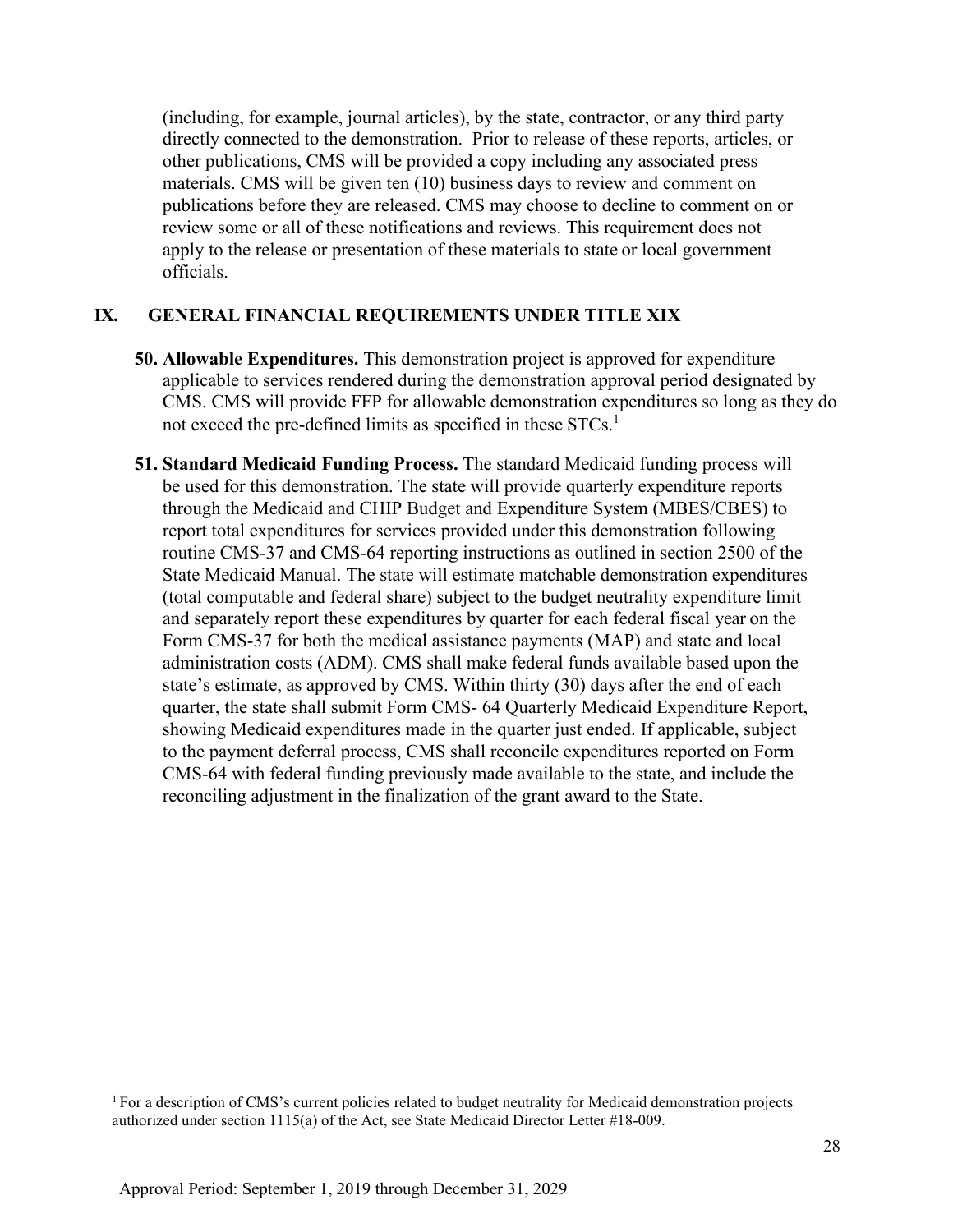- **52. Extent of Federal Financial Participation for the Demonstration.** Subject to CMS approval of the source(s) of the non-federal share of funding, CMS will provide FFP at the applicable federal matching rate for the demonstration as a whole for the following, subject to the budget neutrality expenditure limits described in section  $X$ :
- a. Administrative costs, including those associated with the administration of the demonstration;
- b. Net expenditures and prior period adjustments of the Medicaid program that are paid in accordance with the approved Medicaid state plan; and
- c. Medical assistance expenditures and prior period adjustments made under section 1115 demonstration authority with dates of service during the demonstration extension period; including those made in conjunction with the demonstration, net of enrollment fees, cost sharing, pharmacy rebates, and all other types of third party liability.
- **53. Sources of Non-Federal Share.** The state certifies that its match for the non-federal share of funds for this demonstration are state/local monies. The state further certifies that such funds must not be used to match for any other federal grant or contract, except as permitted by law. All sources of non-federal funding must be compliant with section 1903(w) of the Act and applicable regulations. In addition, all sources of the non-Federal share of funding are subject to CMS approval.
- a. The state acknowledges that CMS has authority to review the sources of the nonfederal share of funding for the demonstration at anytime. The state agrees that all funding sources deemed unacceptable by CMS must be addressed within the time frames set byCMS.
- b. The state acknowledges that any amendments that impact the financial status of the demonstration must require the state to provide information to CMS regarding all sources of the non-federal share of funding.
- **54. State Certification of Funding Conditions.** The state must certify that the following conditions for non-federal share of demonstration expenditures aremet:
- a. Units of government, including governmentally operated health care providers, may certify that states or local tax dollars have been expended as the non-federal share of funds under the demonstration.
- b. To the extent the state utilizes certified public expenditures (CPEs) as the funding mechanism for the state share of title XIX payments, CMS must approve a cost reimbursement methodology. This methodology must include a detailed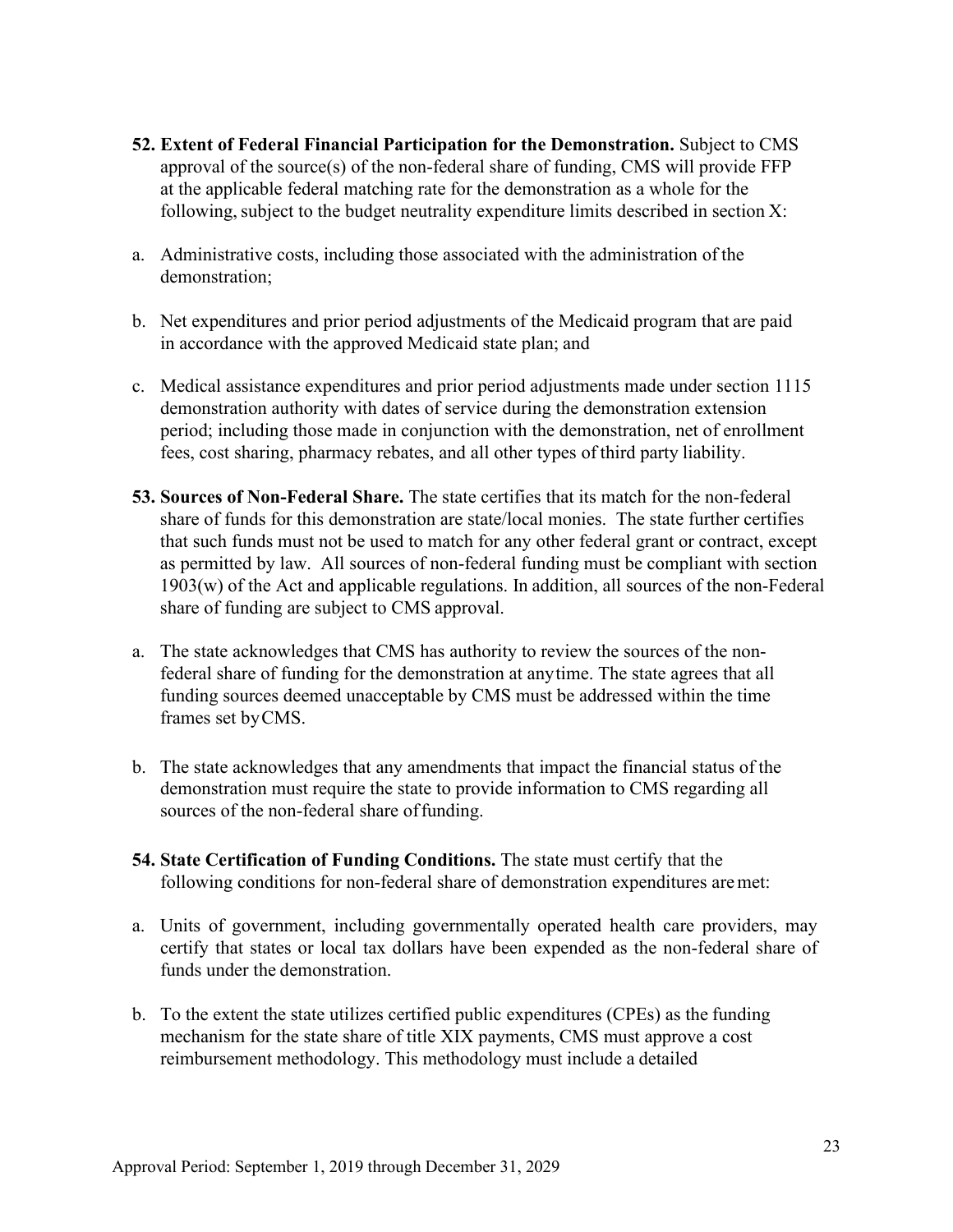explanation of the process by which the state would identify those costs eligible under title XIX (or under section 1115 authority) for purposes of certifying public expenditures.

- c. To the extent the state utilizes CPEs as the funding mechanism to claim federal match for expenditures under the demonstration, governmental entities to which general revenue funds are appropriated must certify to the state the amount of such state or local monies that are allowable under 42 CFR 433.51 to satisfy demonstration expenditures. If the CPE is claimed under a Medicaid authority, the federal matching funds received cannot then be used as the state share needed to receive other federal matching funds under 42 CFR 433.51(c). The entities that incurred the cost must also provide cost documentation to support the state's claim for federal match.
- d. The state may use intergovernmental transfers (IGT) to the extent that such funds are derived from state or local monies and are transferred by units of government within the state. Any transfers from governmentally-operated health care providers must be made in an amount not to exceed the non-federal share of title XIX payments.
- e. Under all circumstances, health care providers must retain 100 percent of the reimbursement for claimed expenditures. Moreover, consistent with 42 CFR 447.10, no pre-arranged agreements (contractual, voluntary, or otherwise) may exist between health care providers and state and/or local government to return and/or redirect to the state any portion of the Medicaid payments. This confirmation of Medicaid payment retention is made with the understanding that payments that are the normal operating expenses of conducting business, such as payments related to taxes, including health care providerrelated taxes,, fees, business relationships with governments that are unrelated to Medicaid and in which there is no connection to Medicaid payments, are not considered returning and/or redirecting a Medicaid payment.
- **55. Program Integrity.** The State must have processes in place to ensure there is no duplication of federal funding for any aspect of the demonstration. The state must also ensure that there is no duplication of Federal funding between the state's Maternal, Infant, and Early Childhood Home Visiting Program and the demonstration. In addition, the state must ensure that there is no duplication of Federal funding between the State's VFC Program and the Demonstration. The state must also ensure that the state and any of its contractors follow standard program integrity principles and practices including retention of data. All data, financial reporting, and sources of non-federal share are subject to audit.
- **56. Medicaid Expenditure Groups (MEG).** MEGs are defined for the purpose of identifying categories of Medicaid or demonstration expenditures subject to budget neutrality, components of budget neutrality expenditure limit calculations, and other purposes related to monitoring and tracking expenditures under the demonstration. The Master MEG Chart table provides a master list of MEGs defined for this demonstration. Hypothetical budget neutrality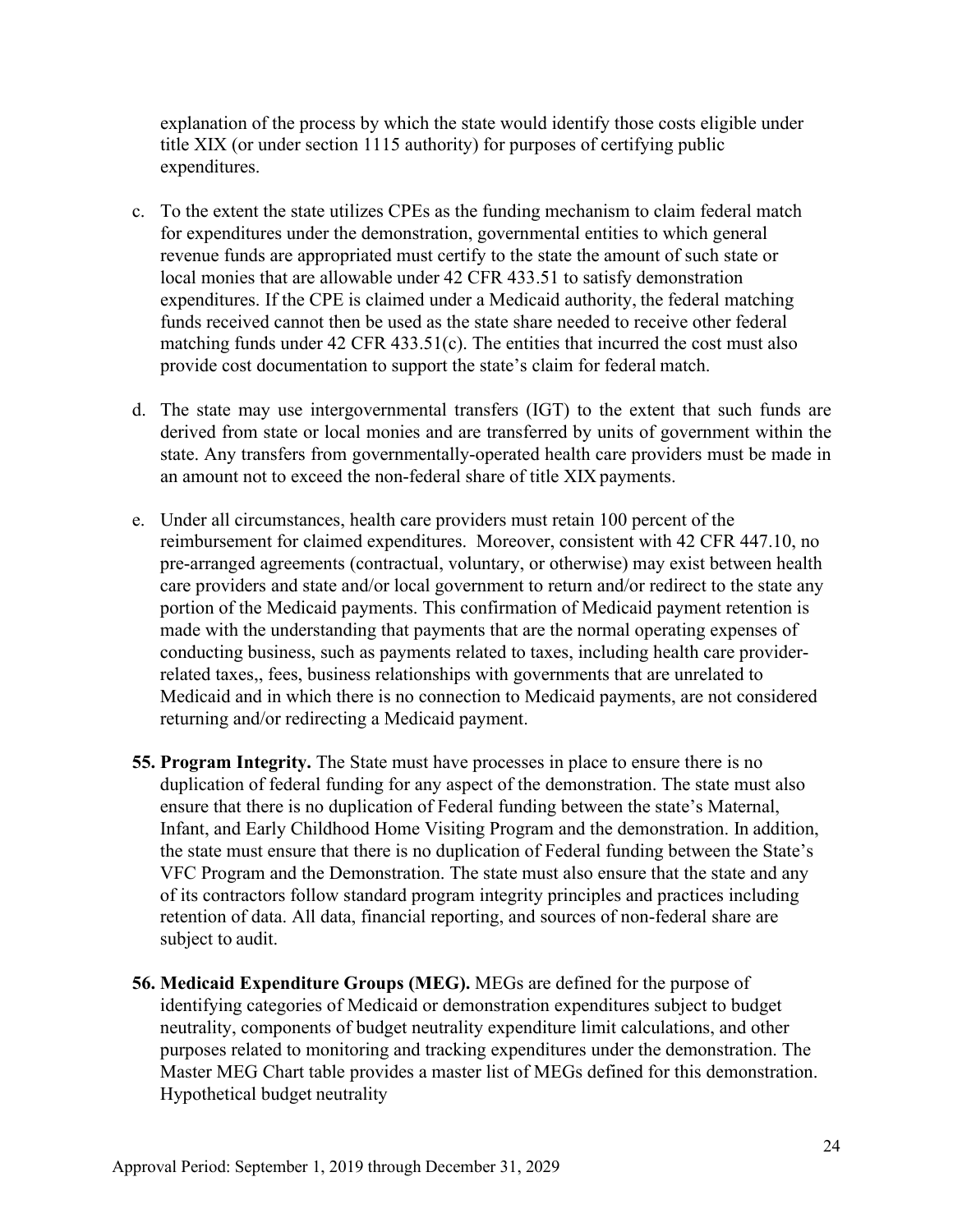| <b>Table 1: Master MEG Chart</b>                    |                                                                         |                                             |                                |                        |                                    |  |  |  |  |  |  |
|-----------------------------------------------------|-------------------------------------------------------------------------|---------------------------------------------|--------------------------------|------------------------|------------------------------------|--|--|--|--|--|--|
| <b>MEG</b>                                          | T <sub>0</sub><br>Which<br><b>BN</b> Test<br><b>Does</b><br><b>This</b> | Without<br>Waiver<br>(WOW)<br>Per<br>Capita | <b>WOW</b><br><b>Aggregate</b> | With<br>Waiver<br>(WW) | <b>Brief Description</b>           |  |  |  |  |  |  |
| Pregnant<br>Women                                   | Main<br><b>BN</b><br>Test                                               |                                             | X                              | X                      |                                    |  |  |  |  |  |  |
| Infants 0-<br>1                                     | Main<br><b>BN</b><br>test                                               |                                             | X                              | X                      |                                    |  |  |  |  |  |  |
| Family<br><b>Planning</b>                           | Hypo 1                                                                  | X                                           |                                | X                      | See Expenditure<br>Authority<br>#1 |  |  |  |  |  |  |
| <b>Resource</b><br><b>Mother</b><br><b>Services</b> | Hypo 2                                                                  | X                                           |                                | X                      | See Expenditure<br>Authority<br>42 |  |  |  |  |  |  |
| <b>IPC</b><br><b>Services</b>                       | Main<br><b>BN</b>                                                       |                                             |                                | X                      | See Expenditure<br>Authority       |  |  |  |  |  |  |

tests and aggregate budget neutrality tests are further described and subject to the language in STCs 66-68 below.

**57. Reporting Expenditures and Member Months.** The state must report all demonstration expenditures claimed under the authority of title XIX of the Act and subject to budget neutrality each quarter on separate forms CMS-64.9 WAIVER and/or 64.9P WAIVER, identified by the demonstration project number assigned by CMS (11-W- 00249/4). Separate reports must be submitted by MEG (identified by Waiver Name) and Demonstration Year (identified by the two digit project number extension). Unless specified otherwise, expenditures must be reported by DY according to the dates of service associated with the expenditure. All MEGs identified in the Master MEG Chart as WW must be reported for expenditures, as further detailed in the MEG Detail for Expenditure and Member Month Reporting table below. To enable calculation of the budget neutrality expenditure limits, the state must also report member months of eligibility for specified MEGs.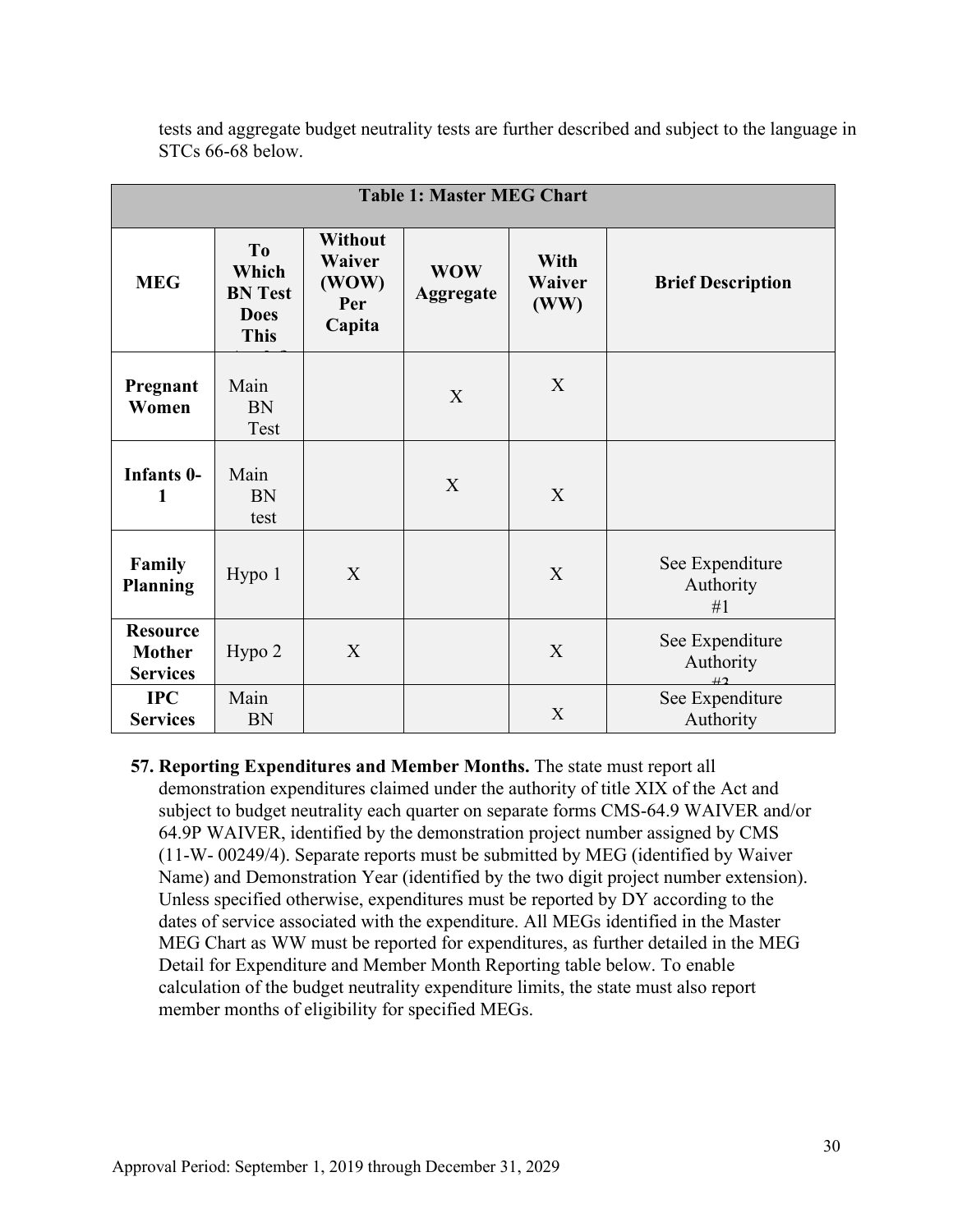- a. Cost Settlements. The state will report any cost settlements attributable to the demonstration on the appropriate prior period adjustment schedules (Form CMS- 64.9P WAIVER) for the Summary Sheet Line 10B, in lieu of Lines 9 or 10C. For any other cost settlements not attributable to this demonstration, the adjustment should be reported as otherwise instructed in the State Medicaid Manual. Cost settlements must be reported by DY consistent with how the original expenditures were reported.
- b. Premiums and Cost Sharing Collected by the State. The state will report any premium contributions collected by the state from demonstration enrollees quarterly on the form CMS-64 Summary Sheet line 9D, columns A and B. In order to assure that these collections are properly credited to the demonstration, quarterly premium collections (both total computable and federal share) should also be reported separately by DY on form CMS-64 Narrative, and on the Total Adjustments tab in the Budget Neutrality Monitoring Tool. In the annual calculation of expenditures subject to the budget neutrality expenditure limit, premiums collected in the demonstration year will be offset against expenditures incurred in the demonstration year for determination of the state's compliance with the budget neutrality limits.
- c. Pharmacy Rebates. Because pharmacy rebates are included in the base expenditures used to determine the budget neutrality expenditure limit, the state must report the portion of pharmacy rebates applicable to the demonstration on the appropriate forms CMS-64.9 WAIVER and 64.9P waiver for the demonstration, and not on any other CMS-64.9 form (to avoid double counting). The state must have a methodology for assigning a portion of pharmacy rebates to the demonstration in a way that reasonably reflects the actual rebateeligible pharmacy utilization of the demonstration population, and which identifies pharmacy rebate amounts with DYs. Use of the methodology is subject to the approval in advance by the CMS Regional Office, and changes to the methodology must also be approved in advance by the Regional Office. Each rebate amount must be distributed as state and federal revenue consistent with the federal matching rates under which the claim was paid.
- d. Administrative Costs. The state will separately track and report additional administrative costs that are directly attributable to the demonstration. All administrative costs must be identified on the Forms CMS-64.10 WAIVER and/or 64.10P WAIVER. Unless indicated otherwise on the Master MEG Chart table, administrative costs are not counted in the budget neutrality tests; however, these costs are subject to monitoring by CMS.
- e. Member Months. As part of the Semi-Annual and Annual Monitoring Reports described in section VII, the state must report the actual number of "eligible member months" for all demonstration enrollees for all MEGs identified as WOW Per Capita in the Master MEG Chart table above, and as also indicated in the MEG Detail for Expenditure and Member Month Reporting Table below. The term "eligible member months" refers to the number of months in which persons enrolled in the demonstration are eligible to receive services. For example, a person who is eligible for three months contributes three eligible member months to the total. Two individuals who are eligible for two months, each contribute two eligible member months, for a total of four eligible member months. The state must submit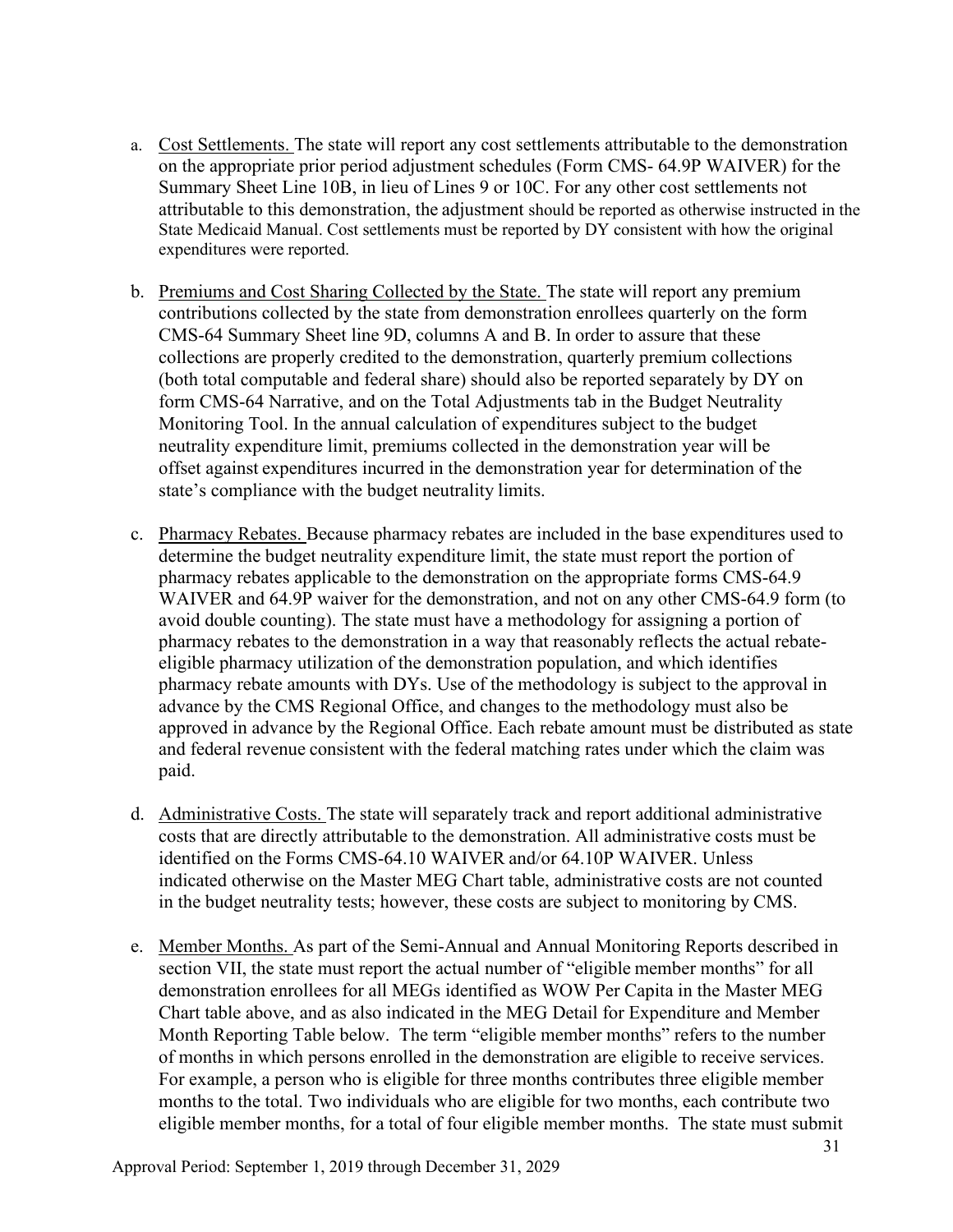a statement accompanying the annual report certifying the accuracy of this information.

f. Budget Neutrality Specifications Manual. The state will create and maintain a Budget Neutrality Specifications Manual that describes in detail how the state will compile data on actual expenditures related to budget neutrality, including methods used to extract and compile data from the state's Medicaid Management Information System (MMIS), eligibility system, and accounting systems for reporting on the CMS-64, consistent with the terms of the demonstration. The Budget Neutrality Specifications Manual will also describe how the state compiles counts of Medicaid member months. The Budget Neutrality Specifications Manual must be made available to CMS on request.

|                                                     | radic 2. MEG Detail for Expenditure and Member Month Reporting                                       |                                          |                                                          |                                       |                                                          |                                           |                                  |
|-----------------------------------------------------|------------------------------------------------------------------------------------------------------|------------------------------------------|----------------------------------------------------------|---------------------------------------|----------------------------------------------------------|-------------------------------------------|----------------------------------|
| <b>MEG</b><br>(Waiver<br>Name)                      | <b>Detailed</b><br><b>Description</b>                                                                | <b>CMS-</b><br>64.9<br>Line(s)<br>To Use | How<br>Expend.<br>Are<br><b>Assigned to</b><br><b>DY</b> | <b>MAP</b><br><b>or</b><br><b>ADM</b> | <b>Report</b><br><b>Member</b><br><b>Months</b><br>(Y/N) | <b>MEG</b><br><b>Start</b><br><b>Date</b> | <b>MEG</b><br>End<br><b>Date</b> |
| Pregnant<br>Women                                   |                                                                                                      | 18A                                      | Date of<br>service                                       | <b>MAP</b>                            | Y                                                        | 1/1/11                                    | 12/31/29                         |
| <b>Infants 0-1</b>                                  |                                                                                                      | 18A                                      | Date of<br>service                                       | <b>MAP</b>                            | Y                                                        | 1/1/11                                    | 12/31/29                         |
| Family<br><b>Planning</b>                           | Family<br>planning and<br>family<br>planning-<br>related<br>services<br>(Expenditure<br>Authority 1) | 18A                                      | Date of<br>service                                       | <b>MAP</b>                            | Y                                                        | 1/1/11                                    | 12/31/29                         |
| <b>IPC</b><br><b>Services</b>                       | See<br>Expenditure<br>Authority 2                                                                    | 18A                                      | Date of<br>service                                       | <b>MAP</b>                            | Y                                                        | 1/1/11                                    | 12/31/29                         |
| <b>Resource</b><br><b>Mother</b><br><b>Services</b> | See<br>Expenditure<br>Authority 3                                                                    | 18A                                      | Date of<br>service                                       | <b>MAP</b>                            | Y                                                        | 1/1/11                                    | 12/31/29                         |

## **Table 2: MEG Detail for Expenditure and Member Month Reporting**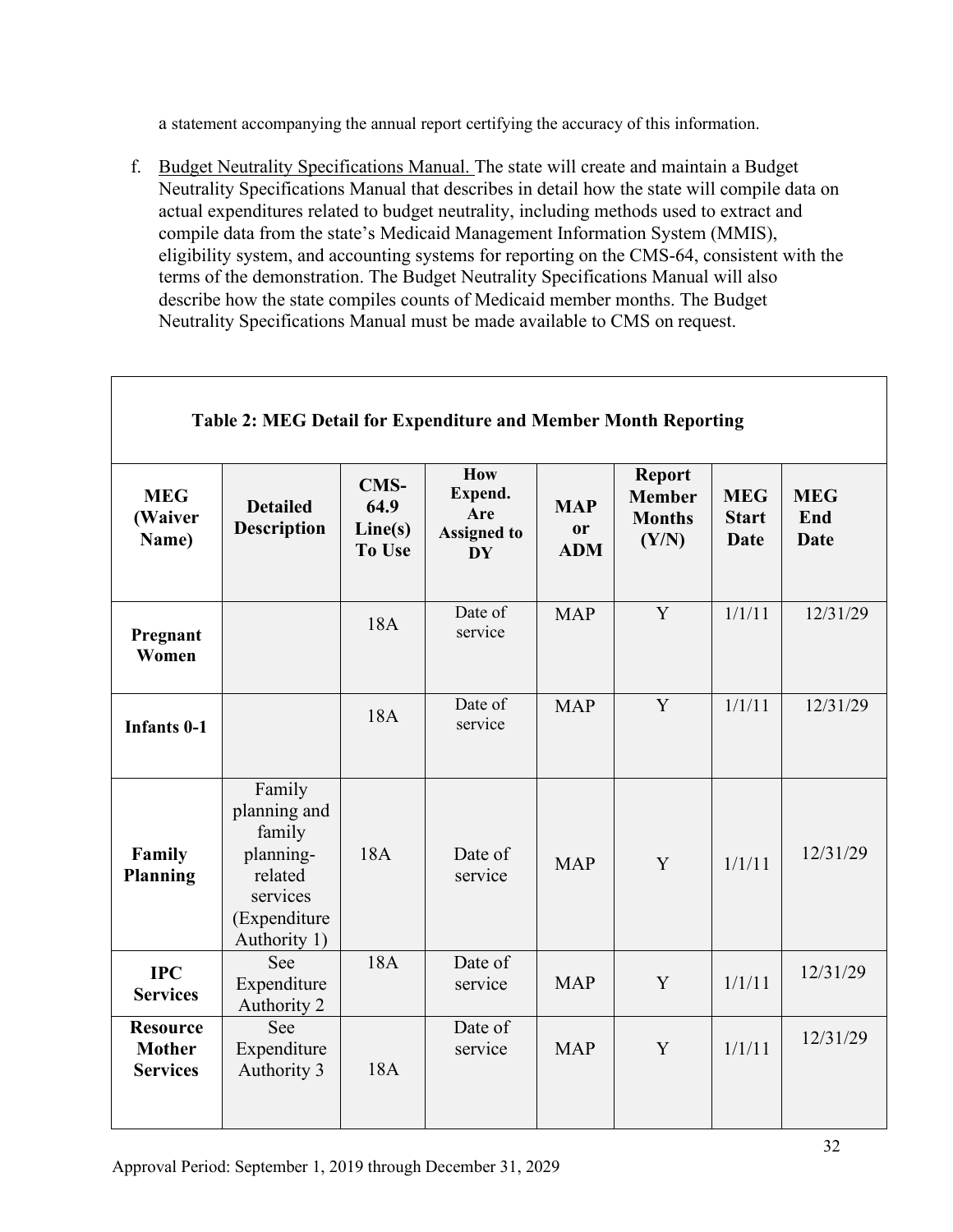- **58. Extent of FFP for Family Planning and Family Planning Related Services.** CMS shall provide FFP for services (including prescriptions) provided to women at the following rates:
- a. For procedures or services clearly provided or performed for the primary purpose of family planning (i.e., contraceptive initiation, periodic or inter-periodic contraceptive management, and sterilizations), and which are provided in a family planning setting, FFP will be available at the 90 percent federal matching rate.

Reimbursable procedure codes for office visits, laboratory tests, and certain other procedures must carry a primary diagnosis or a modifier that specifically identifies them as a family planning service. Note: The laboratory tests performed during an initial family planning visit for contraception include a Pap smear, screening tests for STIs, blood counts, and pregnancy test. Additional screening tests may be performed depending on the method of contraception desired and the protocol established by the clinic, program, or provider. Additional laboratory tests may be needed to address a family planning problem or needed during an inter-periodic family planning visit for contraception.

Allowable family planning expenditures eligible for reimbursement at the enhanced family planning match rate should be entered in Column (D) on the CMS 64 form on the appropriate waiver sheets.

- b. In order for family planning-related services to be reimbursed at the FMAP rate they must be defined as those services generally performed as part of, or as follow-up to, a family planning service for contraception. Such services are provided because a "family planning-related" problem was identified/diagnosed during a routine/periodic family planning visit. These expenditures should be entered in Column (B) on the appropriate waiver sheets. Four kinds of family planning related services are recognized:
	- i. A colposcopy (and procedures done with/during a colposcopy) or repeat Pap smear performed as a follow-up to an abnormal Pap smear which is done as part of a routine/periodic family planning visit.
	- ii. Treatment/drugs for STIs, except for HIV/AIDS and hepatitis, where the STIs are identified/diagnosed during a routine/periodic family planning visit. A follow-up visit/encounter for the treatment/drugs may be covered at the applicable Federal matching rate for the State. Subsequent follow- up visits to rescreen for STIs based on theCenters for Disease Control and Prevention guidelines may be covered at the applicable Federal matching rate for the State.
	- iii. Treatment/drugs for vaginal infections/disorders, other lower genital tract and genital skin infections/disorders, and urinary tract infections, where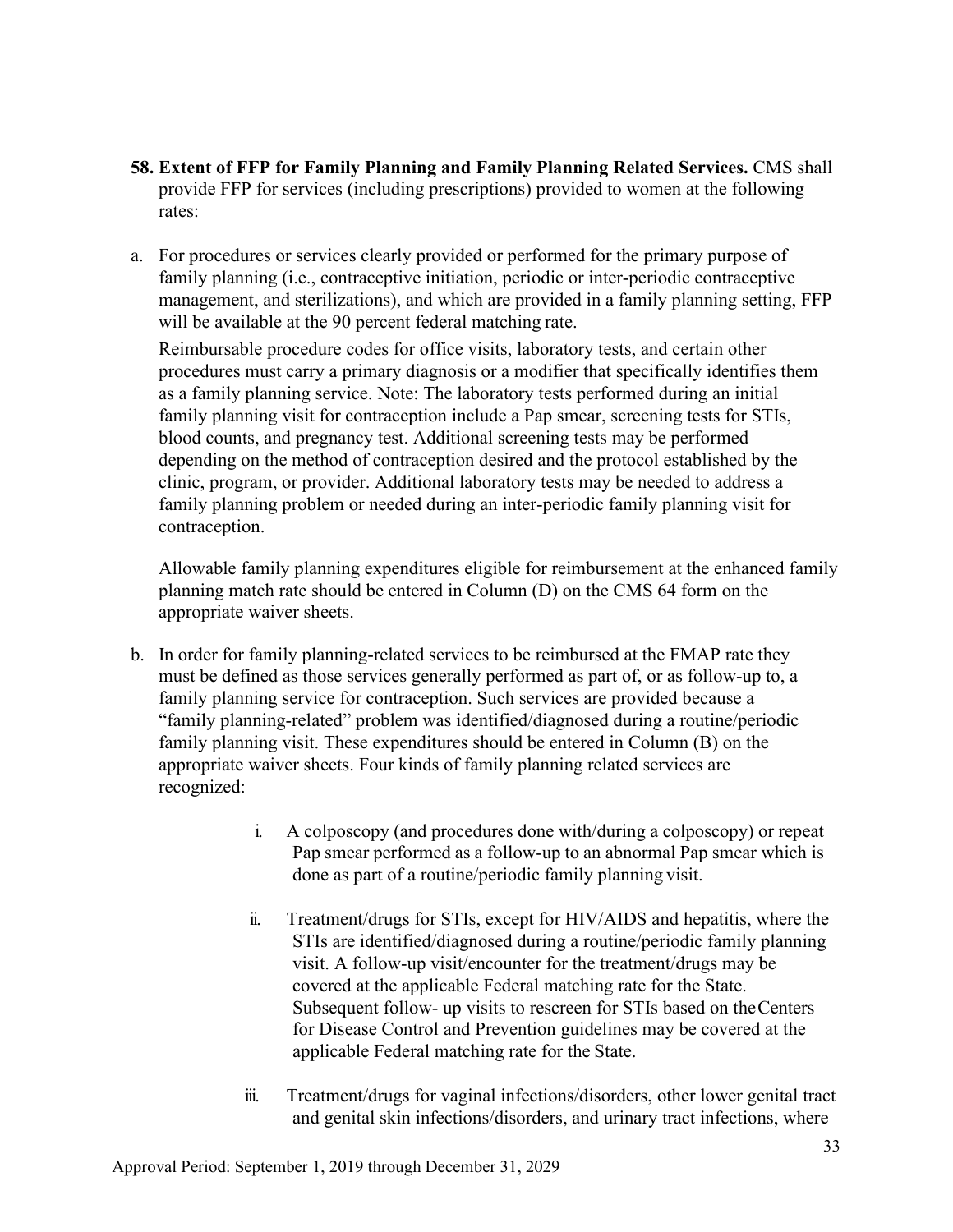these conditions are identified/diagnosed during a routine/periodic family planning visit. A follow-up visit/encounter for the treatment/drugs may be covered at the applicable Federal matching rate for theState.

- iv. Treatment of major complications such as:
	- 1. Treatment of a perforated uterus due to an intrauterine device insertion;
	- 2. Treatment of severe menstrual bleeding caused by aDepo-Provera injection requiring a dilation and curettage; or
	- 3. Treatment of surgical or anesthesia-related complications during a sterilizationprocedure.
- c. FFP will not be available for the costs of any services, items, or procedures that donot meet the requirements specified above, even if family planning clinics or providers provide them. For example, in the instance of testing for STIs as part of a family planning visit, FFP will be available at the 90 percent Federal matching rate. The match rate for the subsequent treatment would be paid at the applicable Federal matching rate for the State. For testing or treatment not associated with a family planning visit, no FFP will be available.
- d. CMS will provide FFP at the appropriate 50 percent administrative match ratefor general administration costs, such as, but not limited to, claims processing, eligibility assistance and determinations, outreach, program development, evaluation, and program monitoring and reporting.
- **59. Extent of FFP for IPC Services.** CMS shall provide FFP for services described in STC 27 for women enrolled in the IPC component of the Demonstration at the state's regular federal matching rate.

| <b>Table 3: Demonstration Years</b>            |                                                                              |                                      |                   |  |  |  |  |  |  |  |
|------------------------------------------------|------------------------------------------------------------------------------|--------------------------------------|-------------------|--|--|--|--|--|--|--|
| <b>Financial Reporting</b><br><b>Crosswalk</b> | Demonstration<br><b>Year for the</b><br><b>Current</b><br>Approval<br>Period | <b>Demonstration Calendar Year</b>   | <b>Time Frame</b> |  |  |  |  |  |  |  |
| DY9                                            | DY 9                                                                         | January 1, 2019 to December 31, 2019 | 12 months         |  |  |  |  |  |  |  |
| DY <sub>10</sub>                               | DY <sub>1</sub>                                                              | January 1, 2020 to December 31, 2020 | 12 months         |  |  |  |  |  |  |  |
| <b>DY</b> 11                                   | DY 2                                                                         | January 1, 2021 to December 31, 2021 | 12 months         |  |  |  |  |  |  |  |
| DY 12                                          | DY3                                                                          | January 1, 2022 to December 31, 2022 | 12 months         |  |  |  |  |  |  |  |

**60. Demonstration Years.** Demonstration Years (DY) for this demonstration are defined in the Demonstration Years table below.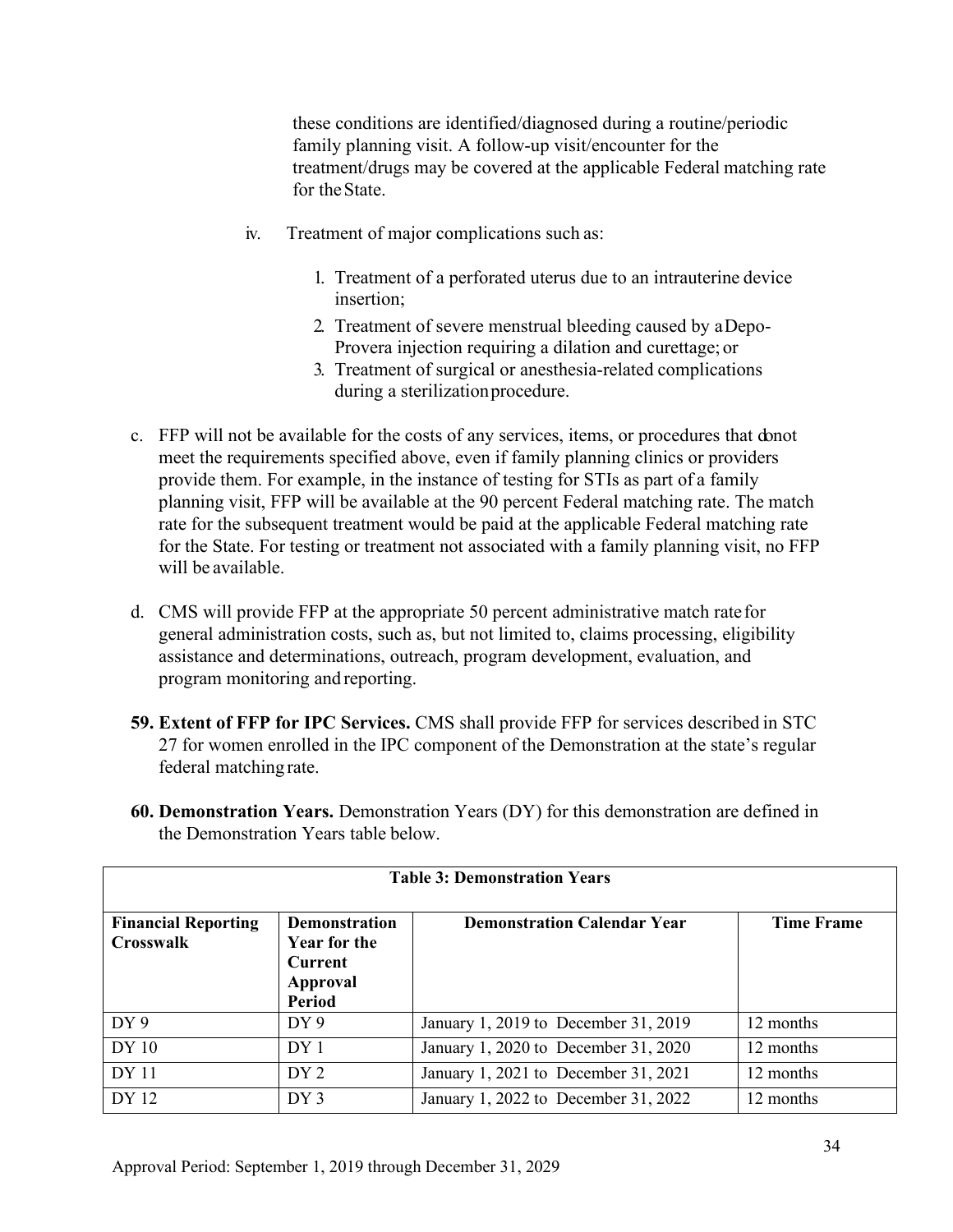| DY 13 | DY <sub>4</sub>  | January 1, 2023 to December 31, 2023 | 12 months |
|-------|------------------|--------------------------------------|-----------|
| DY 14 | DY <sub>5</sub>  | January 1, 2024 to December 31, 2024 | 12 months |
| DY 15 | DY 6             | January 1, 2025 to December 31, 2025 | 12 months |
| DY16  | DY 7             | January 1, 2026 to December 31, 2026 | 12 months |
| DY 17 | DY 8             | January 1, 2027 to December 31, 2027 | 12 months |
| DY 18 | DY9              | January 1, 2028 to December 31, 2028 | 12 months |
| DY 19 | DY <sub>10</sub> | January 1, 2029 to December 31, 2029 | 12 months |

- **61. Budget Neutrality Monitoring Tool.** The state must provide CMS with quarterly budget neutrality status updates, including established baseline and member months data, using the Budget Neutrality Monitoring Tool provided through the Performance Metrics Database and Analytics (PMDA) system. The tool incorporates the "Schedule C Report" for comparing the demonstration's actual expenditures to the budget neutrality expenditure limits described in section X. CMS will provide technical assistance, upon request. $2$
- **62. Claiming Period.** The state will report all claims for expenditures subject to the budget neutrality agreement (including any cost settlements) within two (2) years after the calendar quarter in which the state made the expenditures. All claims for services during the demonstration period (including any cost settlements) must be made within two (2) years after the conclusion or termination of the demonstration. During the latter twoyear period, the state will continue to identify separately net expenditures related to dates of service during the operation of the demonstration on the CMS-64 waiver forms in order to properly account for these expenditures in determining budgetneutrality.
- **63. Future Adjustments to Budget Neutrality.** CMS reserves the right to adjust the budget neutrality expenditure limit:
- a. To be consistent with enforcement of laws and policy statements, including regulations and letters, regarding impermissible provider payments, health care related taxes, or other payments, CMS reserves the right to make adjustments to the budget neutrality limit if any health care related tax that was in effect during the base year, or provider-related donation that occurred during the base year, is determined by CMS to be in violation of the provider donation and health care related tax provisions of section 1903(w) of the Act. Adjustments to annual budget targets will reflect the phase out of impermissible provider payments by law or regulation, where applicable.

<sup>&</sup>lt;sup>2</sup> 42 CFR §431.420(a)(2) provides that states must comply with the terms and conditions of the agreement between the Secretary (or designee) and the state to implement a demonstration project, and §431.420(b)(1) states that the terms and conditions will provide that the state will perform periodic reviews of the implementation of the demonstration. CMS's current approach is to include language in STCs requiring, as a condition of demonstration approval, that states provide, as part of their periodic reviews, regular reports of the actual costs which are subject to the budget neutrality limit. CMS has obtained Office of Management and Budget (OMB) approval of the monitoring tool under the Paperwork Reduction Act (OMB Control No. 0938 – 1148) and in states agree to use the tool as a condition of demonstration approval.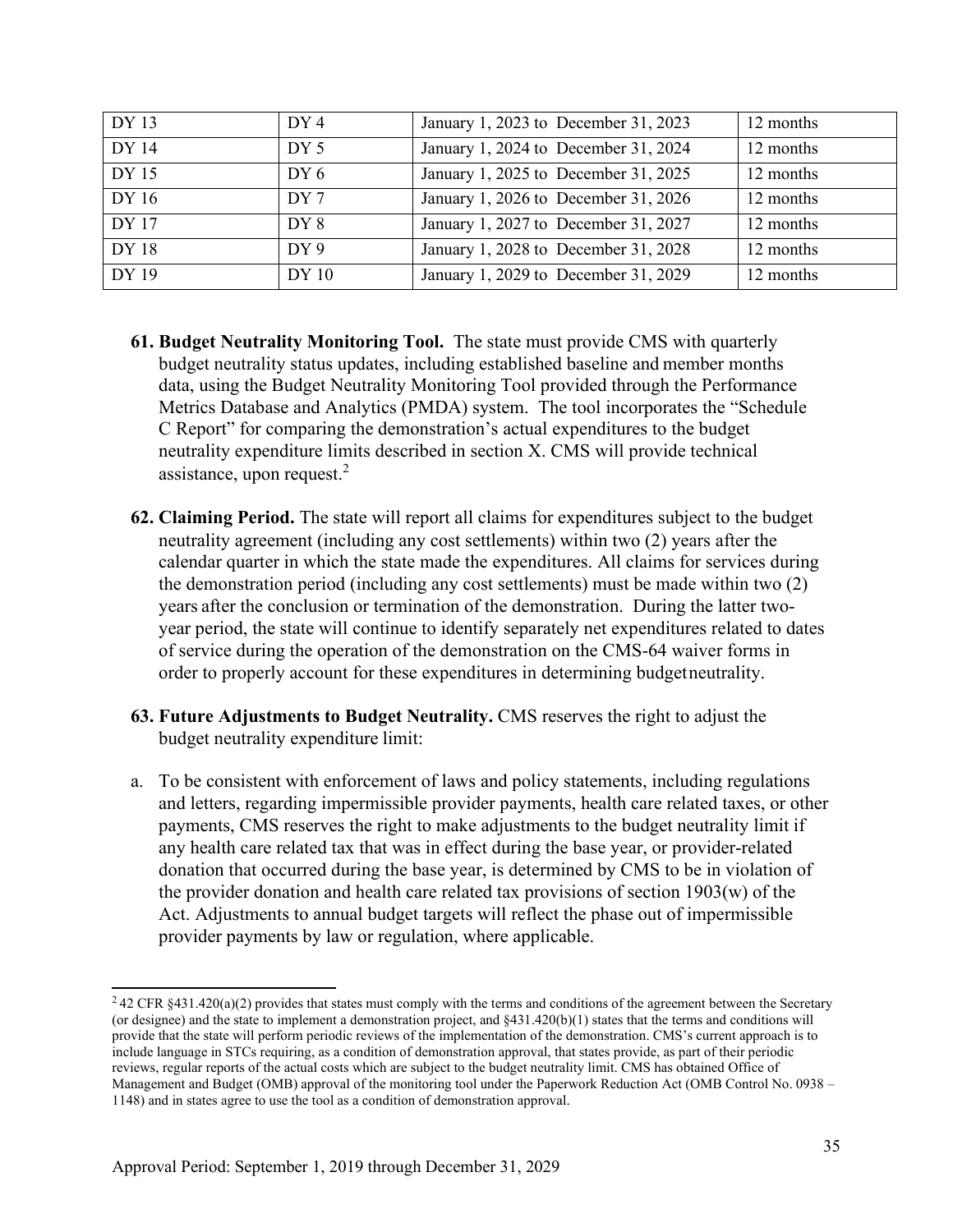- b. To the extent that a change in federal law, regulation, or policy requires either a reduction or an increase in FFP for expenditures made under this demonstration. In this circumstance, the state must adopt, subject to CMS approval, a modified budget neutrality agreement as necessary to comply with such change. The modified agreement will be effective upon the implementation of the change. The trend rates for the budget neutrality agreement are not subject to change under this STC. The state agrees that if mandated changes in the federal law require state legislation, the changes shall take effect on the day such state legislation becomes effective, or on the last day such legislation was required to be in effect under the federal law.
- c. The state certifies that the data it provided to establish the budget neutrality expenditure limit are accurate based on the state's accounting of recorded historical expenditures or the next best available data, that the data are allowable in accordance with applicable federal, state, and local statutes, regulations, and policies, and that the data are correct to the best of the state's knowledge and belief. The data supplied by the state to set the budget neutrality expenditure limit are subject to review and audit, and if found to be inaccurate, will result in a modified budget neutrality expenditure limit.

## **X. MONITORING BUDGET NEUTRALITY FOR THE DEMONSTRATION**

- **64. Limit on Title XIX Funding.** The state will be subject to limits on the amount of federal Medicaid funding the state may receive over the course of the demonstration approval. The budget neutrality expenditure targets are based on projections of the amount of FFP that the state would likely have received in the absence of the demonstration. The limit consists of a Main Budget Neutrality Test, and a Hypothetical Budget Neutrality Test, as described below. CMS's assessment of the state's compliance with these tests will be based on the Schedule C CMS-64 Waiver Expenditure Report, which summarizes the expenditures reported by the state on the CMS-64 that pertain to the demonstration.
- **65. Risk.** The budget neutrality limits are determined on either a per capita or aggregate basis. If a per capita method is used, the state is at risk for the per capita costs of state plan and hypothetical populations, but not for the number of participants in the demonstration population. By providing FFP without regard to enrollment in the demonstration for all demonstration populations, CMS will not place the state at risk for changing economic conditions; however, by placing the state at risk for the per capita costs of the demonstration populations, CMS assures that the demonstration expenditures do not exceed the levels that would have been realized had there been no demonstration. If an aggregate method is used, the state accepts risk for both enrollment and per capita costs.
- a. Georgia shall be at risk for the per capita cost (as determined by the method described below in this section) for Medicaid eligible in the "Family Planning" eligibility group, but not for the number of demonstration eligibles in this group.
- b. Georgia shall be at risk for both per capita costs and enrollment for the IPC Services group.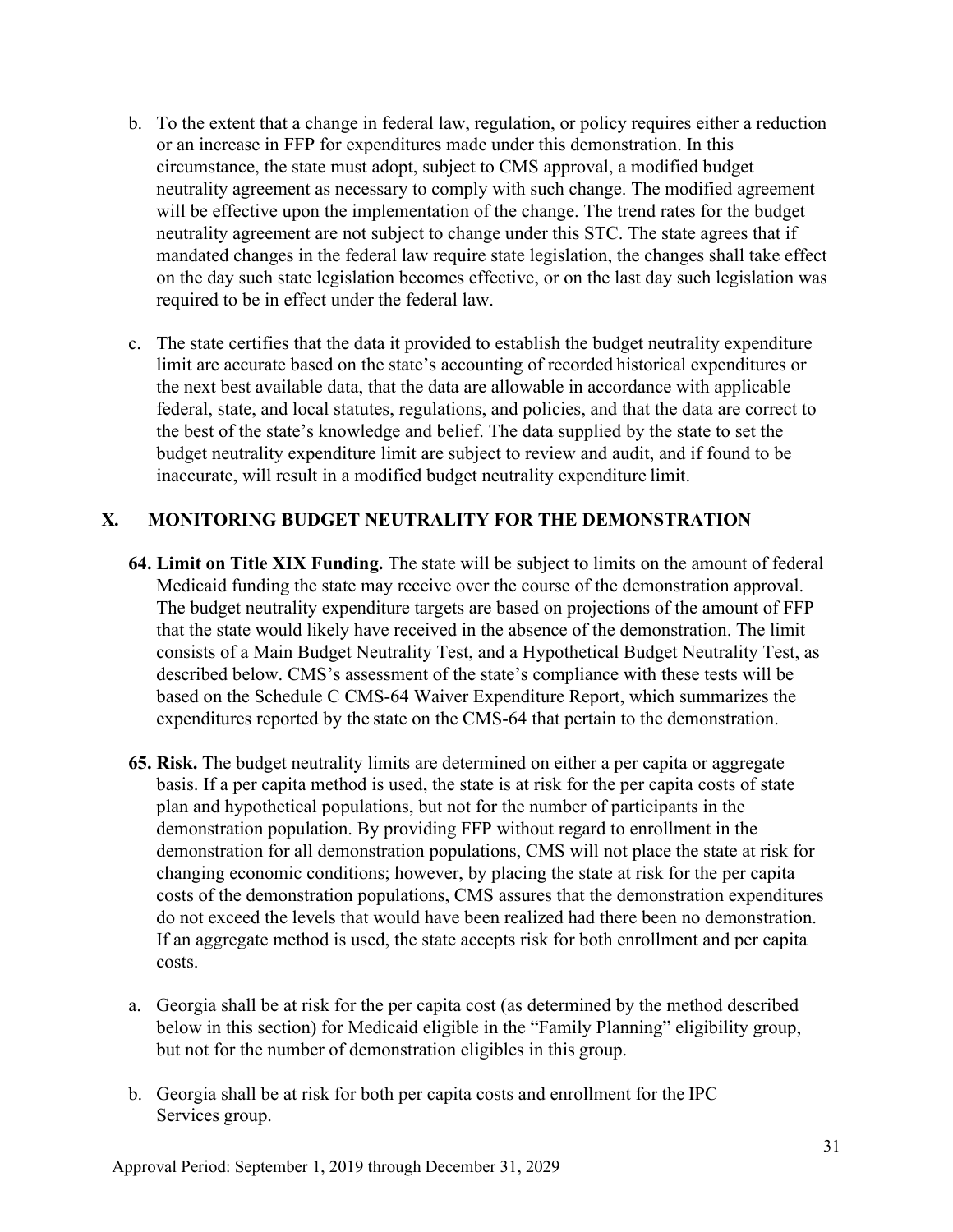- **66. Calculation of the Budget Neutrality Limits and How They Are Applied.** For each DY, two annual limits are calculated: one for the FP component of the Demonstration and one for the IPC and Resource Mother component of the Demonstration, as described in STCs 67 and 69 below. To calculate the budget neutrality limits for the demonstration, separate annual budget limits are determined for each DY on a total computable basis. Each annual budget limit is the sum of one or more components: per capita components, which are calculated as a projected without-waiver PMPM cost times the corresponding actual number of member months, and aggregate components, which project fixed total computable dollar expenditure amounts. The annual limits for all DYs are then added together to obtain a budget neutrality limit for the entire demonstration period. The federal share of this limit will represent the maximum amount of FFP that the state may receive during the demonstration period for the types of demonstration expenditures described below. The federal share will be calculated by multiplying the total computable budget neutrality expenditure limit by the appropriate Composite Federal Share.
- **67. Main Budget Neutrality Test.** The Main Budget Neutrality Test allows the state to show that demonstration waivers and expenditure authorities granted have not resulted in increased costs to Medicaid, and that expenditures for the IPC components of the demonstration are below the annual budget limit for the IPC components set as described below.
- a. The aggregate financial cap for the IPC component is determined by applying state historical enrollment and cost trend rates to obtain annual budget limits for demonstration years ten (10) through twenty (20). The budget neutrality limit is determined using a births averted model, under which demonstration expenditures for the IPC MEG are not to exceed the total cost of pregnant women and infants under one (1) year of age absent the births averted by the demonstration, summed.
- b. The budget neutrality limit for the IPC component will be for the total computable cost of \$28,087,172,280, for the life of the demonstration, which is the sum of the ten (10) annual components shown in Tables 4 and 5 below. If the state chooses to operate the demonstration for fewer than ten (10) years, then the budget neutrality limit will be reduced on a pro rata basis to reflect the shortened approval period, and budget neutrality will be assessed based on the shortened period.

## **Table 4: Main Budget Neutrality Test, IPC Services, DYs 9- 19**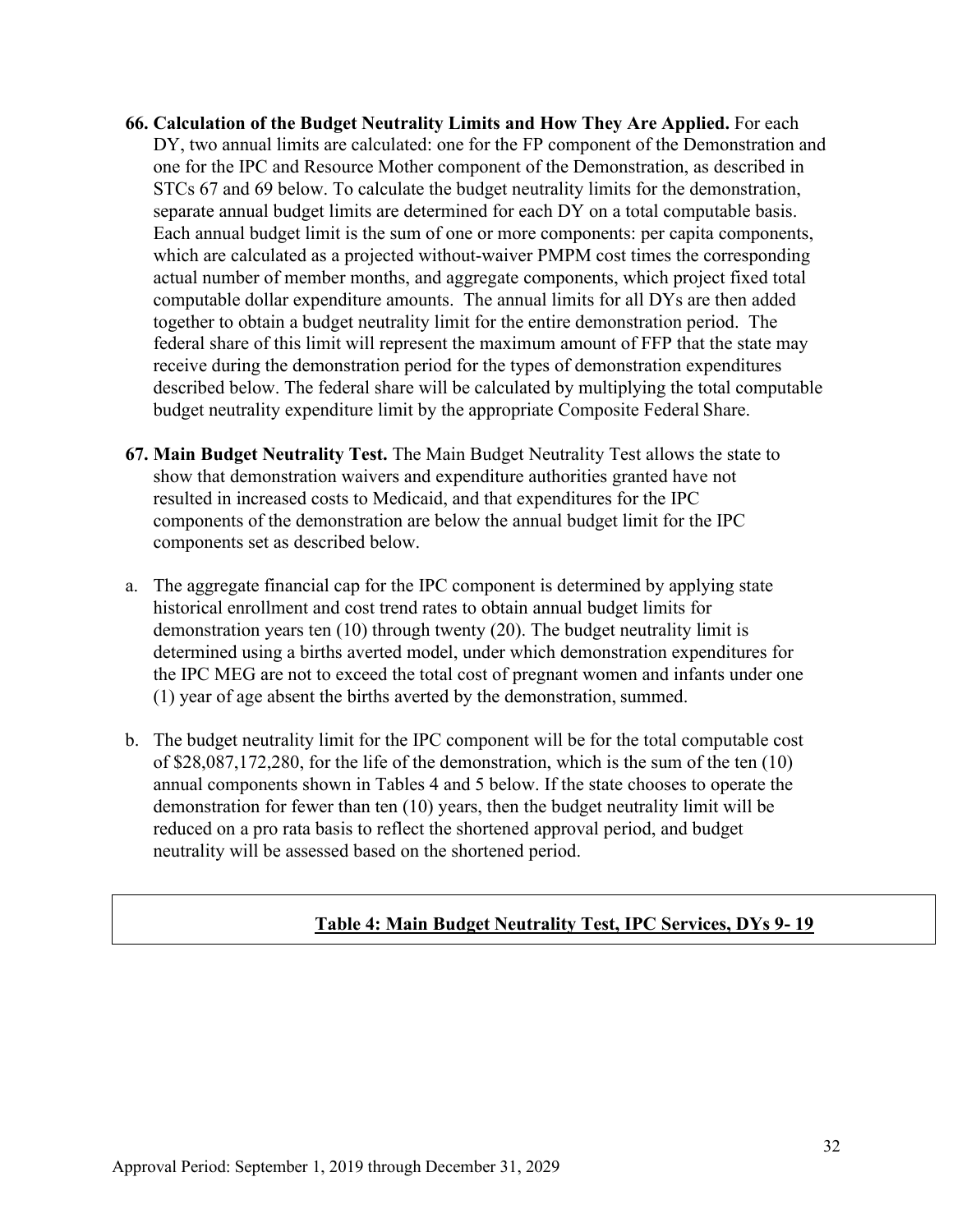| <b>MEG</b><br><b>Used to</b><br>Calculat<br>e the<br>Limit | PC or<br>Agg <sup>3</sup> | <b>WOW</b><br>Only,<br><b>WW</b><br>Only,<br><sub>or</sub><br><b>Both</b> | <b>Enrollment</b><br><b>Trend</b><br>Rate | Cost<br><b>Trend</b><br>Rate | <b>BASE</b><br><b>YEAR</b><br>: 2018           | DY 9/<br>CY<br>20194 | <b>DY 10/</b><br><b>CY 2020</b> | <b>DY</b><br>11/<br>CY<br>2021 | DY 12/<br><b>CY 2022</b> | <b>DY</b><br>13/<br>CY<br>2023 |
|------------------------------------------------------------|---------------------------|---------------------------------------------------------------------------|-------------------------------------------|------------------------------|------------------------------------------------|----------------------|---------------------------------|--------------------------------|--------------------------|--------------------------------|
| Pregnant<br>Women                                          | Agg.<br>Annual<br>Limit   | Both                                                                      | 8.70%                                     | $0.00\%$                     | $\mathbb{S}$<br>810,730,<br>5<br>67.00         | \$881,26<br>4,126    | \$957,934,<br>105               | \$1,041,2<br>74,372            | \$1,131,86<br>5,243      | \$1,230,<br>337,519            |
| Infants<br>$0 - 1$                                         | Agg.<br>Annual<br>Limit   | Both                                                                      | 2.0%                                      | 1.60%                        | $\frac{1}{2}$<br>962,171<br>203.0<br>$\pmb{0}$ | \$997,11<br>7,261    | \$1,033,33<br>2,560             | \$1,070,8<br>63,199            | \$1,109,75<br>6,950      | \$1,150,<br>063,322            |
| Total                                                      | Agg.<br>Annual<br>Limit   | Both                                                                      | N/A                                       | N/A                          | $\mathbb{S}$<br>1,772,90<br>,770.00            | \$1,878,3<br>81,387  | \$1,991,26<br>6,665             | \$2,112,1<br>37,571            | \$2,241,62<br>2,193      | \$2,380,<br>400,841            |

| <b>MEG</b><br><b>Used to</b><br>Calcula<br>te the<br>Limit | PC or<br>Agg <sup>5</sup> | <b>WOW</b><br>Only,<br><b>WW</b><br>Only,<br><b>or</b><br><b>Both</b> | <b>Enrollment</b><br><b>Trend</b><br>Rate | Cost<br><b>Trend</b><br>Rate | DY<br>14/<br>CY<br>2024 | DY 15/<br>CY<br>2025 | <b>DY 16/</b><br><b>CY</b><br>2026 | <b>DY 17/</b><br>CY<br>2027 | DY 18/<br><b>CY 2028</b> | DY<br>19/<br>CY<br>2029    |
|------------------------------------------------------------|---------------------------|-----------------------------------------------------------------------|-------------------------------------------|------------------------------|-------------------------|----------------------|------------------------------------|-----------------------------|--------------------------|----------------------------|
| Pregnant<br>Women                                          | Agg<br>Annual<br>Limit    | Both                                                                  | 8.70%                                     | $0.0\%$                      | \$1,337,<br>376,883     | \$1,453,<br>728,672  | \$1,580,2<br>03,066                | \$1,717,<br>680,733         | \$1,867,1<br>18,957      | \$1,867<br>,118,9<br>57.05 |

 $3 PC = Per Capita, Agg = Aggregate$ 

 $5 PC = Per Capita, Agg = Aggregate$ 

<sup>&</sup>lt;sup>4</sup> The aggregate budget neutrality model outlined in these STCs is effective as of the date of approval of the demonstration's extension, June 25, 2019.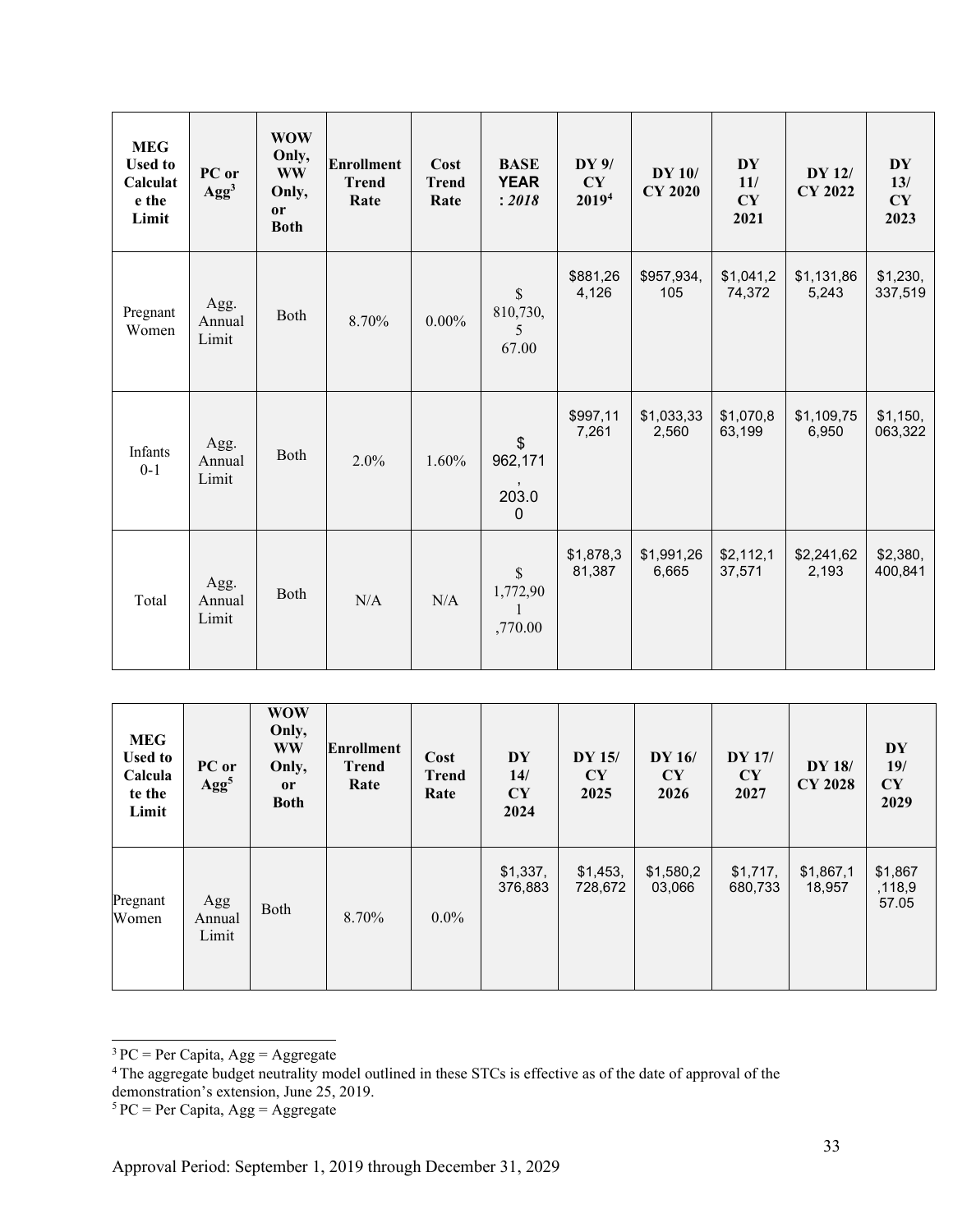| Infants<br>$0 - 1$ | Agg.<br>Annual<br>Limit | Both | $2.0\%$ | 1.60% | \$1,173,<br>064,589 | \$1,215,<br>670,295 | \$1,259,8<br>23,440 | \$1,305,<br>580,227 | \$1,352,9<br>98,901 | \$1,352<br>,998,9<br>00.99 |
|--------------------|-------------------------|------|---------|-------|---------------------|---------------------|---------------------|---------------------|---------------------|----------------------------|
| Total              | Agg.<br>Annual<br>Limit | Both | N/A     | N/A   | \$2,510,<br>441,472 | \$2,669,<br>398,967 | \$2,840,0<br>26,506 | \$3,023,<br>260,960 | \$3,220,1<br>17,858 | \$3,220<br>,117,8<br>58    |

- **68. Hypothetical Budget Neutrality.** CMS will determine budget neutrality pursuant to the methodology set out at STC 66. If the state's WW hypothetical spending exceeds the supplemental test's expenditure limit, the state agrees to offset that excess spending by savings elsewhere in the demonstration or to return the FFP to CMS.
- **69. Hypothetical Budget Neutrality: Family Planning and Resource Mothers**

**Components.** The table below identifies the MEGs that are used for Hypothetic Budget Neutrality Tests 1 and 2. MEGs that are designated "WOW Only" or "Both" are the components used to calculate the budget neutrality expenditure limit. The Composite Federal Share for the Hypothetical Budget Neutrality Test is calculated based on all MEGs indicated as "WW Only" or "Both." MEGs that are indicated as "WW Only" or "Both" are counted as expenditures against this budget neutrality expenditure limit. Any expenditures in excess of the limit from Hypothetical Budget Neutrality Test 1 are counted as WW expenditures under the Main Budget Neutrality Test.

| Table 5: Hypothetical Budget Neutrality Tests 1 and 2, DYs 9-13 |                                       |                                                                           |                            |              |                    |                      |                     |                                    |                               |  |  |  |
|-----------------------------------------------------------------|---------------------------------------|---------------------------------------------------------------------------|----------------------------|--------------|--------------------|----------------------|---------------------|------------------------------------|-------------------------------|--|--|--|
| <b>MEG</b>                                                      | PC<br><sub>or</sub><br>Agg<br>$\star$ | <b>WOW</b><br>Only,<br><b>WW</b><br>Only,<br><sub>or</sub><br><b>Both</b> | <b>BASE</b><br><b>YEAR</b> | <b>TREND</b> | DY9/<br>CY<br>2019 | DY 10/<br>CY<br>2020 | DY11/<br>CY<br>2021 | <b>DY 12/</b><br><b>CY</b><br>2022 | $DY$ 13/<br><b>CY</b><br>2023 |  |  |  |
| <b>Family</b><br><b>Planning</b>                                | PC                                    | <b>Both</b>                                                               | 2018                       | 2.7%         | \$31.80            | \$32.66              | \$33.54             | \$34.45                            | \$35.38                       |  |  |  |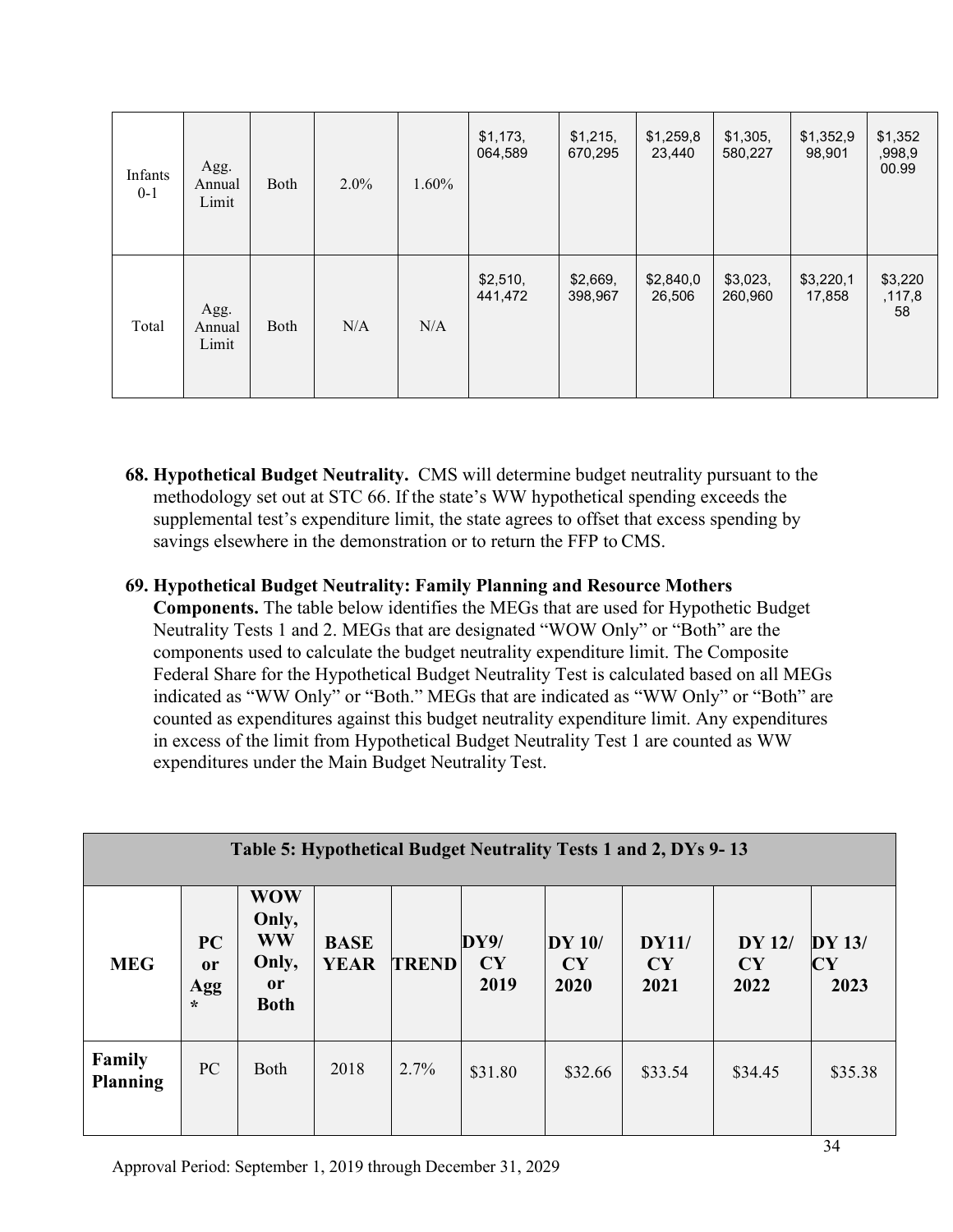| <b>Resource</b><br><b>Mothers</b> | PC | Both | 2018 | 4.6% | \$206.42 | \$215.92 | \$225.85 | \$236.24 | \$247.11 |
|-----------------------------------|----|------|------|------|----------|----------|----------|----------|----------|
|-----------------------------------|----|------|------|------|----------|----------|----------|----------|----------|

| Table 5: Hypothetical Budget Neutrality Tests 1 and 2, DYs 14-19 |                                |                                                                           |                            |              |                                |                         |                                |                                |                                |
|------------------------------------------------------------------|--------------------------------|---------------------------------------------------------------------------|----------------------------|--------------|--------------------------------|-------------------------|--------------------------------|--------------------------------|--------------------------------|
| <b>MEG</b>                                                       | PC<br>0r<br>$\rm{Agg}^{\star}$ | <b>WOW</b><br>Only,<br><b>WW</b><br>Only,<br><sub>or</sub><br><b>Both</b> | <b>BASE</b><br><b>YEAR</b> | <b>TREND</b> | <b>DY</b><br>14/<br>CY<br>2024 | DY<br>15/<br>CY<br>2025 | <b>DY</b><br>16/<br>CY<br>2026 | <b>DY</b><br>17/<br>CY<br>2027 | <b>DY</b><br>18/<br>CY<br>2028 |
| Family<br><b>Planning</b>                                        | PC                             | <b>Both</b>                                                               | 2018                       | 2.7%         | \$36.34                        | \$37.32                 | \$38.33                        | \$39.36                        | \$40.42                        |
| <b>Resource</b><br><b>Mothers</b>                                | PC                             | <b>Both</b>                                                               | 2018                       | 4.6%         | \$258.48                       | \$270.37                | \$282.81                       | \$295.82                       | \$309.43                       |

- **70. Composite Federal Share.** The Composite Federal Share is the ratio that will be used to convert the total computable budget neutrality limit to federal share. The Composite Federal Share is the ratio calculated by dividing the sum total of FFP received by the state on actual demonstration expenditures during the approval period, as reported through MBES/CBES and summarized on the Schedule C. Since the actual final Composite Federal Share will not be known until the end of the demonstration's approval period, for the purpose of interim monitoring of budget neutrality, a reasonable estimate of Composite Federal Share may be developed and used through the same process or a mutually agreed to method. Each Main or Hypothetical Budget Neutrality Test has its own Composite Federal Share, as defined in the paragraph pertaining to each particular test.
- **71. Exceeding Budget Neutrality.** CMS will enforce the budget neutrality agreement over the life of the demonstration approval period, which extends from September 1, 2019 to December 31, 2029. The Main Budget Neutrality Test may incorporate net savings, 26, 988,680, from the immediately prior demonstration period of 2014 through 2017 (but not from any earlier approval period). If at the end of the demonstration approval period the budget neutrality limit has been exceeded, the excess federal funds will be returned to CMS. If the demonstration is terminated prior to the end of the demonstration period, the budget neutrality test will be based on the time period through the termination date.
- **72. Mid-Course Correction.** If at any time during the demonstration approval period CMS determines that the demonstration is on course to exceed its budget neutrality expenditure limit, CMS will require the state to submit a corrective action plan for CMS review and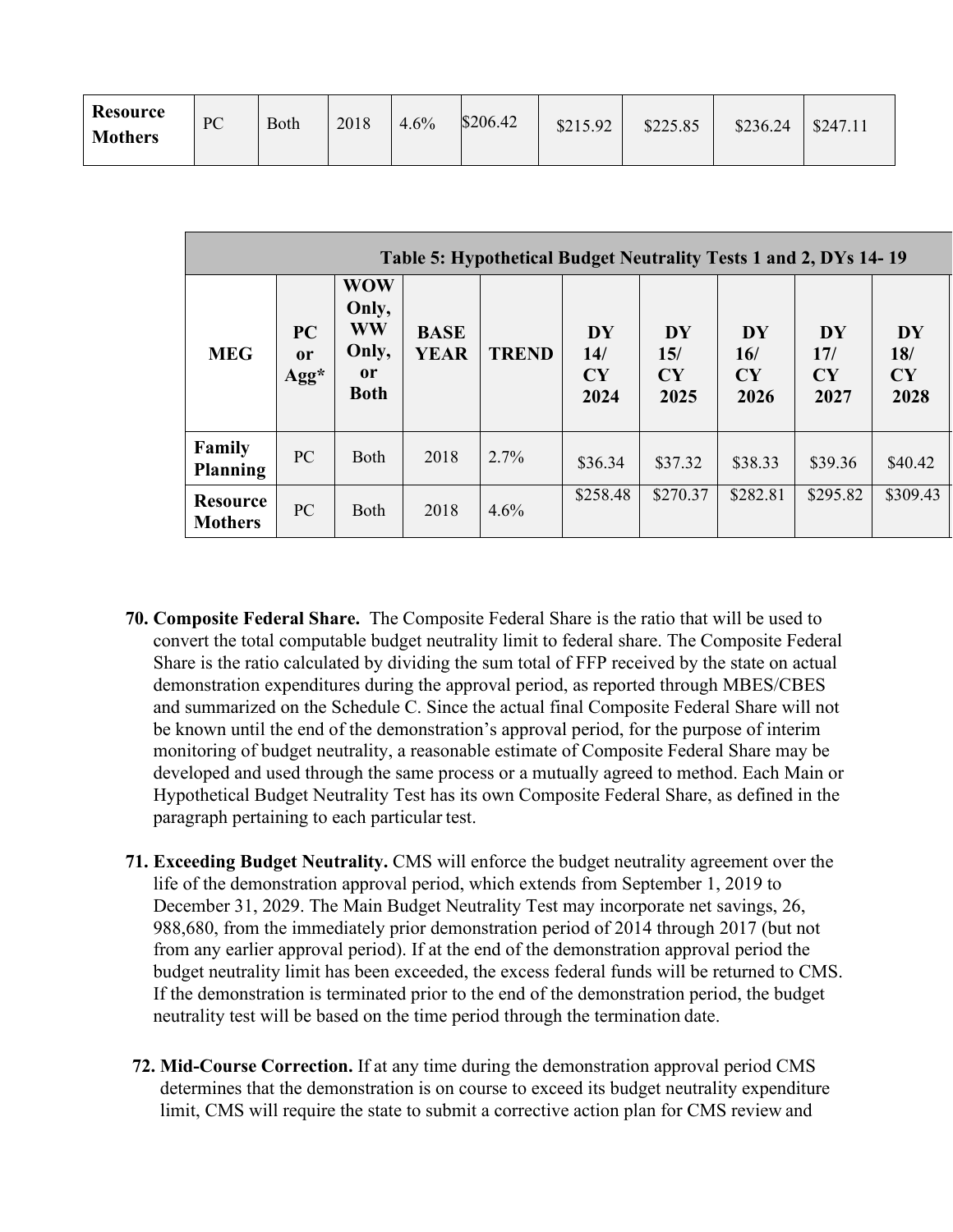approval. CMS will use the threshold levels in the tables below as a guide for determining when corrective action is required.

# **Main Budget Neutrality Test**

| Table 6: Main Budget Neutrality Test Mid-Course Correction Calculations for IPC & RM<br><b>Components</b> |                    |                                             |               |  |  |
|-----------------------------------------------------------------------------------------------------------|--------------------|---------------------------------------------|---------------|--|--|
| <b>Financial Reporting</b><br>Crosswalk                                                                   | Demonstration Year | <b>Cumulative Target Definition</b>         | Percentage    |  |  |
| DY9                                                                                                       | DY9                | Cumulative budget neutrality<br>limit plus: | 2.0 percent   |  |  |
| DY 9 through DY 10                                                                                        | DY 9 through DY 1  | Cumulative budget neutrality<br>limit plus: | 1.5 percent   |  |  |
| DY 10 through DY11                                                                                        | DY 1 through DY 2  | Cumulative budget neutrality<br>limit plus: | 1.0 percent   |  |  |
| DY 11 through DY 12                                                                                       | DY 2 through DY 3  | Cumulative budget neutrality<br>limit plus: | $0.5$ percent |  |  |
| DY 12 through DY 19                                                                                       | DY 3 through DY 10 | Cumulative budget neutrality<br>limit plus: | $0.0$ percent |  |  |

# **Hypothetical Budget Neutrality Test**

| Table 7: Hypothetical Budget Neutrality Test Mid-Course Correction Calculations for FP Only |                    |                                             |               |  |  |  |
|---------------------------------------------------------------------------------------------|--------------------|---------------------------------------------|---------------|--|--|--|
| <b>Financial Reporting</b>                                                                  | Demonstration      | <b>Cumulative Target</b>                    | Percentage    |  |  |  |
| Crosswalk                                                                                   | Year               | Definition                                  |               |  |  |  |
| DY9                                                                                         | DY9                | Cumulative budget neutrality<br>limit plus: | 2.0 percent   |  |  |  |
| DY 9 through DY 10                                                                          | DY 9 through DY 1  | Cumulative budget neutrality<br>limit plus: | 1.5 percent   |  |  |  |
| DY 10 through DY 11                                                                         | DY 1 through DY 2  | Cumulative budget neutrality<br>limit plus: | 1.0 percent   |  |  |  |
| DY 11through DY 12                                                                          | DY 2 through DY 3  | Cumulative budget neutrality<br>limit plus: | $0.5$ percent |  |  |  |
| DY 12 through DY 19                                                                         | DY 3 through DY 10 | Cumulative budget neutrality<br>limit       | $0.0$ percent |  |  |  |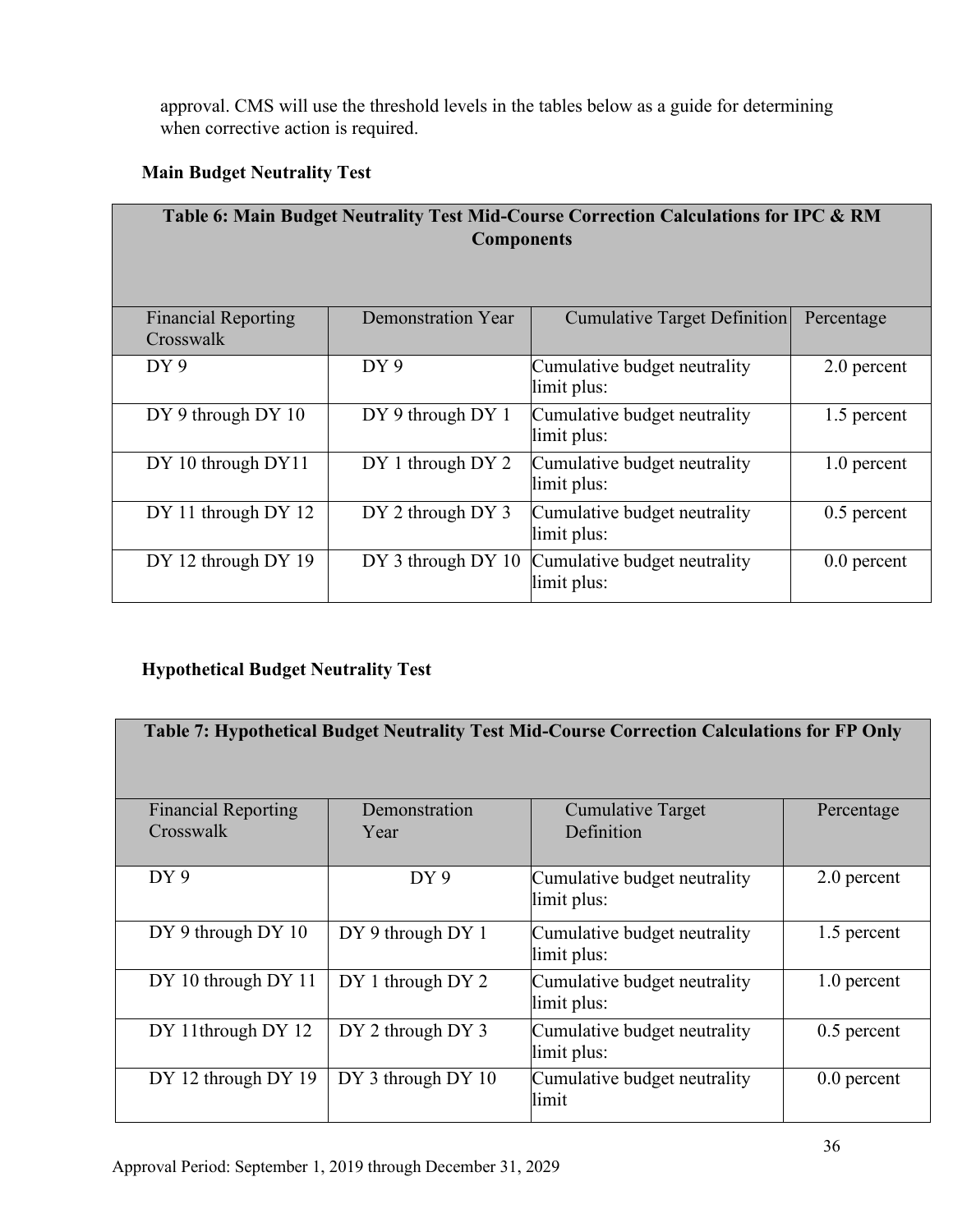### **ATTACHMENT A Developing the Evaluation Design**

### **Introduction**

For states that are testing new approaches and flexibilities in their Medicaid programs through section 1115 demonstrations, evaluations are crucial to understand and disseminate what is or is not working and why. The evaluations of new initiatives seek to produce new knowledge and direction for programs and inform both Congress and CMS about Medicaid policy for the future. While a narrative about what happened during a demonstration provides important information, the principal focus of the evaluation of a section 1115 demonstration should be obtaining and analyzing data on the process (e.g., whether the demonstration is being implemented as intended), outcomes (e.g., whether the demonstration is having the intended effects on the target population), and impacts of the demonstration (e.g., whether the outcomes observed in the targeted population differ from outcomes in similar populations not affected by the demonstration). Both state and federal governments could benefit from improved quantitative and qualitative evidence to inform policy decisions.

#### **Expectations for Evaluation Designs**

All states with Medicaid section 1115 demonstrations are required to conduct an evaluation, and the Evaluation Design is the roadmap for conducting the evaluation. The roadmap begins with the stated goals for the demonstration followed by the measurable evaluation questions and quantifiable hypotheses, all to support a determination of the extent to which the demonstration has achieved its goals**.**

#### **The format for the Evaluation Design is as follows:**

General Background Information; Evaluation Questions and Hypotheses; Methodology; Methodological Limitations; Attachments.

#### **Submission Timelines**

There is a specified timeline for the state's submission of Evaluation Design and Reports. (The graphic below depicts an example of this timeline). In addition, the state should be aware that section 1115 evaluation documents are public records. The state is required to publish the Evaluation Design to the state's website within thirty (30) days of CMS approval, as per 42 CFR 431.424(e). CMS will also publish a copy to the Medicaid.gov website.



#### **Required Core Components of All Evaluation Designs**

The Evaluation Design sets the stage for the Interim and Summative Evaluation Reports. It is important that the Evaluation Design explain the goals and objectives of the demonstration, the hypotheses related to the demonstration, and the methodology (and limitations) for the evaluation. A copy of the state's Driver Diagram (described in more detail in paragraph B2 below) should be included with an explanation of the depicted information.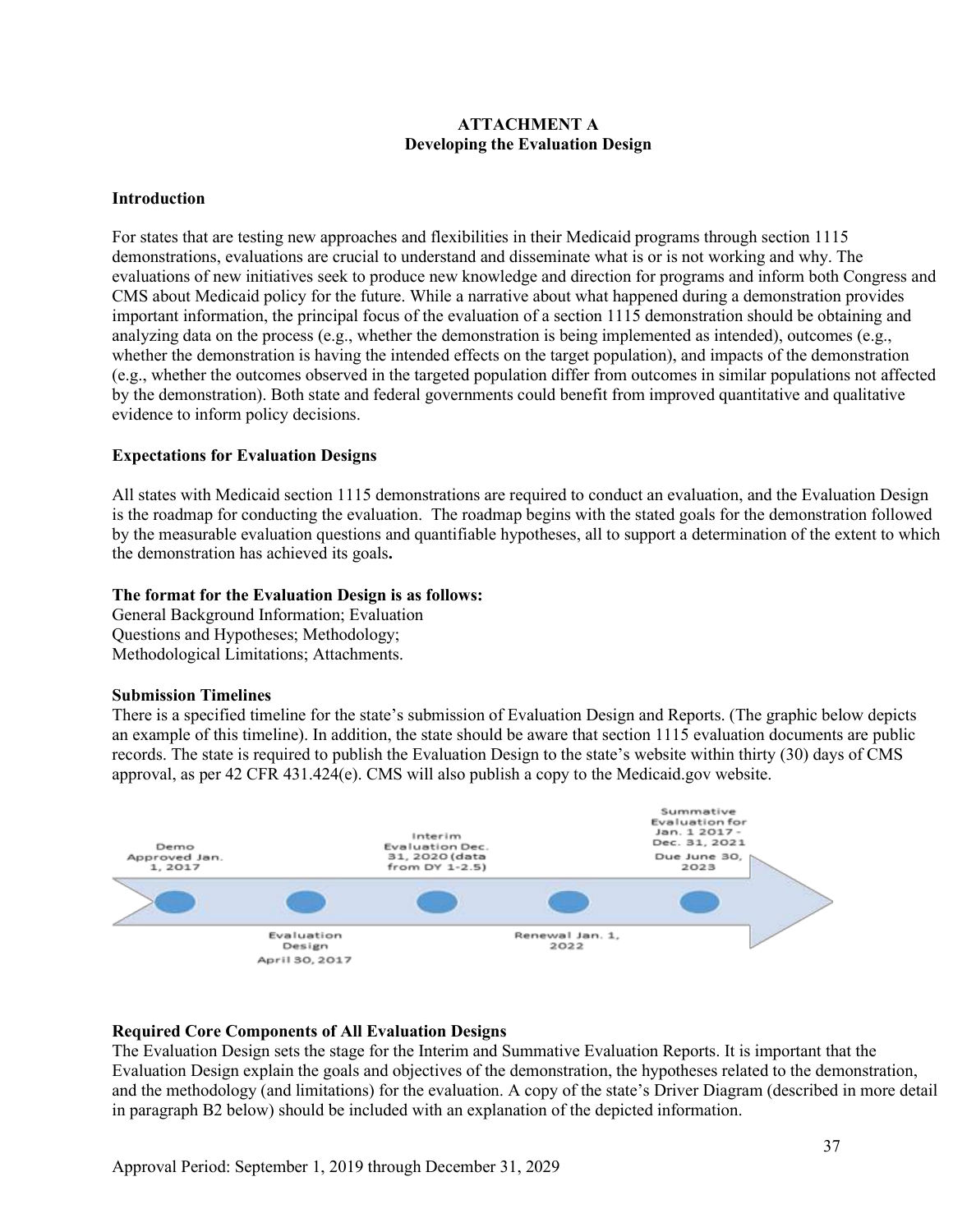- **A. General Background Information**  In this section, the state should include basic information about the demonstration, such as:
	- 1) The issue/s that the state is trying to address with its section 1115 demonstration and/or expenditure authorities, the potential magnitude of the issue/s, and why the state selected this course of action to address the issue/s (e.g., a narrative on why the state submitted an 1115 demonstration proposal).
	- 2) The name of the demonstration, approval date of the demonstration, and period of time covered by the evaluation;
	- 3) A brief description of the demonstration and history of the implementation, and whether the draft Evaluation Design applies to an amendment, extension, renewal, or expansion of, the demonstration;
	- 4) For renewals, amendments, and major operational changes: A description of any changes to the demonstration during the approval period; the primary reason or reasons for the change; and how the Evaluation Design was altered or augmented to address these changes.
	- 5) Describe the population groups impacted by the demonstration.

#### **B. Evaluation Questions and Hypotheses** – In this section, the state should:

- 1) Describe how the state's demonstration goals are translated into quantifiable targets for improvement, so that the performance of the demonstration in achieving these targets could be measured.
- 2) Include a Driver Diagram to visually aid readers in understanding the rationale behind the cause and effect of the variants behind the demonstration features and intended outcomes. A driver diagram is a particularly effective modeling tool when working to improve health and health care through specific interventions. The diagram includes information about the goal of the demonstration, and the features of the demonstration. A driver diagram depicts the relationship between the aim, the primary drivers that contribute directly to achieving the aim, and the secondary drivers that are necessary to achieve the primary drivers for the demonstration. For an example and more information on driver diagrams: <https://innovation.cms.gov/files/x/hciatwoaimsdrvrs.pdf>
- 3) Identify the state's hypotheses about the outcomes of the demonstration:
- 4) Discuss how the evaluation questions align with the hypotheses and the goals of the demonstration;
- 5) Address how the research questions / hypotheses of this demonstration promote the objectives of Titles XIX and/or XXI.
- **C. Methodology**  In this section, the state is to describe in detail the proposed research methodology.

The focus is on showing that the evaluation meets the prevailing standards of scientific and academic rigor, and the results are statistically valid and reliable, and that where appropriate it builds upon other published research (use references).

This section provides the evidence that the demonstration evaluation will use the best available data; reports on, controls for, and makes appropriate adjustments for the limitations of the data and their effects on results; and discusses the generalizability of results. This section should provide enough transparency to explain what will be measured and how. Specifically, this section establishes:

1) *Evaluation Design –* Provide information on how the evaluation will be designed. For example, will the evaluation utilize a pre/post comparison? A post-only assessment? Will a comparison group be included?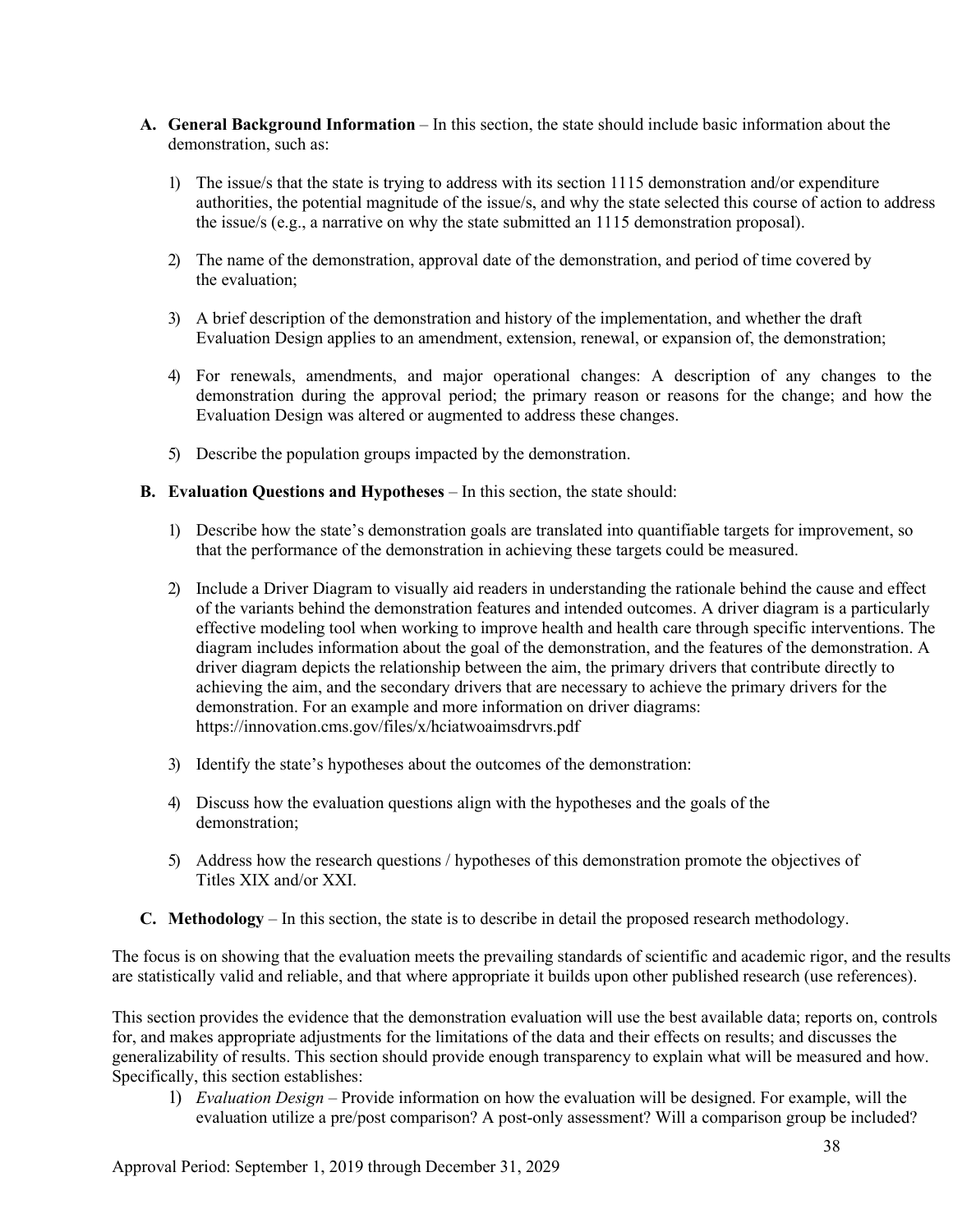- 2) *Target and Comparison Populations* Describe the characteristics of the target and comparison populations, to include the inclusion and exclusion criteria. Include information about the level of analysis (beneficiary, provider, or program level), and if populations will be stratified into subgroups. Additionally discuss the sampling methodology for the populations, as well as support that a statistically reliable sample size is available.
- 3) *Evaluation Period –* Describe the time periods for which data will be included.
- 4) *Evaluation Measures –* List all measures that will be calculated to evaluate the demonstration. Include the measure stewards (i.e., the organization(s) responsible for the evaluation data elements/sets by "owning", defining, validating; securing; and submitting for endorsement, etc.) Include numerator and denominator information. Additional items to ensure:
	- a.The measures contain assessments of both process and outcomes to evaluate the effects of the demonstration during the period of approval.
	- b.Qualitative analysis methods may be used, and must be described in detail.
	- c.Benchmarking and comparisons to national and state standards, should be used, where appropriate.
	- d.Proposed health measures could include CMS's Core Set of Health Care Quality Measures for Children in Medicaid and CHIP, Consumer Assessment of Health Care Providers and Systems (CAHPS), the Initial Core Set of Health Care Quality Measures for Medicaid-Eligible Adults and/or measures endorsed by National Quality Forum (NQF).
	- e. Proposed performance metrics can be selected from nationally recognized metrics, for example from sets developed by the Center for Medicare and Medicaid Innovation or for meaningful use under Health Information Technology (HIT).
	- f. Among considerations in selecting the metrics shall be opportunities identified by the state for improving quality of care and health outcomes, and controlling cost of care.
- 5) *Data Sources –* Explain where the data will be obtained, and efforts to validate and clean the data. Discuss the quality and limitations of the data sources.

If primary data (data collected specifically for the evaluation) – The methods by which the data will be collected, the source of the proposed question/responses, the frequency and timing of data collection, and the method of data collection. (Copies of any proposed surveys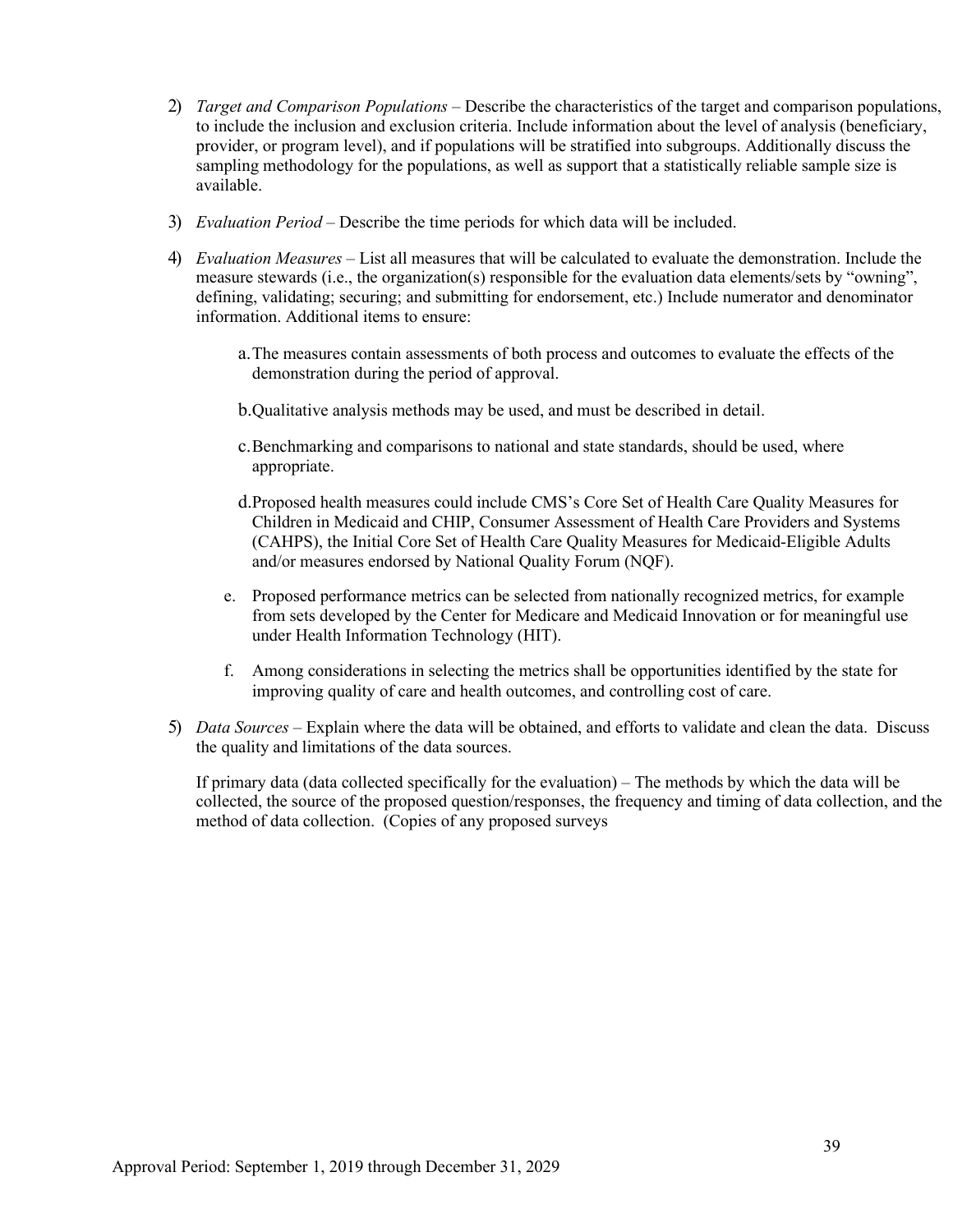must be reviewed with CMS for approval before implementation).

- 6) *Analytic Methods –* This section includes the details of the selected quantitative and/or qualitative measures to adequately assess the effectiveness of the demonstration. This section should:
	- a. Identify the specific statistical testing which will be undertaken for each measure (e.g., ttests, chi-square, odds ratio, ANOVA, regression). Table A is an example of how the state might want to articulate the analytic methods for each research question and measure.
	- b. Explain how the state will isolate the effects of the demonstration (from other initiatives occurring in the state at the same time) through the use of comparison groups.
	- c. A discussion of how propensity score matching and difference in differences design may be used to adjust for differences in comparison populations over time (if applicable).
	- d. The application of sensitivity analyses, as appropriate, should be considered.
- 7) *Other Additions –* The state may provide any other information pertinent to the Evaluation Design of the demonstration.

| Research<br>Question<br><b>Hypothesis 1</b> | Outcome measures<br>used to address the<br>research question | Sample or population<br>subgroups to be<br>compared                                                                        | Data Sources                                                     | Analytic<br>Methods                                 |  |  |
|---------------------------------------------|--------------------------------------------------------------|----------------------------------------------------------------------------------------------------------------------------|------------------------------------------------------------------|-----------------------------------------------------|--|--|
| Research<br>question 1a                     | -Measure 1<br>-Measure 2<br>-Measure 3                       | -Sample e.g. All<br>attributed Medicaid<br>beneficiaries<br>-Beneficiaries with<br>diabetes diagnosis                      | -Medicaid fee-for-<br>service and<br>encounter claims<br>records | -Interrupted<br>time series                         |  |  |
| Research<br>question 1b                     | -Measure 1<br>-Measure 2<br>-Measure 3<br>-Measure 4         | -sample, e.g., PPS<br>patients who meet<br>survey selection<br>requirements (used<br>services within the last 6<br>months) | -Patient survey                                                  | Descriptive<br>statistics                           |  |  |
| <b>Hypothesis 2</b>                         |                                                              |                                                                                                                            |                                                                  |                                                     |  |  |
| Research<br>question 2a                     | -Measure 1<br>-Measure 2                                     | -Sample, e.g., PPS<br>administrators                                                                                       | -Key informants                                                  | Qualitative<br>analysis of<br>interview<br>material |  |  |

**Table A. Example Design Table for the Evaluation of the Demonstration**

**D Methodological Limitations** – This section provides detailed information on the limitations of the evaluation. This could include the design, the data sources or collection process, or analytic methods. The state should also identify any efforts to minimize the limitations. Additionally, this section should include any information about features of the demonstration that effectively present methodological constraints that the state would like CMS to take into consideration in its review. For example: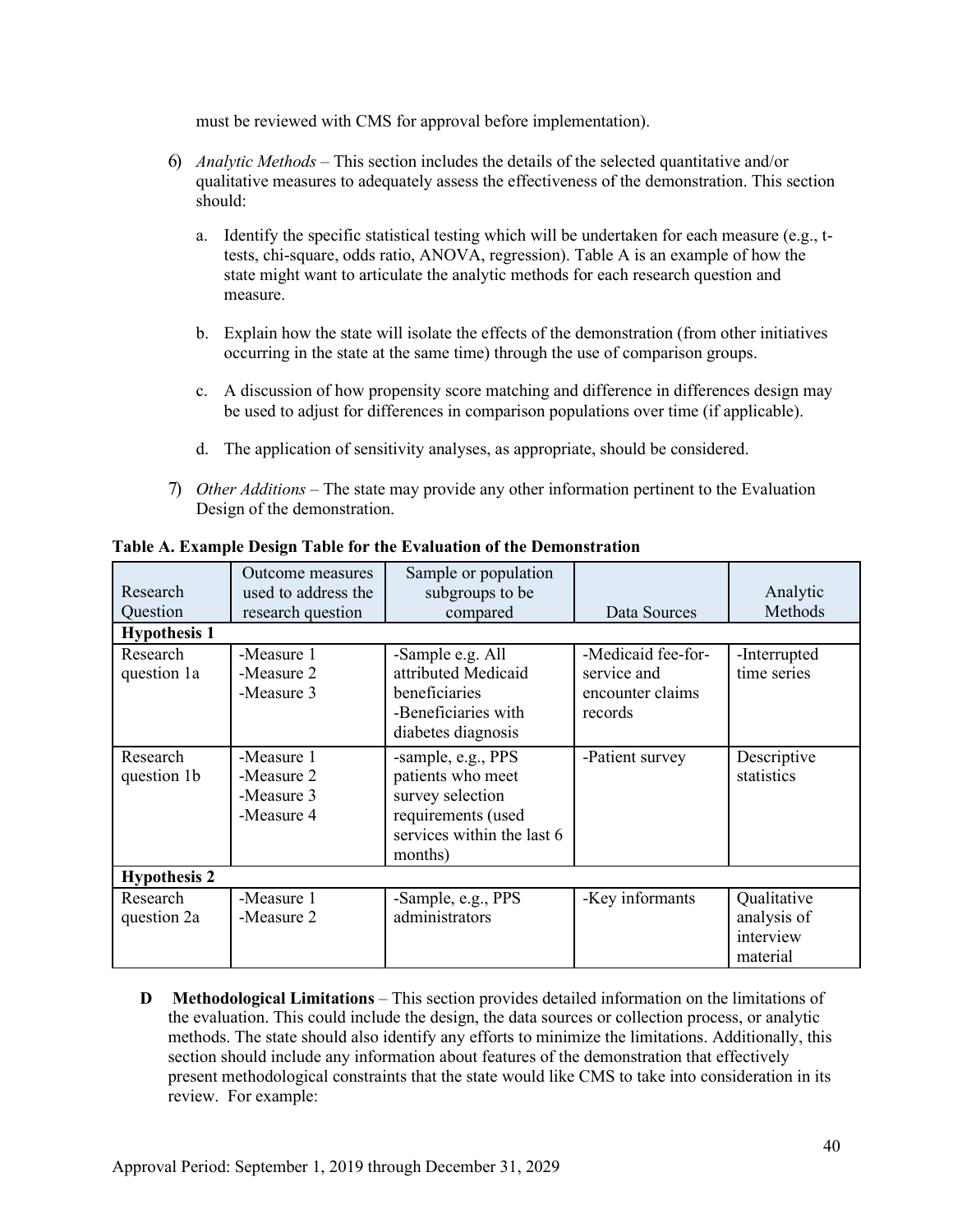- 1) When the state demonstration is:
	- a. Long-standing, non-complex, unchanged, or
	- b. Has previously been rigorously evaluated and found to be successful, or
	- c. Could now be considered standard Medicaid policy (CMS published regulations or guidance)
- 2) When the demonstration is also considered successful without issues or concerns that would require more regular reporting, such as:
	- a. Operating smoothly without administrative changes; and
	- b. No or minimal appeals and grievances; and
	- c. No state issues with CMS-64 reporting or budget neutrality; and
	- d. No Corrective Action Plans (CAP) for the demonstration.

#### **E. Attachments**

- 1) **Independent Evaluator.** This includes a discussion of the state's process for obtaining an independent entity to conduct the evaluation, including a description of the qualifications that the selected entity must possess, and how the state will assure no conflict of interest. Explain how the state will assure that the Independent Evaluator will conduct a fair and impartial evaluation, prepare an objective Evaluation Report, and that there would be no conflict of interest. The evaluation design should include "No Conflict of Interest" signed by the independent evaluator.
- 2) **Evaluation Budget.** A budget for implementing the evaluation shall be provided with the draft Evaluation Design. It will include the total estimated cost, as well as a breakdown of estimated staff, administrative, and other costs for all aspects of the evaluation. Examples include, but are not limited to: the development of all survey and measurement instruments; quantitative and qualitative data collection; data cleaning and analyses; and reports generation. A justification of the costs may be required by CMS if the estimates provided do not appear to sufficiently cover the costs of the draft Evaluation Design or if CMS finds that the draft Evaluation Design is not sufficiently developed.
- 3) **Timeline and Major Milestones.** Describe the timeline for conducting the various evaluation activities, including dates for evaluation-related milestones, including those related to procurement of an outside contractor, if applicable, and deliverables. The Final Evaluation Design shall incorporate an Interim and Summative Evaluation. Pursuant to 42 CFR  $431.424(c)(v)$ , this timeline should also include the date by which the Final Summative Evaluation report is due.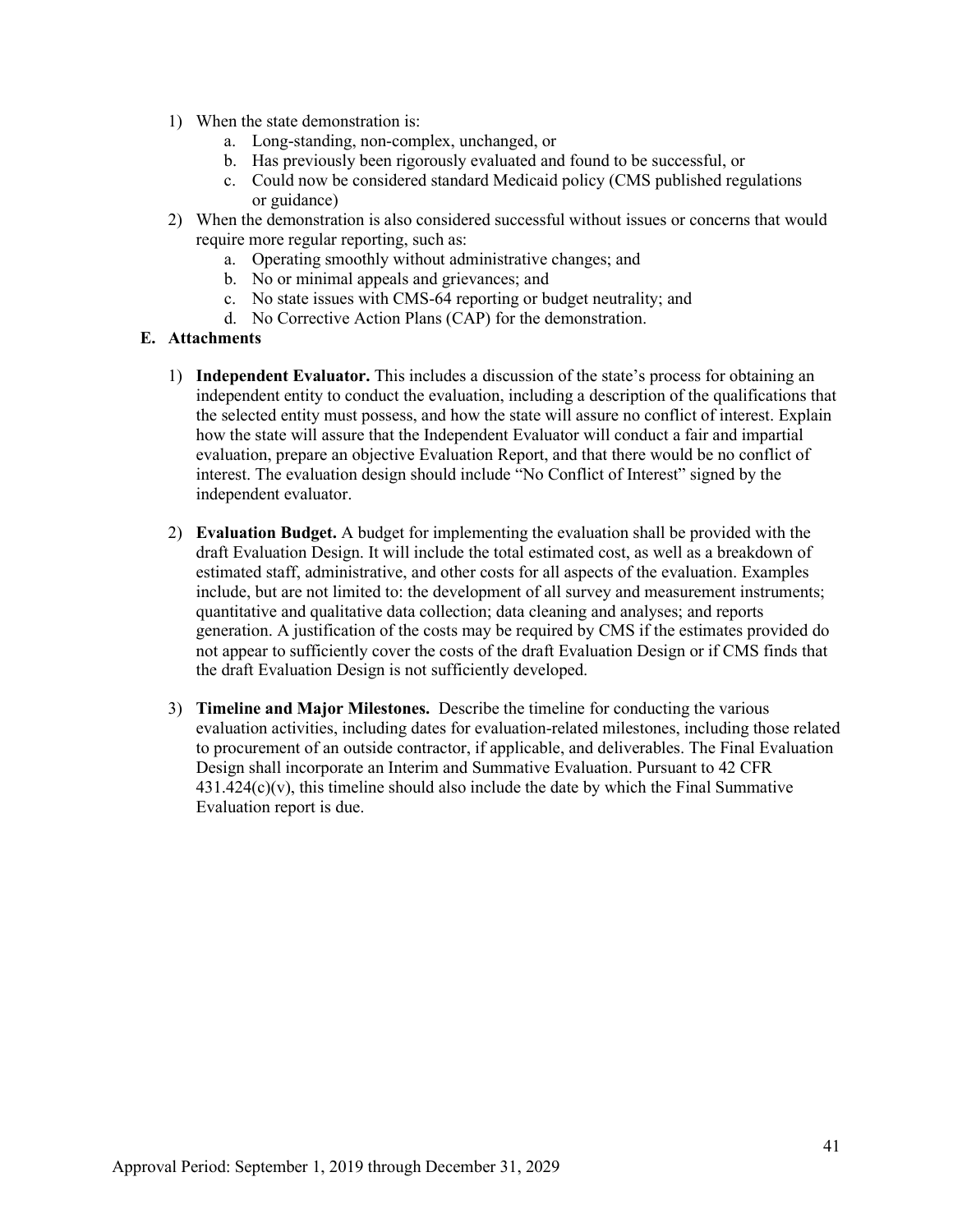#### **Introduction**

For states that are testing new approaches and flexibilities in their Medicaid programs through section 1115 demonstrations, evaluations are crucial to understand and disseminate what is or is not working and why. The evaluations of new initiatives seek to produce new knowledge and direction for programs and inform Medicaid policy for the future. While a narrative about what happened during a demonstration provide important information, the principal focus of the evaluation of a section 1115 demonstration should be obtaining and analyzing data on the process (e.g., whether the demonstration is being implemented as intended), outcomes (e.g., whether the demonstration is having the intended effects on the target population), and impacts of the demonstration (e.g., whether the outcomes observed in the targeted population differ from outcomes in similar populations not affected by the demonstration). Both state and federal governments could benefit from improved quantitative and qualitative evidence to inform policy decisions.

#### **Expectations for Evaluation Reports**

Medicaid section 1115 demonstrations are required to conduct an evaluation that is valid (the extent to which the evaluation measures what it is intended to measure), and reliable (the extent to which the evaluation could produce the same results when used repeatedly). To this end, the already approved Evaluation Design is a map that begins with the demonstration goals, then transitions to the evaluation questions, and to the specific hypotheses, which will be used to investigate whether the demonstration has achieved its goals. States should have a well-structured analysis plan for their evaluation. As these valid analyses multiply (by a single state or by multiple states with similar demonstrations) and the data sources improve, the reliability of evaluation findings will be able to shape Medicaid policy in order to improve the health and welfare of Medicaid beneficiaries for decades to come. When submitting an application for renewal, the interim evaluation report should be posted on the state's website with the application for public comment. Additionally, the interim evaluation report must be included in its entirety with the application submitted to CMS.

#### **Intent of this Guidance**

The Social Security Act (the Act) requires an evaluation of every section 1115 demonstration. In order to fulfill this requirement, the state's submission must provide a comprehensive written presentation of all key components of the demonstration, and include all required elements specified in the approved Evaluation Design. This Guidance is intended to assist states with organizing the required information in a standardized format and understanding the criteria that CMS will use in reviewing the submitted Interim and Summative Evaluation Reports.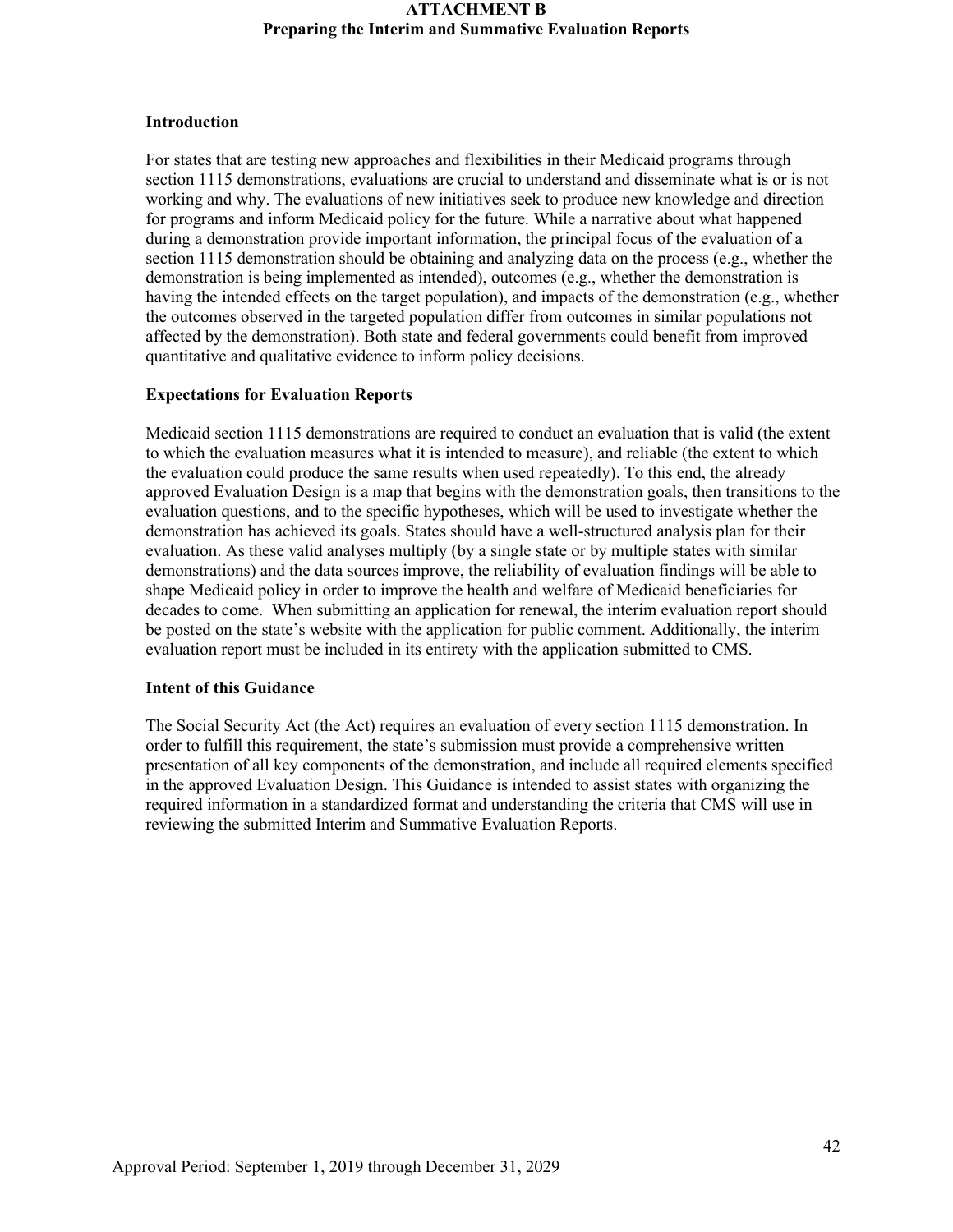The format for the Interim and Summative Evaluation reports is as follows:

- A. Executive Summary;
- B. General Background Information;
- C. Evaluation Questions and Hypotheses;
- D. Methodology;
- E. Methodological Limitations;
- F. Results;
- G. Conclusions;
- H. Interpretations, and Policy Implications and Interactions with Other State Initiatives;
- I. Lessons Learned and Recommendations; and
- J. Attachment(s).

#### **Submission Timelines**

There is a specified timeline for the state's submission of Evaluation Designs and Evaluation Reports. These dates are specified in the demonstration Special Terms and Conditions (STCs). (The graphic below depicts an example of this timeline). In addition, the state should be aware that section 1115 evaluation documents are public records. In order to assure the dissemination of the evaluation findings, lessons learned, and recommendations, the state is required to publish to the state's website the evaluation design within thirty (30) days of CMS approval, and publish reports within thirty (30) days of submission to CMS , pursuant to 42 CFR 431.424. CMS will also publish a copy to Medicaid.gov.

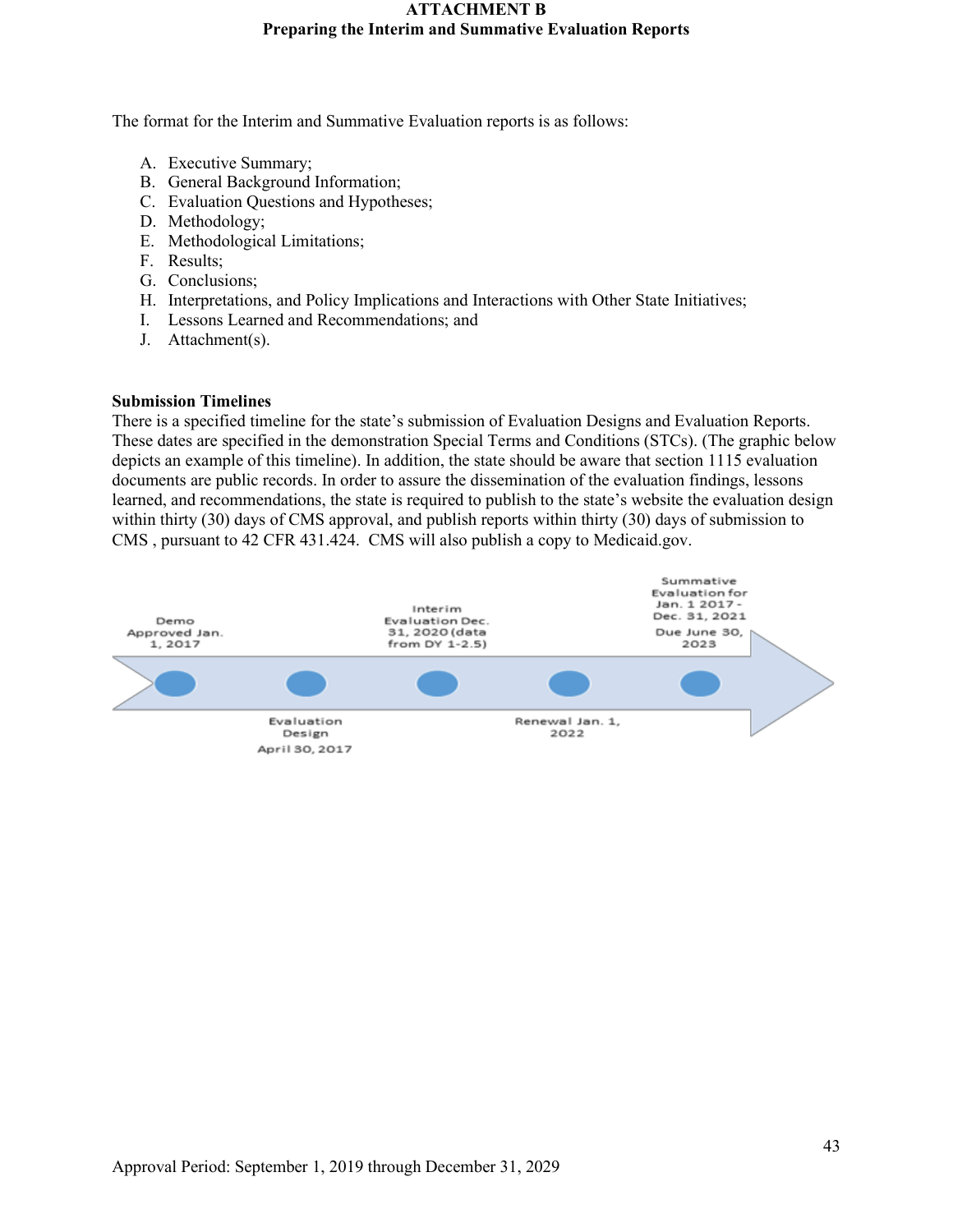### **Required Core Components of Interim and Summative Evaluation Reports**

The section 1115 Evaluation Report presents the research about the section 1115 Demonstration. It is important that the report incorporate a discussion about the structure of the Evaluation Design to explain the goals and objectives of the demonstration, the hypotheses related to the demonstration, and the methodology for the evaluation. A copy of the state's Driver Diagram (described in the Evaluation Design guidance) must be included with an explanation of the depicted information. The Evaluation Report should present the relevant data and an interpretation of the findings; assess the outcomes (what worked and what did not work); explain the limitations of the design, data, and analyses; offer recommendations regarding what (in hindsight) the state would further advance, or do differently, and why; and discuss the implications on future Medicaid policy. Therefore, the state's submission must include:

- **A. Executive Summary**  A summary of the demonstration, the principal results, interpretations, and recommendations of the evaluation.
- **B.** General Background Information about the Demonstration In this section, the state should include basic information about the demonstration, such as:
	- 1) The issues that the state is trying to address with its section 1115 demonstration and/or expenditure authorities, how the state became aware of the issue, the potential magnitude of the issue, and why the state selected this course of action to address the issues.
	- 2) The name of the demonstration, approval date of the demonstration, and period of time covered by the evaluation;
	- 3) A brief description of the demonstration and history of the implementation, and if the evaluation is for an amendment, extension, renewal, or expansion of, the demonstration;
	- 4) For renewals, amendments, and major operational changes: A description of any changes to the demonstration during the approval period; whether the motivation for change was due to political, economic, and fiscal factors at the state and/or federal level; whether the programmatic changes were implemented to improve beneficiary health, provider/health plan performance, or administrative efficiency; and how the Evaluation Design was altered or augmented to address these changes.
	- 5) Describe the population groups impacted by the demonstration.
- **C. Evaluation Questions and Hypotheses** In this section, the state should:
	- 1) Describe how the state's demonstration goals were translated into quantifiable targets for improvement, so that the performance of the demonstration in achieving these targets could be measured. The inclusion of a Driver Diagram in the Evaluation Report is highly encouraged, as the visual can aid readers in understanding the rationale behind the demonstration features and intended outcomes.
	- 2) Identify the state's hypotheses about the outcomes of the demonstration;
		- a. Discuss how the goals of the demonstration align with the evaluation questions and hypotheses;
		- b. Explain how this Evaluation Report builds upon and expands earlier demonstration evaluation findings (if applicable); and
		- c. Address how the research questions / hypotheses of this demonstration promote the objectives of Titles XIX and XXI.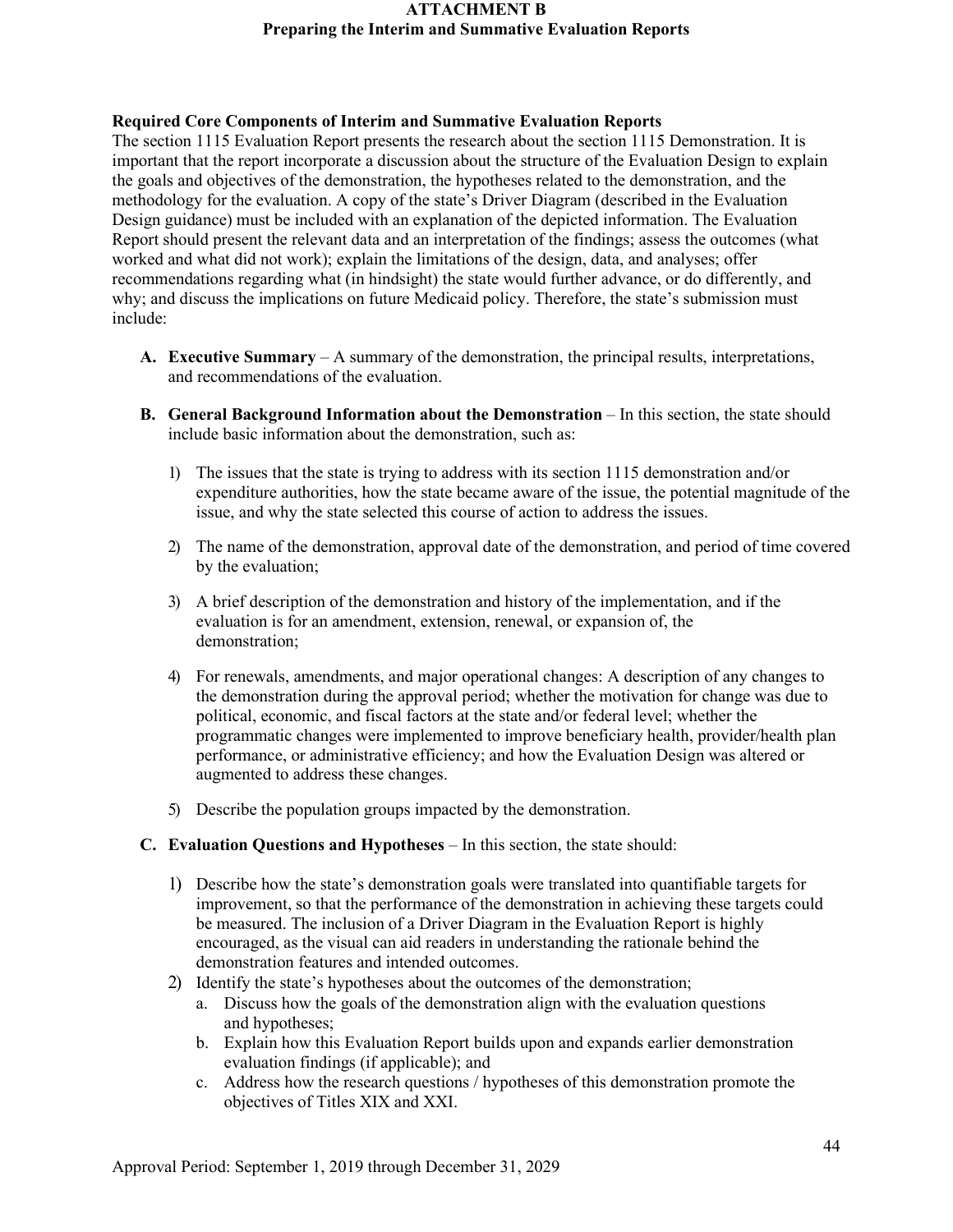**D. Methodology** – In this section, the state is to provide an overview of the research that was conducted to evaluate the section 1115 demonstration consistent with the approved Evaluation Design.

The evaluation design should also be included as an attachment to the report. The focus is on showing that the evaluation builds upon other published research (use references), and meets the prevailing standards of scientific and academic rigor, and the results are statistically valid and reliable.

An interim report should provide any available data to date, including both quantitative and qualitative assessments. The Evaluation Design should assure there is appropriate data development and collection in a timely manner to support developing an interim evaluation.

This section provides the evidence that the demonstration evaluation used the best available data and describes why potential alternative data sources were not used; reported on, controlled for, and made appropriate adjustments for the limitations of the data and their effects on results; and discusses the generalizability of results. This section should provide enough transparency to explain what was measured and how. Specifically, this section establishes that the approved Evaluation Design was followed by describing:

- 1. *Evaluation Design*  Will the evaluation be an assessment of: pre/post, post-only, with or without comparison groups, etc.?
- 2. *Target and Comparison Populations* Describe the target and comparison populations; include inclusion and exclusion criteria.
- 3. *Evaluation Period*  Describe the time periods for which data will be collected
- 4. *Evaluation Measures*  What measures are used to evaluate the demonstration, and who are the measure stewards?
- 5. *Data Sources* Explain where the data will be obtained, and efforts to validate and clean the data.
- 6. *Analytic methods* Identify specific statistical testing which will be undertaken for each measure (t-tests, chi-square, odds ratio, ANOVA, regression, etc.).
- 7. *Other Additions* The state may provide any other information pertinent to the evaluation of the demonstration.
	- **A. Methodological Limitations**  This section provides sufficient information for discerning the strengths and weaknesses of the study design, data sources/collection, and analyses.
	- **B. Results** In this section, the state presents and uses the quantitative and qualitative data to show to whether and to what degree the evaluation questions and hypotheses of the demonstration were achieved. The findings should visually depict the demonstration results (tables, charts, graphs). This section should include information on the statistical tests conducted.
	- **C. Conclusions** In this section, the state will present the conclusions about the evaluation results.
- 1) In general, did the results show that the demonstration was/was not effective in achieving the goals and objectives established at the beginning of the demonstration?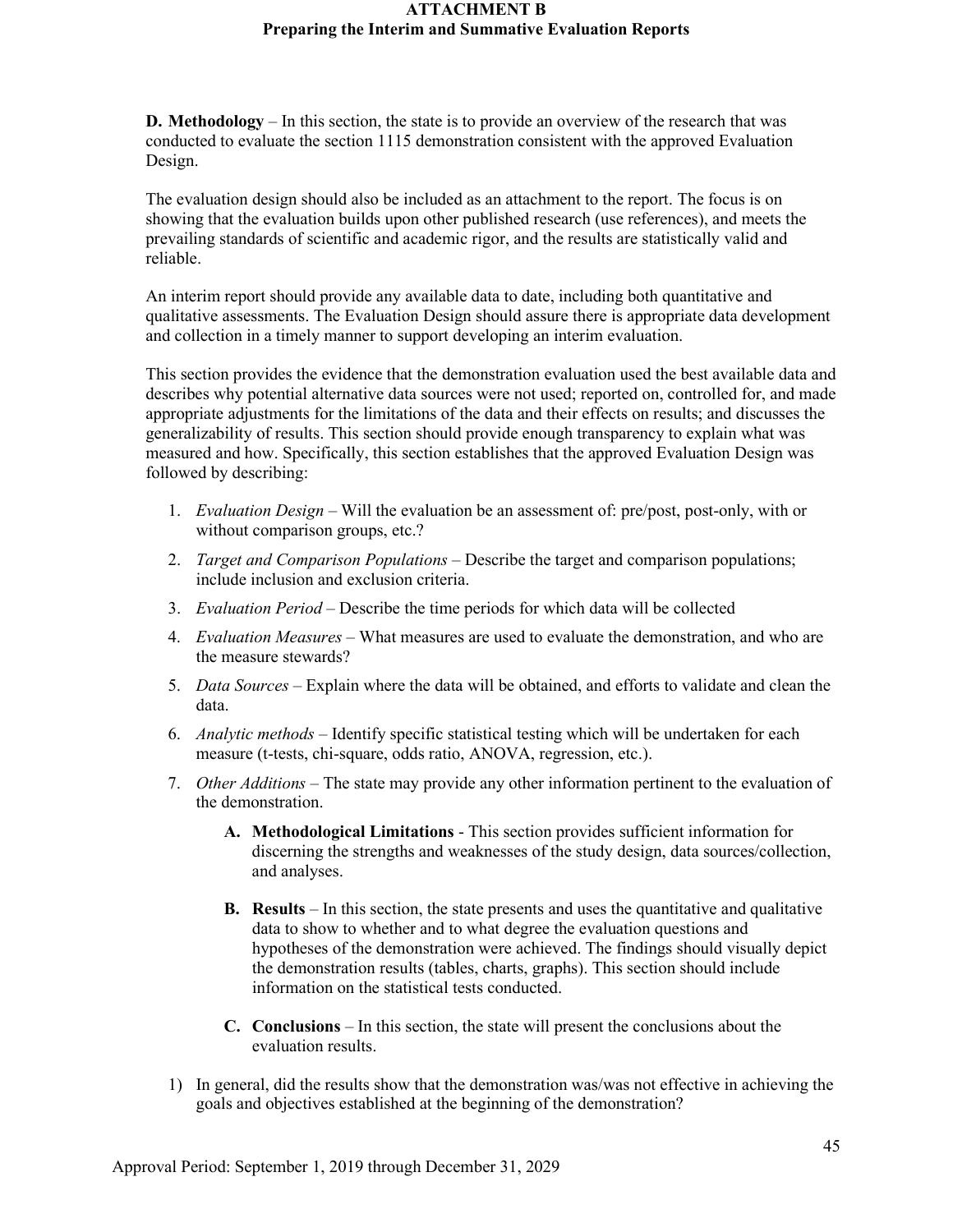- 2) Based on the findings, discuss the outcomes and impacts of the demonstration and identify the opportunities for improvements. Specifically:
	- a. If the state did not fully achieve its intended goals, why not? What could be done in the future that would better enable such an effort to more fully achieve those purposes, aims, objectives, and goals?
		- **D. Interpretations, Policy Implications and Interactions with Other State Initiatives –** In this section, the state will discuss the section 1115 demonstration within an overall Medicaid context and long range planning. This should include interrelations of the demonstration with other aspects of the state's Medicaid program, interactions with other Medicaid demonstrations, and other federal awards affecting service delivery, health outcomes and the cost of care under Medicaid. This section provides the state with an opportunity to provide interpretation of the data using evaluative reasoning to make judgments about the demonstration. This section should also include a discussion of the implications of the findings at both the state and national levels.
		- **E. Lessons Learned and Recommendations –** This section of the Evaluation Report involves the transfer of knowledge. Specifically, the "opportunities" for future or revised demonstrations to inform Medicaid policymakers, advocates, and stakeholders is just as significant as identifying current successful strategies. Based on the evaluation results:
			- 1. What lessons were learned as a result of the demonstration?
			- 2. What would you recommend to other states which may be interested in implementing a similar approach?
- **F. Attachment -** Evaluation Design: Provide the CMS-approved Evaluation Design